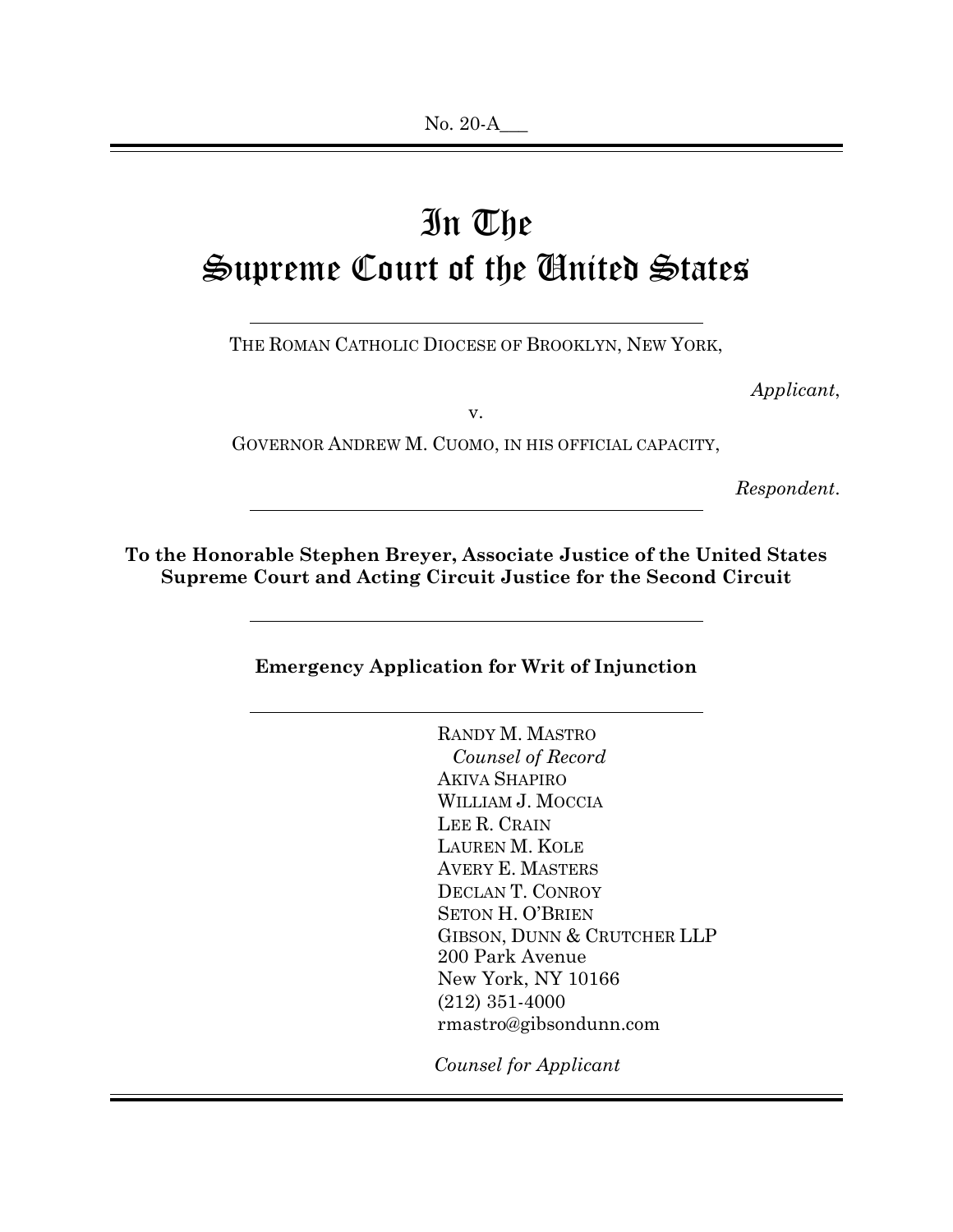#### **QUESTIONS PRESENTED**

New York Governor Andrew Cuomo's Executive Order 202.68 limits in-person attendance at "houses of worship" to 10 or 25 people in designated geographic zones, without regard to the size of the building and despite allowing numerous secular businesses to operate without any capacity restrictions. The district court found, following an evidentiary hearing, that The Roman Catholic Diocese of Brooklyn, New York "has been an exemplar of community leadership" in fighting COVID-19, "[a]t each step . . . ahead of the curve, enforcing stricter safety protocols than the State required at the given moment," and it is undisputed that "there has not been any COVID-19 outbreak in any of the Diocese's churches since they reopened." Ex. C at 3. The district court nonetheless denied the Diocese's motion to preliminarily enjoin the fixed-capacity caps in Executive Order 202.68 as applied, and the United States Court of Appeals for the Second Circuit declined to issue an injunction pending the Diocese's appeal, over a written dissent from Judge Michael H. Park.

The questions presented are:

1. Whether the provisions of Executive Order 202.68 that limit in-person "house of worship" attendance to 10 or 25 people, but allow numerous secular businesses to operate without any capacity restrictions, violate the Free Exercise Clause of the First Amendment as applied to the Diocese.

2. Whether the courts below erred in concluding that *Jacobson v. Massachusetts*, 197 U.S. 11 (1905), and the Chief Justice's concurrence in *South Bay Pentecostal Church v. Newsom*, 140 S. Ct. 1613, 1613-14 (2020), require the application of a deferential, rational-basis review in all cases challenging government

i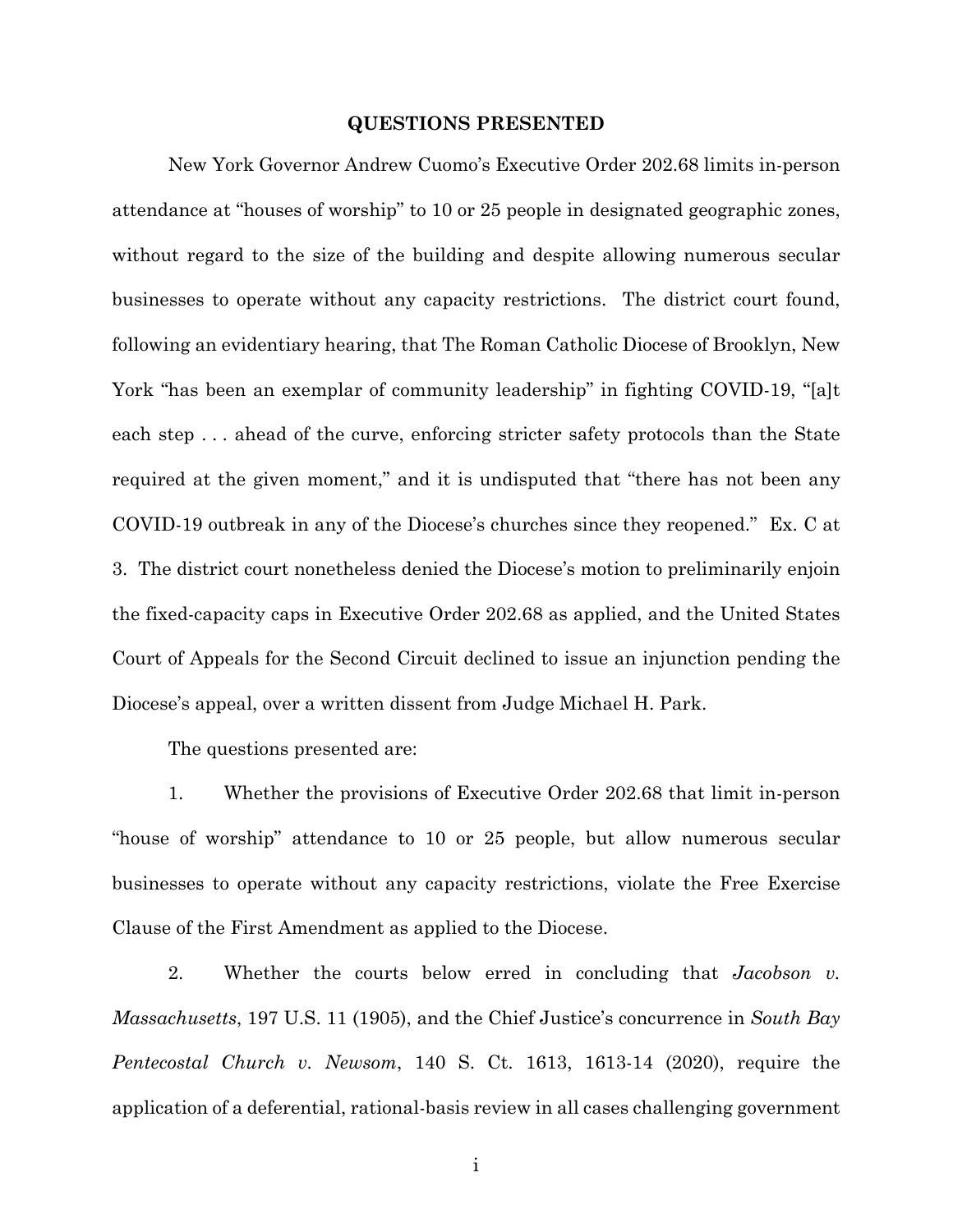action taken in response to a public health emergency, even when fundamental rights such as Free Exercise are at stake.

## **PARTIES AND RULE 29.6 STATEMENT**

Applicant is THE ROMAN CATHOLIC DIOCESE OF BROOKLYN, NEW YORK. Applicant is the Plaintiff in the United States District Court for the Eastern District of New York and is the Appellant in the United States Court of Appeals for the Second Circuit. Applicant has no parent corporation, and there is no publicly held corporation owning 10% of more of its stock.

Respondent is ANDREW M. CUOMO, in his official capacity as the Governor of New York. Respondent is the Defendant in the United States District Court for the Eastern District of New York and is the Appellee in the United States Court of Appeals for the Second Circuit.

#### **DECISIONS BELOW**

All decisions in this case in the lower courts are styled *The Roman Catholic Diocese of Brooklyn, New York v. Cuomo*. The order of the United States Court of Appeals for the Second Circuit, dated November 9, 2020, denying Applicant's motion for an injunction pending appeal, over the dissent of Judge Park, is attached hereto as Exhibit A (the "Second Circuit Order"). The text order of the United States District Court for the Eastern District of New York, dated October 20, 2020, denying Applicant's motion for an injunction pending appeal is attached hereto as Exhibit B. The order of the United States District Court for the Eastern District of New York, dated October 16, 2020, denying Applicant's motion for a preliminary injunction, which is the order on appeal in the circuit court, is attached hereto as Exhibit C (the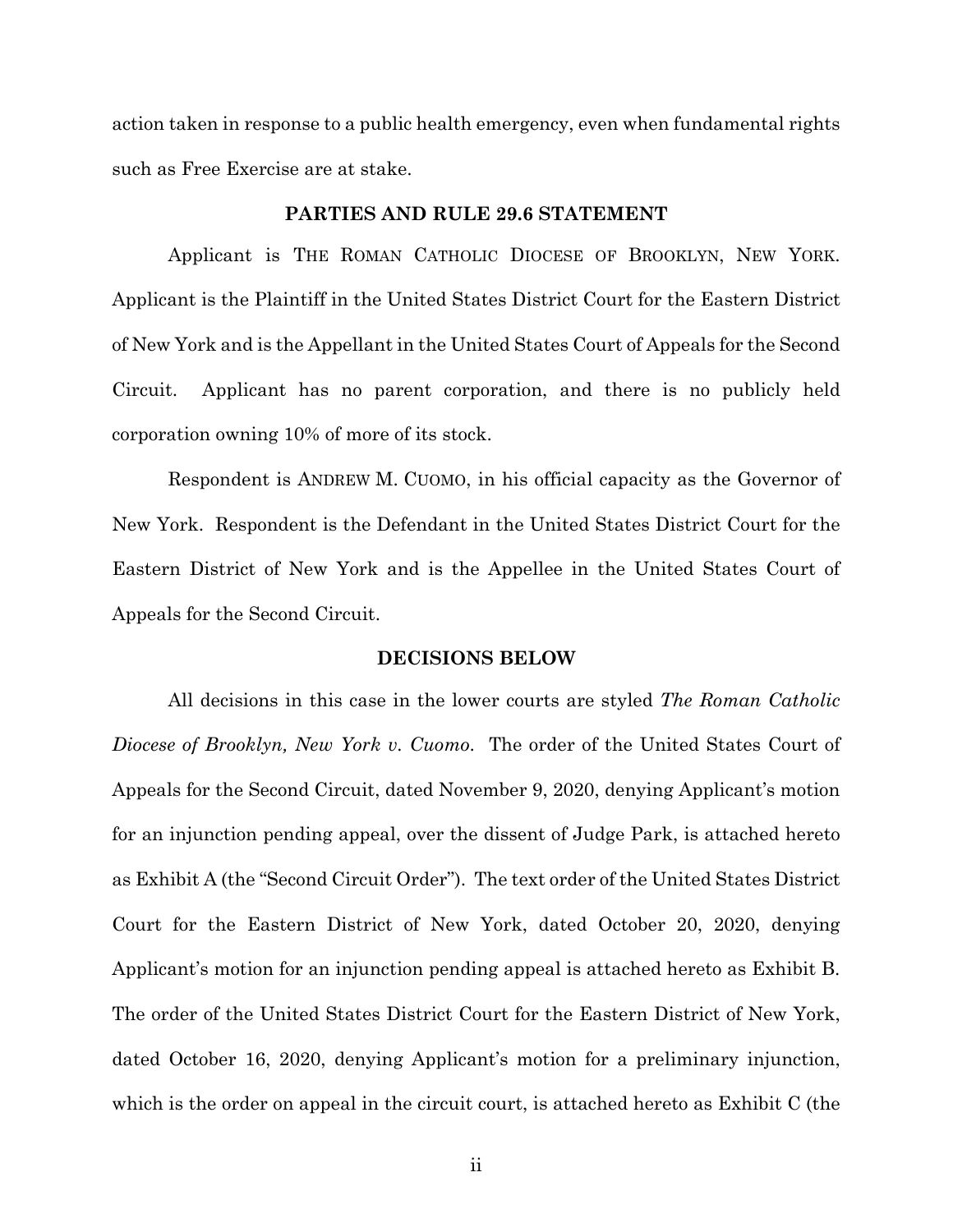"PI Order") and is also available at 2020 WL 6120167. The transcript of the district court's evidentiary hearing on Applicant's motion for a preliminary injunction is attached hereto as Exhibit D. The order of the United States District Court for the Eastern District of New York, dated October 9, 2020, denying Applicant's motion for a temporary restraining order is attached hereto as Exhibit E (the "TRO Order") and is also available at 2020 WL 5994954. Both the PI Order and the TRO Order have been designated for publication in the Federal Supplement, but reporter citations are not yet available. The docket number in the United States District Court for the Eastern District of New York is 20-cv-4844, and the docket number in the United States Court of Appeals for the Second Circuit is 20-3590.

#### **JURISDICTION**

Applicant has a pending interlocutory appeal in the United States Court of Appeals for the Second Circuit, pursuant to 28 U.S.C. § 1292. This Court has jurisdiction, pursuant to 28 U.S.C. § 1651.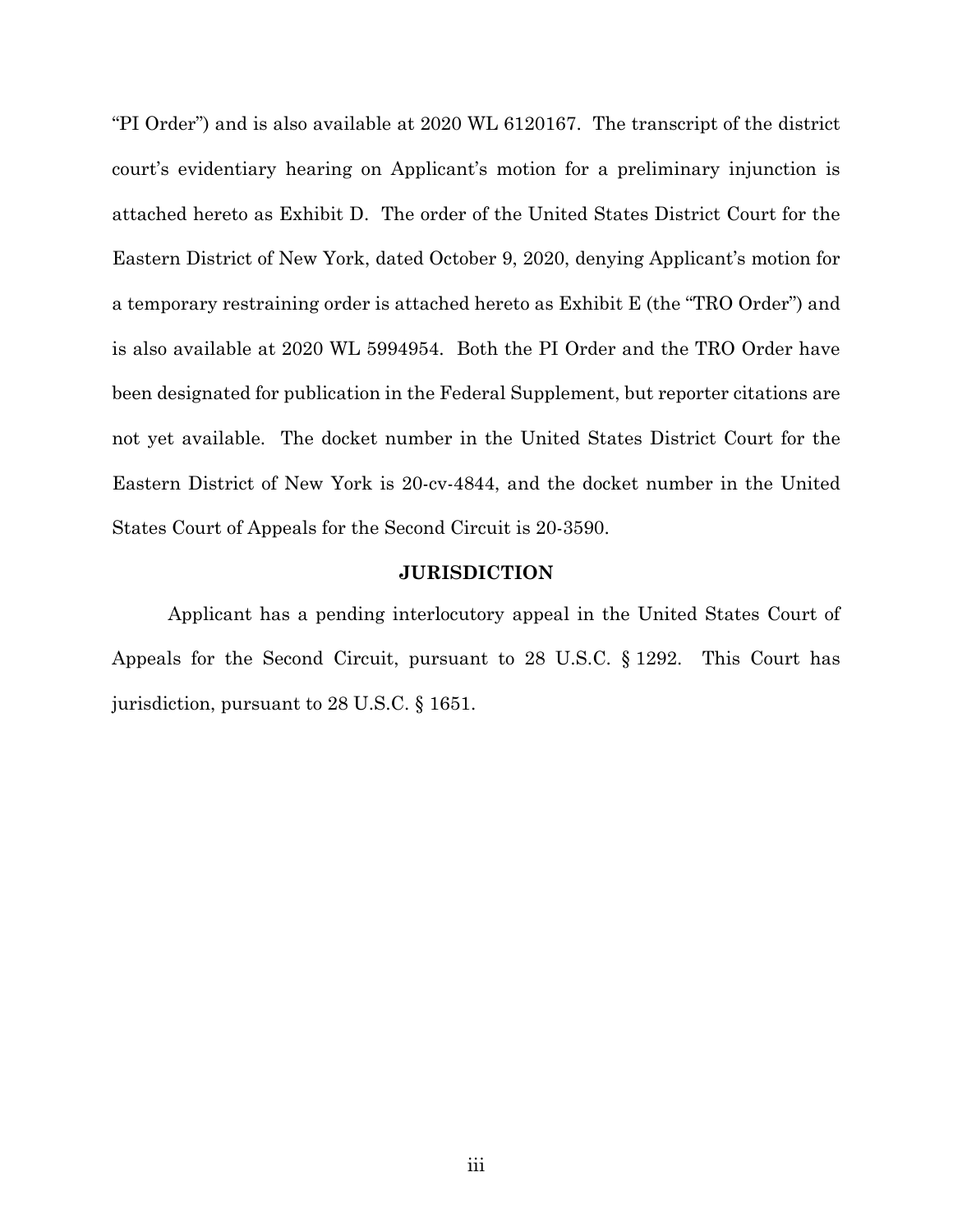# **TABLE OF CONTENTS**

|             | TO THE HONORABLE STEPHEN BREYER, ASSOCIATE JUSTICE OF<br>THE SUPREME COURT AND ACTING CIRCUIT JUSTICE FOR THE                                                                                       |  |
|-------------|-----------------------------------------------------------------------------------------------------------------------------------------------------------------------------------------------------|--|
|             |                                                                                                                                                                                                     |  |
| А.          |                                                                                                                                                                                                     |  |
| <b>B.</b>   |                                                                                                                                                                                                     |  |
| C.          |                                                                                                                                                                                                     |  |
|             |                                                                                                                                                                                                     |  |
| $I_{\cdot}$ | The Violation Of The Diocese's Free Exercise Rights Is Indisputably<br>Clear, And The Lower Courts' Contrary Decisions Exacerbate<br>Confusion On Constitutional Issues Of Nationwide Importance 18 |  |
| A.          | On Its Face, The Governor's Executive Order Targets Religious<br><b>Institutions For Adverse Treatment Such That Strict Scrutiny</b>                                                                |  |
| <b>B.</b>   | The Governor's Fixed Caps On In-Person Church Attendance                                                                                                                                            |  |
| C.          | The Lower Courts Committed Two Fundamental Legal Errors<br>And Thereby Exacerbated Circuit Splits On Urgent                                                                                         |  |
|             | Neither Jacobson Nor South Bay Requires Deference To All<br>1.<br>COVID-19 Restrictions, Especially When Fundamental                                                                                |  |
|             | Strict Scrutiny Applies To Laws That Expressly Target<br>2.                                                                                                                                         |  |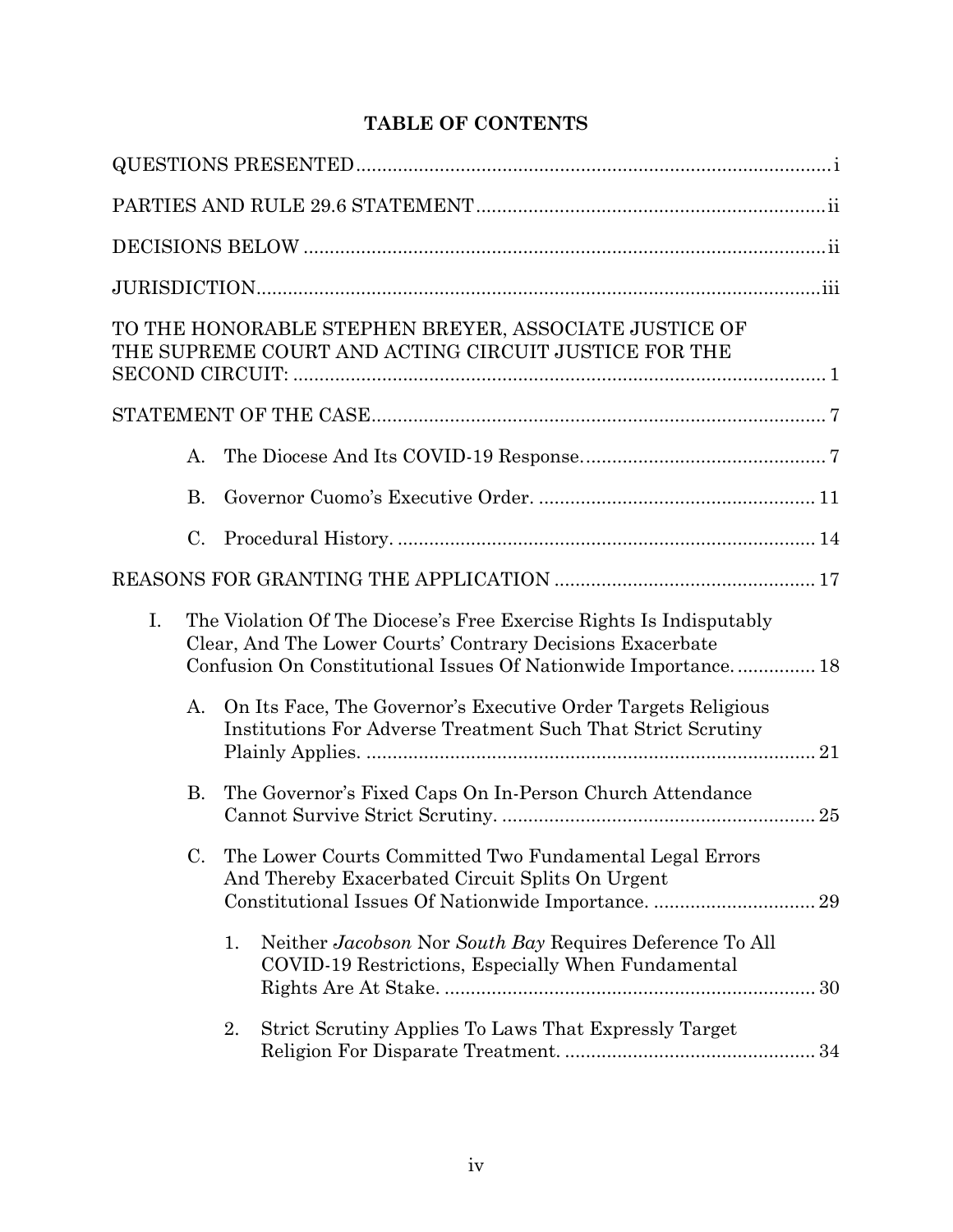|  | A. It Is Undisputed That The Diocese Will Be Irreparably Harmed |  |
|--|-----------------------------------------------------------------|--|
|  | B. The Balance Of Hardships And Public Interest Likewise Favor  |  |
|  |                                                                 |  |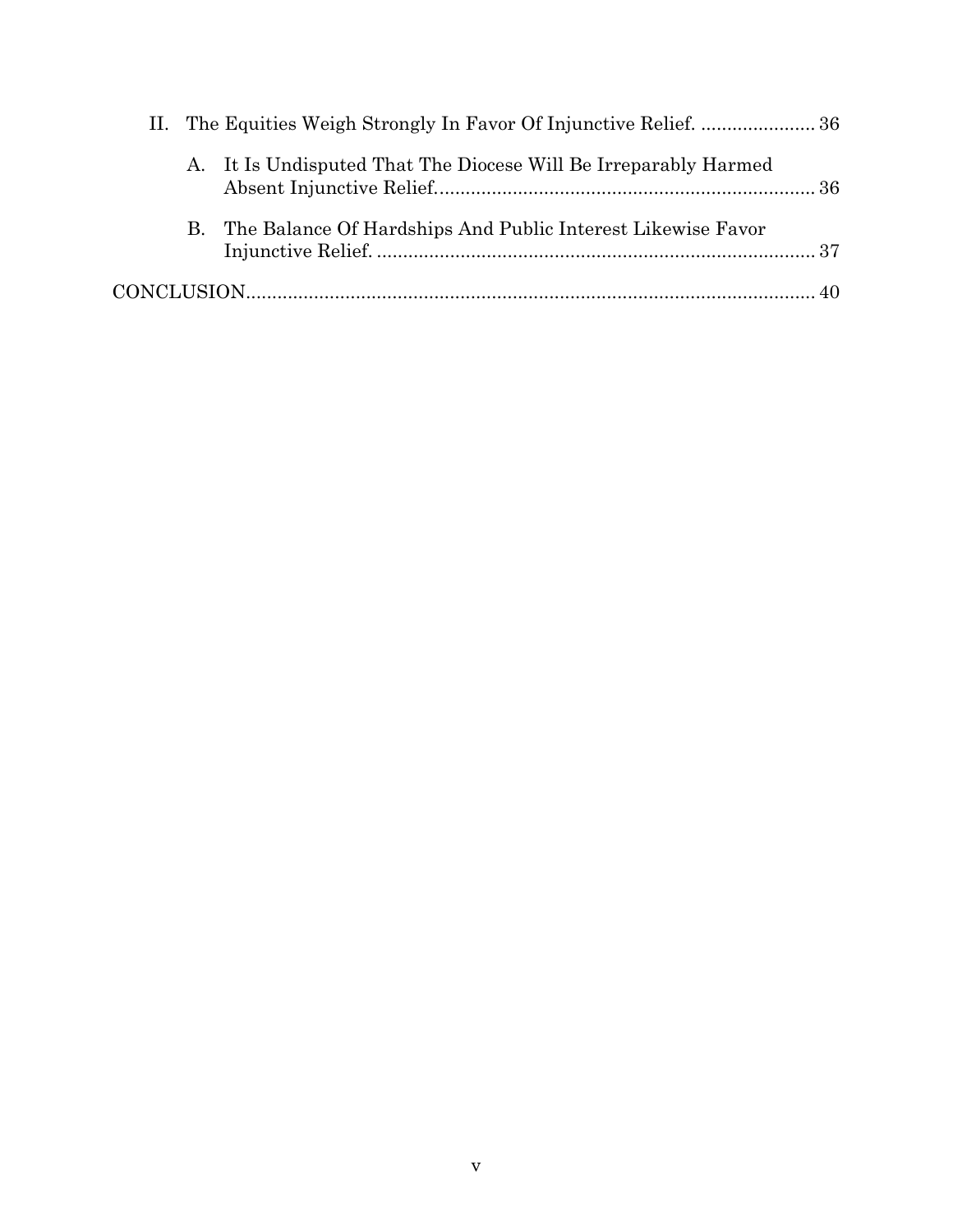# **TABLE OF AUTHORITIES**

| .s<br>ு.<br>н |
|---------------|
|---------------|

| 4 Aces Enterprises, LLC v. Edwards,                                                    |
|----------------------------------------------------------------------------------------|
| In re Abbott,                                                                          |
| Am. Trucking Ass'ns, Inc. v. Gray,                                                     |
| Bayley's Campground Inc. v. Mills,                                                     |
| Berean Baptist Church v. Cooper,                                                       |
| Bimber's Delwood, Inc. v. James,                                                       |
| Calvary Chapel Dayton Valley v. Sisolak,                                               |
| Cantwell v. Connecticut,                                                               |
| Cent. Rabbinical Cong. of U.S. & Canada v. N.Y.C. Dep't of Health &<br>Mental Hygiene, |
| Church of the Lukumi Babalu Aye, Inc. v. City of Hialeah,                              |
| County of Butler v. Wolf,<br>30                                                        |
| Denver Bible Church v. Azar,                                                           |
| Elim Romanian Pentecostal Church v. Pritzker,                                          |
| Elrod v. Burns,                                                                        |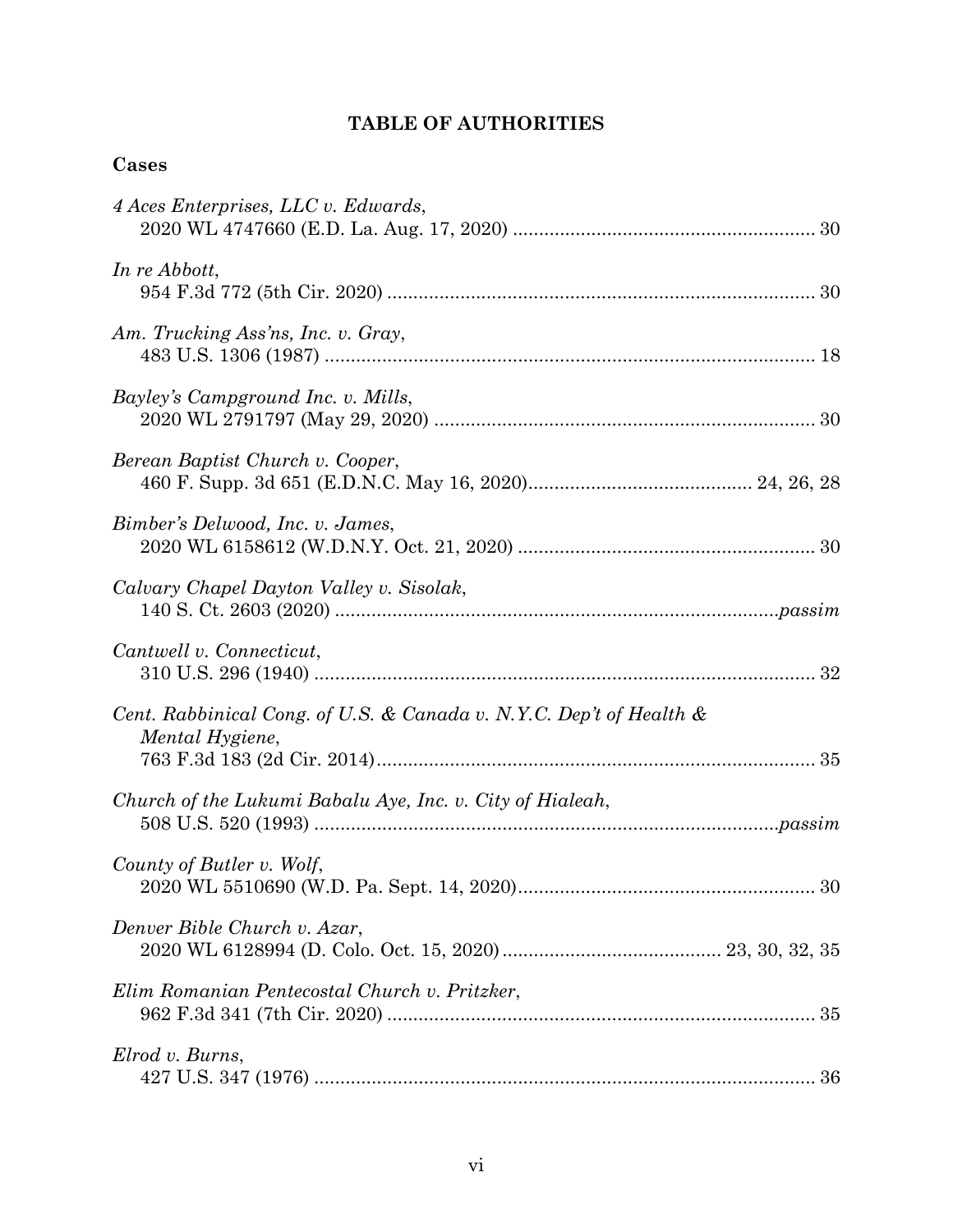| Employment Div. v. Smith,                                           |  |
|---------------------------------------------------------------------|--|
| Fed. Election Comm'n v. Wis. Right To Life, Inc.,                   |  |
| First Baptist Church v. Kelly,                                      |  |
| First Pentecostal Church of Holly Springs v. City of Holly Springs, |  |
| Fisher v. University of Tex. at Austin,                             |  |
| Fraternal Order of Police Network Lodge No. 12 v. City of Newark,   |  |
| Harvest Rock Church, Inc. v. Newsom,                                |  |
| Home Bldg. & Loan Ass'n v. Blaisdell,                               |  |
| Jacobson v. Massachusetts,                                          |  |
| Korematsu v. United States,                                         |  |
| Little Sisters of the Poor Home for the Aged v. Sebelius,           |  |
| Lucas v. Townsend,                                                  |  |
| Maryville Baptist Church, Inc. v. Beshear,                          |  |
| Masterpiece Cakeshop, Ltd. v. Colorado Civil Rights Comm'n,         |  |
| Murphy v. Lamont,                                                   |  |
| N.Y. Progress & Prot. PAC v. Walsh,                                 |  |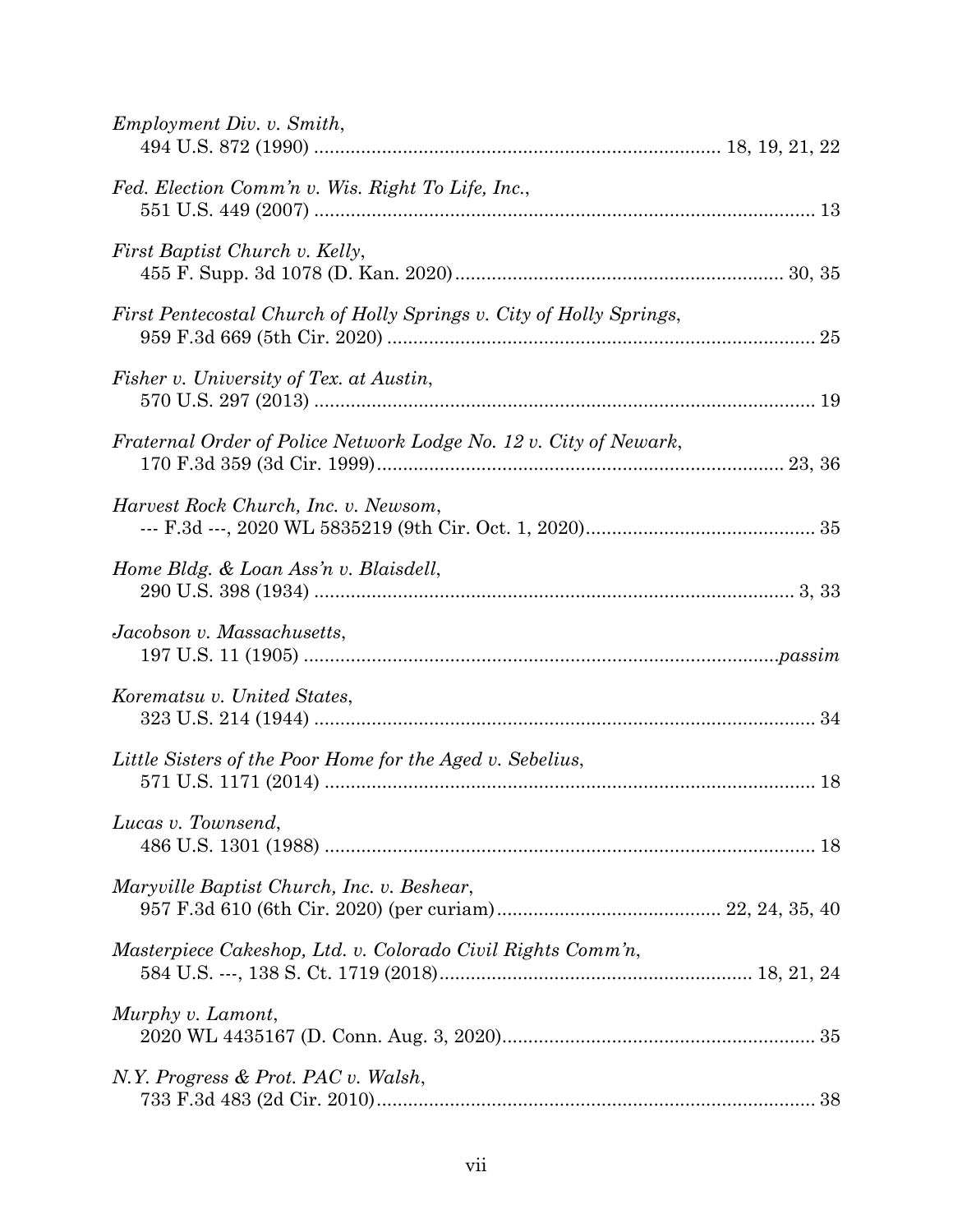| Ohio Citizens for Responsible Energy, Inc. v. NRC,           |
|--------------------------------------------------------------|
| Roberts v. Neace,                                            |
| Robinson v. Attorney Gen.,                                   |
| In re Rutledge,                                              |
| Soos v. Cuomo,                                               |
| South Bay Pentecostal Church v. Newsom,                      |
| Tabernacle Baptist Church, Inc. of Nicholasville v. Beshear, |
| Tenafly Eruv Ass'n, Inc. v. Borough of Tenafly,              |
| Trump v. Hawaii,                                             |
| Twining v. New Jersey,                                       |
| United States v. Carolene Prod. Co.,                         |
| United States v. Robel,                                      |
| Ward v. Polite,                                              |
| Wheaton Coll. v. Burwell,                                    |
| Youngstown Sheet & Tube Co. v. Sawyer,                       |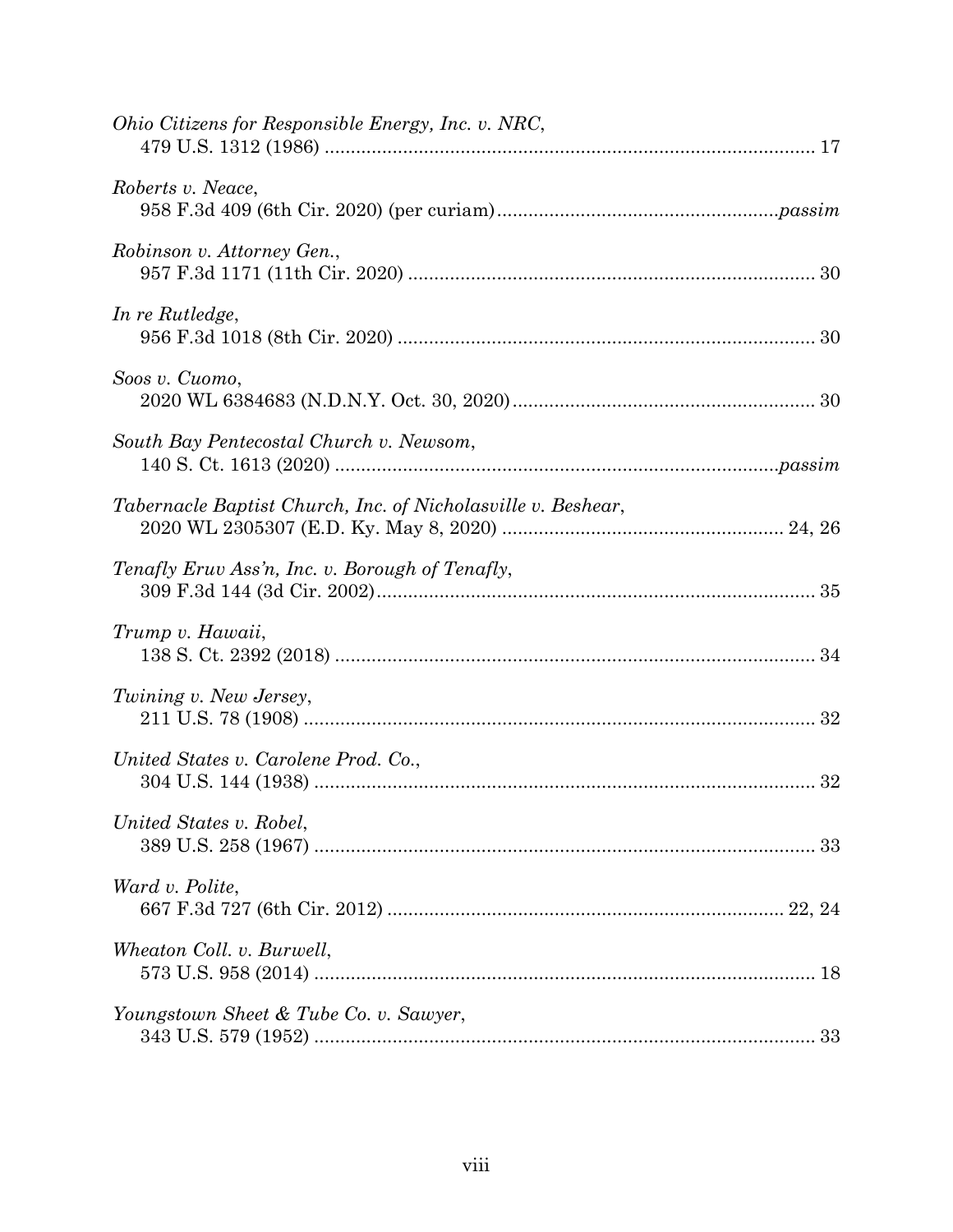# **Constitutional Provisions**

| <b>Statutes</b>                                                                                                                        |
|----------------------------------------------------------------------------------------------------------------------------------------|
|                                                                                                                                        |
| Regulations                                                                                                                            |
|                                                                                                                                        |
| <b>Executive Orders</b>                                                                                                                |
|                                                                                                                                        |
|                                                                                                                                        |
|                                                                                                                                        |
|                                                                                                                                        |
| <b>Other Authorities</b>                                                                                                               |
| Laycock & Collins, <i>Generally Applicable Law &amp; the Free Exercise of</i>                                                          |
| Lindsay F. Wiley & Stephen I. Vladeck, Coronavirus, Civil Liberties,<br>and the Courts: The Case Against "Suspending" Judicial Review, |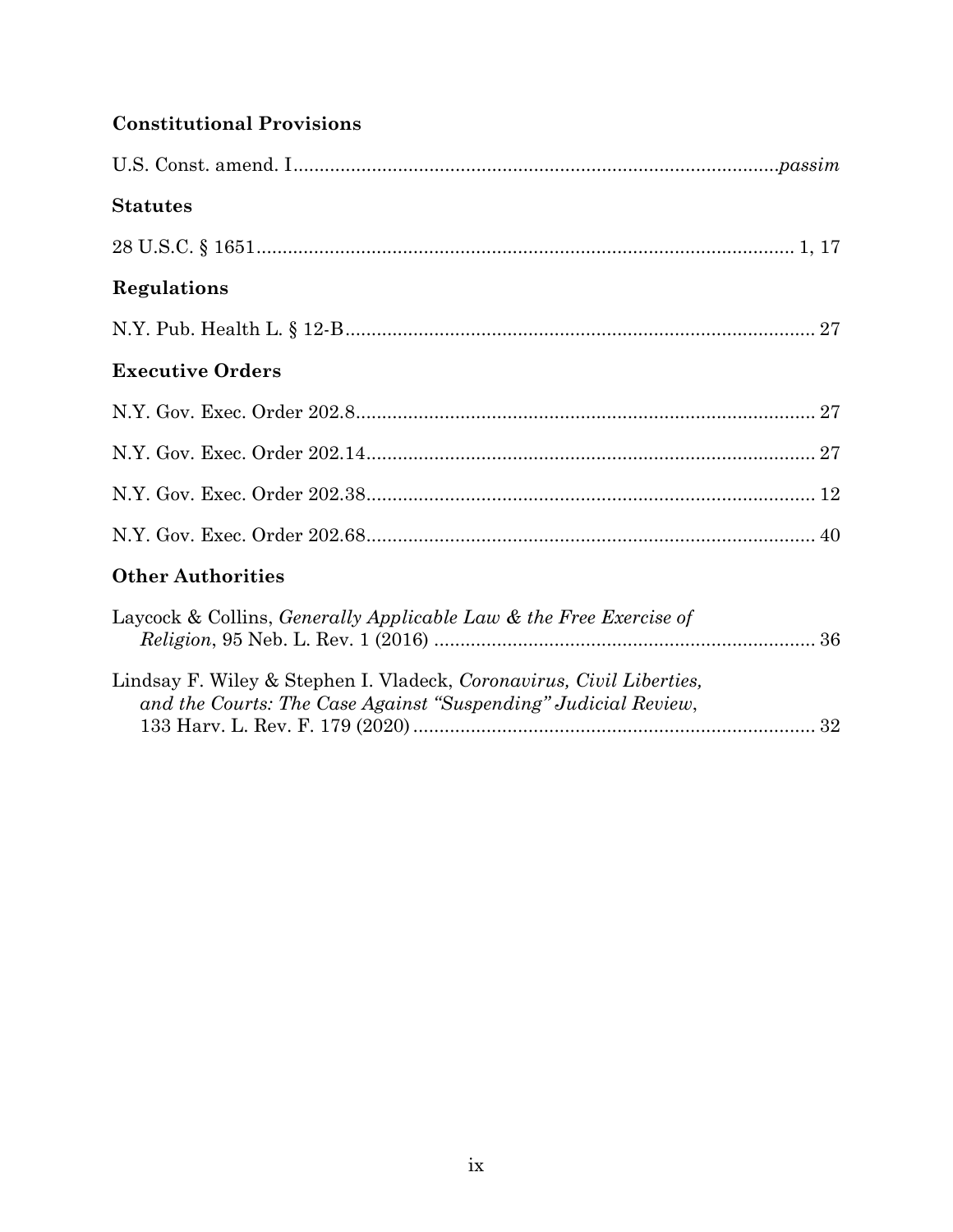## **TO THE HONORABLE STEPHEN BREYER, ASSOCIATE JUSTICE OF THE SUPREME COURT AND ACTING CIRCUIT JUSTICE FOR THE SECOND CIRCUIT:**

Pursuant to Rules 20, 22, and 23 of the Rules of this Court, and 28 U.S.C. § 1651, Applicant The Roman Catholic Diocese of Brooklyn, New York ("Applicant" or the "Diocese") respectfully requests a writ of injunction precluding enforcement of fixed-capacity limits imposed by Governor Cuomo on "houses of worship"—and only "houses of worship"—in designated geographic zones in New York, as applied to the Diocese's churches. The Governor's latest restrictions cap church attendance at 10 and 25 people in so-called "red" and "orange" zones, respectively, regardless of the capacity of the "house of worship," and thereby effectively shutter all of the Diocese's churches in those zones. His Executive Order, moreover, expressly singles out "houses of worship" by that name for adverse treatment relative to secular businesses, and does so in a way that is not narrowly tailored to any compelling government interest, in direct violation of the First Amendment's Free Exercise Clause. Absent relief on an as-applied basis, thousands of the Diocese's parishioners in Brooklyn and Queens will continue to be deprived of their core Free Exercise rights on a daily basis until the matter is resolved in the lower courts—even though it is undisputed that the Diocese has complied with all prior public health regulations and operated safely without any COVID-19 spread since being permitted to reopen several months ago.

While this Executive Order effectively closes churches and other houses of worship, all businesses deemed "essential" by the Governor—including everything from supermarkets to pet stores, huge hardware stores to brokers' offices—are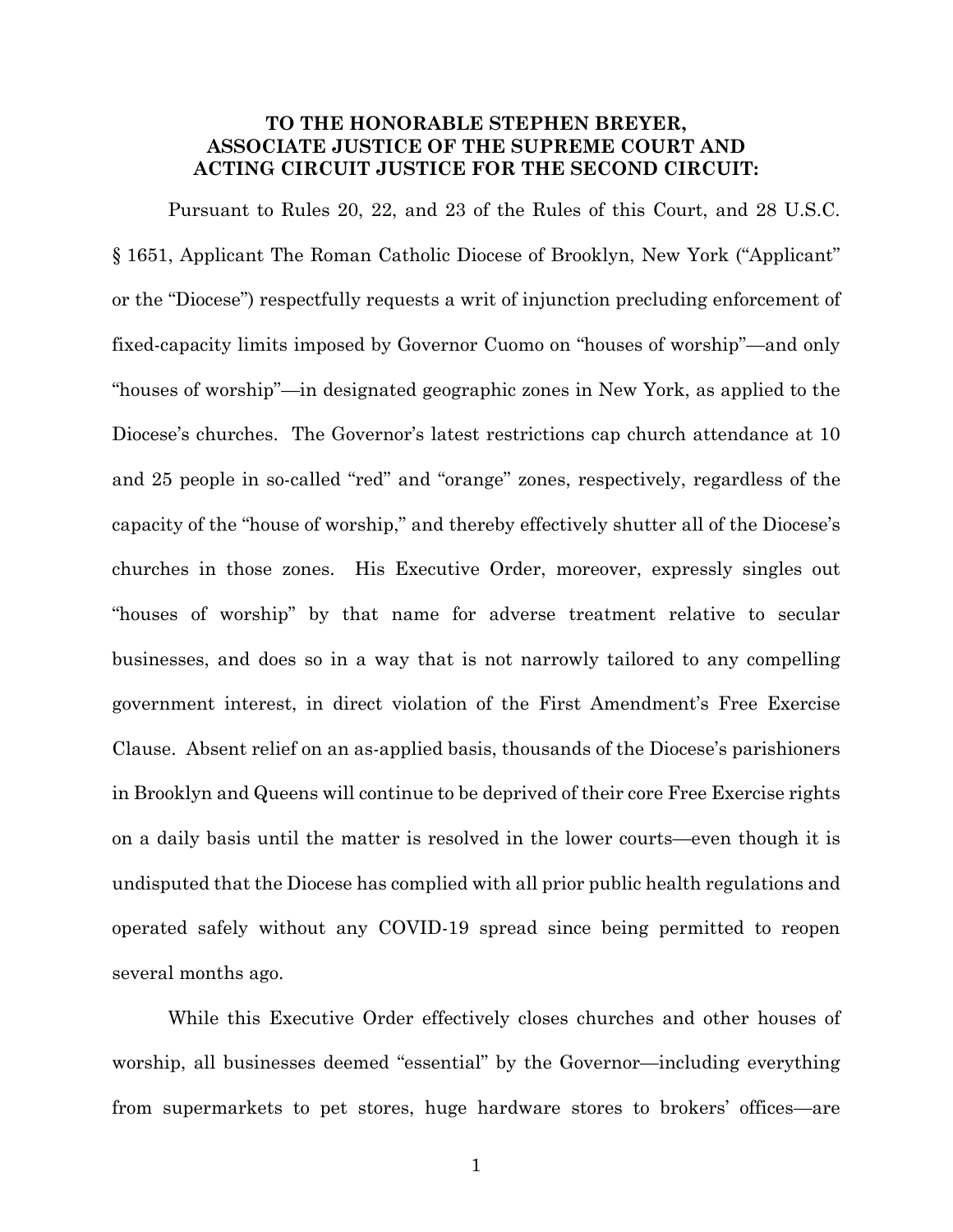permitted to remain open without any capacity limitations whatsoever, even in the most restrictive "red" zones. In "orange" zones, even the vast majority of nonessential businesses, including department stores, can remain open without limitation—yet churches cannot. At his press conference announcing the new restrictions, the Governor expressly acknowledged that these rules "are most impactful on houses of worship." Ex. H at 8. It is well-settled that "[o]fficial action that targets religious conduct for distinctive treatment" is subject to "strict scrutiny." *Church of the Lukumi Babalu Aye, Inc. v. City of Hialeah*, 508 U.S. 520, 534, 546 (1993). And here, the Governor openly admitted that his Executive Order is a "blunt" policy "being cut by a hatchet." Ex. K ¶ 4.

The Diocese initially sought emergency injunctive relief, and later an injunction pending appeal, in the United States District Court for the Eastern District of New York. Those applications were denied, as was the Diocese's subsequent emergency motion for an injunction pending appeal in the Second Circuit. The Second Circuit's decision, issued over a written dissent from Judge Michael H. Park, places that court on the wrong side of circuit conflicts regarding the States' authority to impose these sorts of restrictions on religious worship during the COVID-19 pandemic. Specifically, the lower courts in this case: (1) concluded that restrictions singling out houses of worship for disparate treatment are facially neutral, and therefore not subject to strict scrutiny, as long as *some* secular businesses are treated less favorably than religious institutions, even if many others are treated far better; and (2) misread this Court's decision in *Jacobson v. Massachusetts*, 197 U.S. 11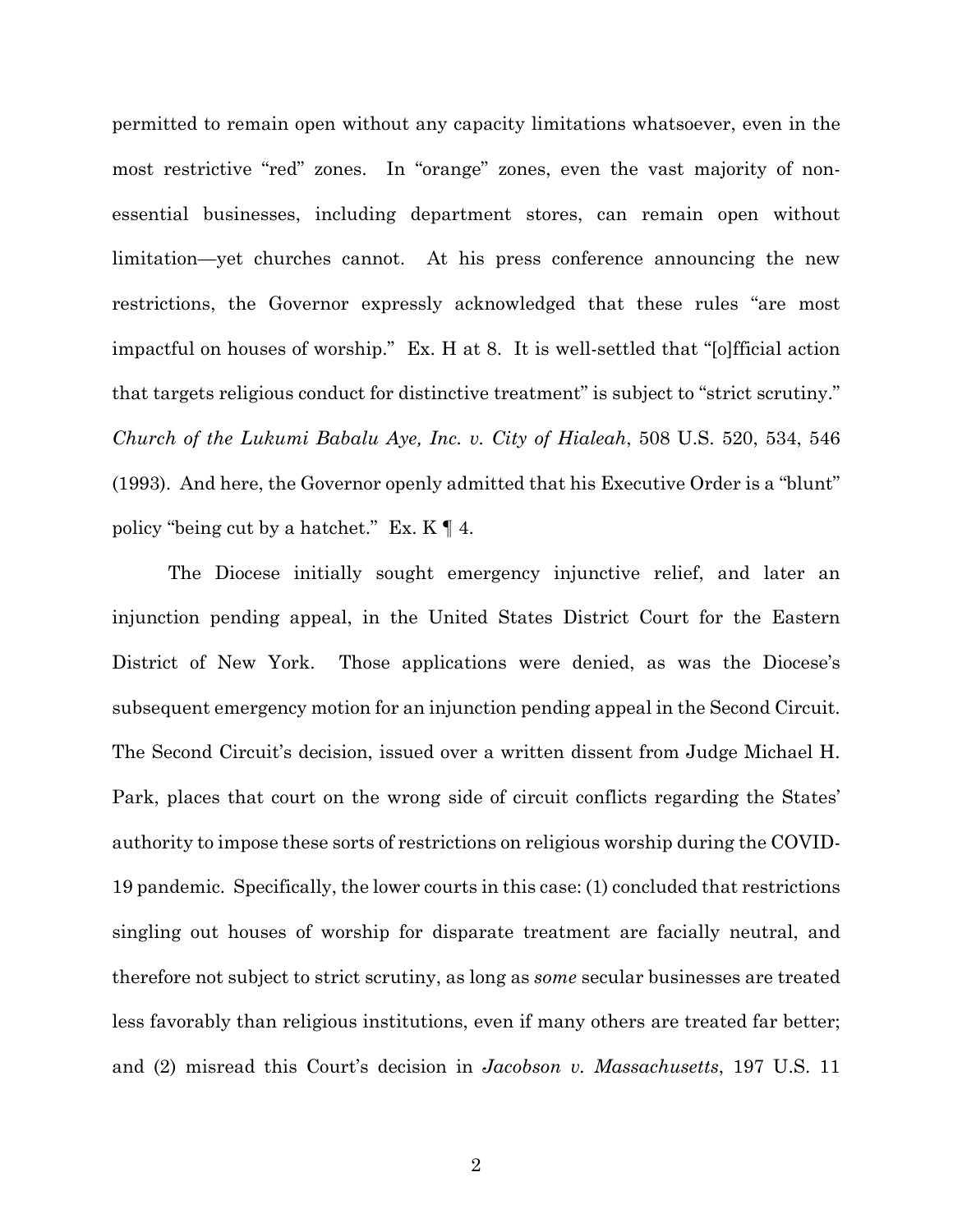(1905), and Chief Justice Roberts's concurrence in *South Bay Pentecostal Church v. Newsom*, 140 S. Ct. 1613, 1613-14 (2020), as establishing a blanket rule of rational basis review—and effective *carte blanche* to impose unfettered restrictions on houses of worship—for the duration of the pandemic, regardless of how circumstances have evolved over time. *Compare, e.g.*, Second Circuit Order at 3-4, *with id*. at Dissent 1- 3.

These foundational legal errors, both of which speak to urgent constitutional issues of nationwide importance—indeed, to the most significant and overriding legal issue of the day (*i.e.*, where to draw the line between fundamental individual rights enshrined in the Constitution and a government's emergency powers in a pandemic of unknown duration)—have resulted in the continuing violation of the Free Exercise rights of the Diocese and its parishioners.

The lower courts appear to have disregarded the fundamental principle for which *Jacobson* stands—namely, that States' "discretion" to protect public health and safety is "subject, of course, ... to the condition that no rule prescribed by a state... shall contravene the Constitution of the United States, nor infringe any right granted or secured by that instrument." 197 U.S. at 25. Since then, this Court has expressly recognized that an "[e]mergency does not increase granted power or remove or diminish the restrictions imposed upon power granted or reserved," and that constitutional limitations on the powers of the States "are questions which have always been, and always will be, the subject of close examination under our constitutional system." *Home Bldg. & Loan Ass'n v. Blaisdell*, 290 U.S. 398, 425-26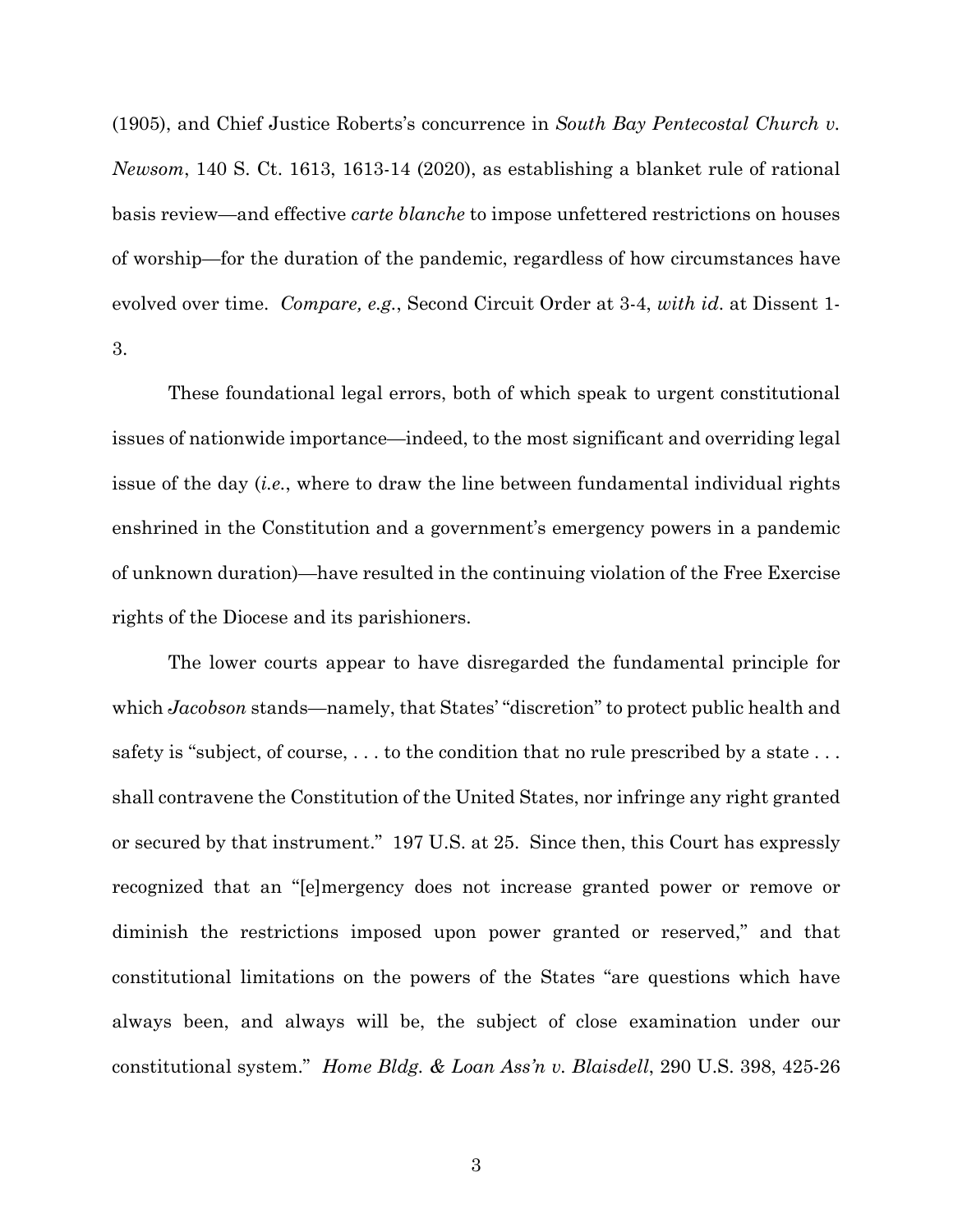(1934); *see also* Second Circuit Order at Dissent 2-3 (explaining that *Jacobson* "specifically noted that 'even if based on the acknowledged police powers of a state,' a public health measure 'must always yield in case of conflict with . . . any right which [the Constitution] gives or secures'" (alterations in original) (quoting 197 U.S. at 25)).

Similarly, the lower courts misapprehended *South Bay*'s significance here. *South Bay* arose during the early days of the pandemic, when there was widespread confusion about how COVID-19 is transmitted and the practices necessary to combat its spread, and it involved far less onerous fixed-capacity restrictions on houses of worship (up to 100 people at a time) than the effective shutdown order at issue here. In a 5-4 decision, with the Chief Justice concurring, the Court declined to issue a writ of injunction at the pandemic's inception. Here, in contrast, there are findings of fact and an evidentiary hearing record establishing the rigorous safety protocols implemented by the Diocese that have resulted in the safe operation of the Diocese's churches, without any COVID-19 outbreaks, for several months before this latest shutdown order. And as the pandemic now approaches its ninth month, it is misguided for lower courts to interpret the Chief Justice's concurrence in *South Bay* as the last word on these issues. *See* Second Circuit Order at Dissent 2. Rather, as circumstances have evolved and track records developed, it is incumbent upon courts to examine closely States' continuing actions, especially when they impose *new*  restrictions such as this one curtailing constitutionally protected rights by treating houses of worship disfavorably compared to secular businesses. In short, the pandemic alone cannot justify overbroad, untailored closure orders of indefinite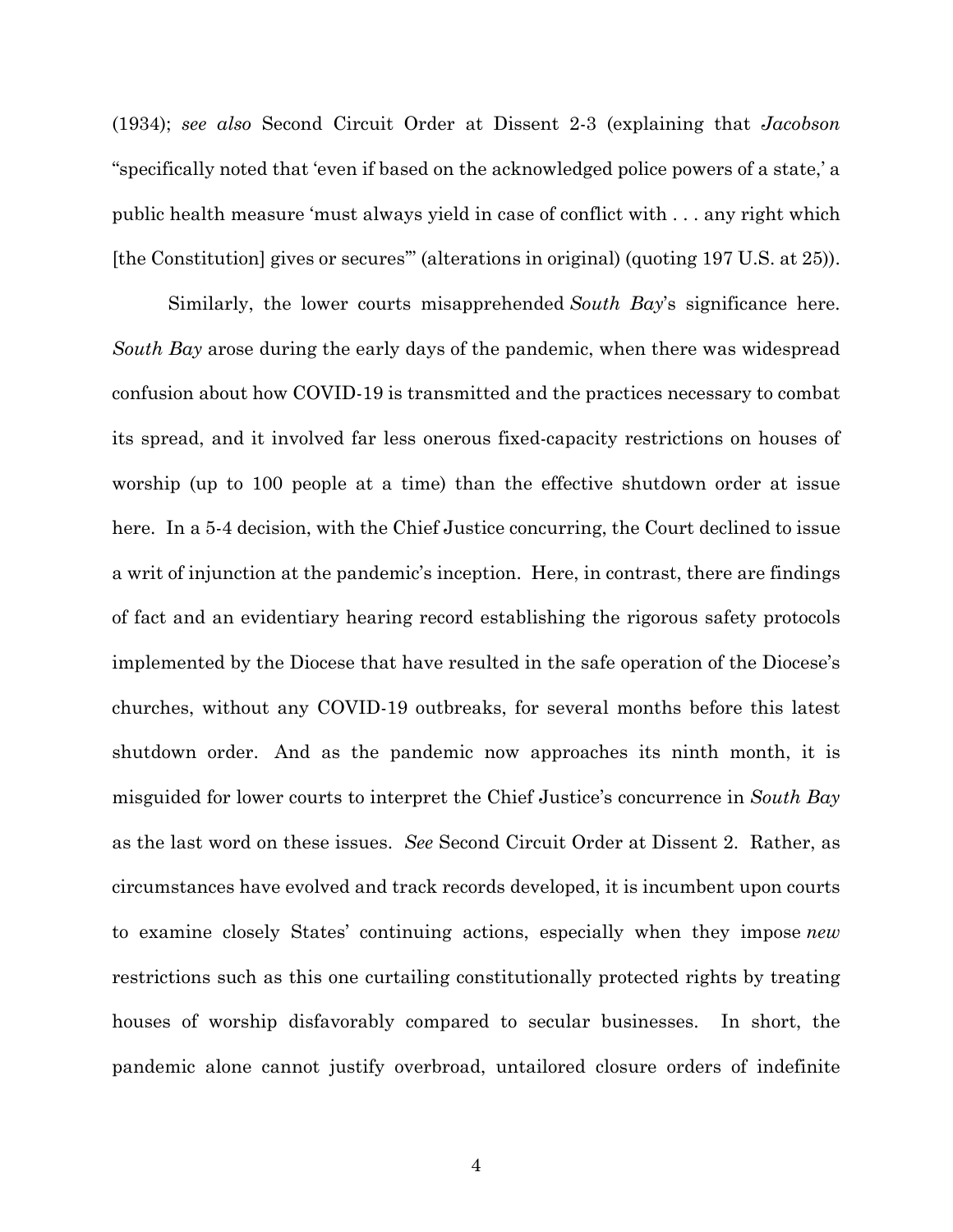duration directed at all "houses of worship," that in another time would plainly be found to violate the Constitution.

Even in denying relief below, the district court acknowledged that the Diocese "has met its burden to show irreparable harm" because it "adequately alleged that the State unconstitutionally infringed on its religious practice" by effectively closing its churches and preventing its parishioners in Brooklyn and Queens from being able to attend Mass. PI Order at 9-10. The Governor did not dispute that finding in the court of appeals, and the Second Circuit acknowledged that "the challenged order burdens Appellants' religious practices." Second Circuit Order at 4; *accord id*. at Dissent 3. That irreparable harm grows with each passing day and, absent immediate relief from this Court, will continue unabated indefinitely.

The Diocese acknowledges that the State has a clear interest in combatting the pandemic, and that certain restrictions may be narrowly tailored and hence permissible, depending upon the circumstances. Indeed, the Diocese voluntarily shut its doors *before* the State required it to do so in the early days of the pandemic, when the virus was surging in New York and little was understood about how to limit the spread of COVID-19. And the Diocese does not challenge the entirety of the Governor's Executive Order, or even the entire portion targeting "houses of worship." In fact, the Diocese previously operated safely under a 25% capacity restriction and intends to continue to do so if permitted to reopen its churches' doors. It has implemented what the district court below described as "rigorous safety protocols," PI Order at 3, and it has agreed to accept potential further restrictions (such as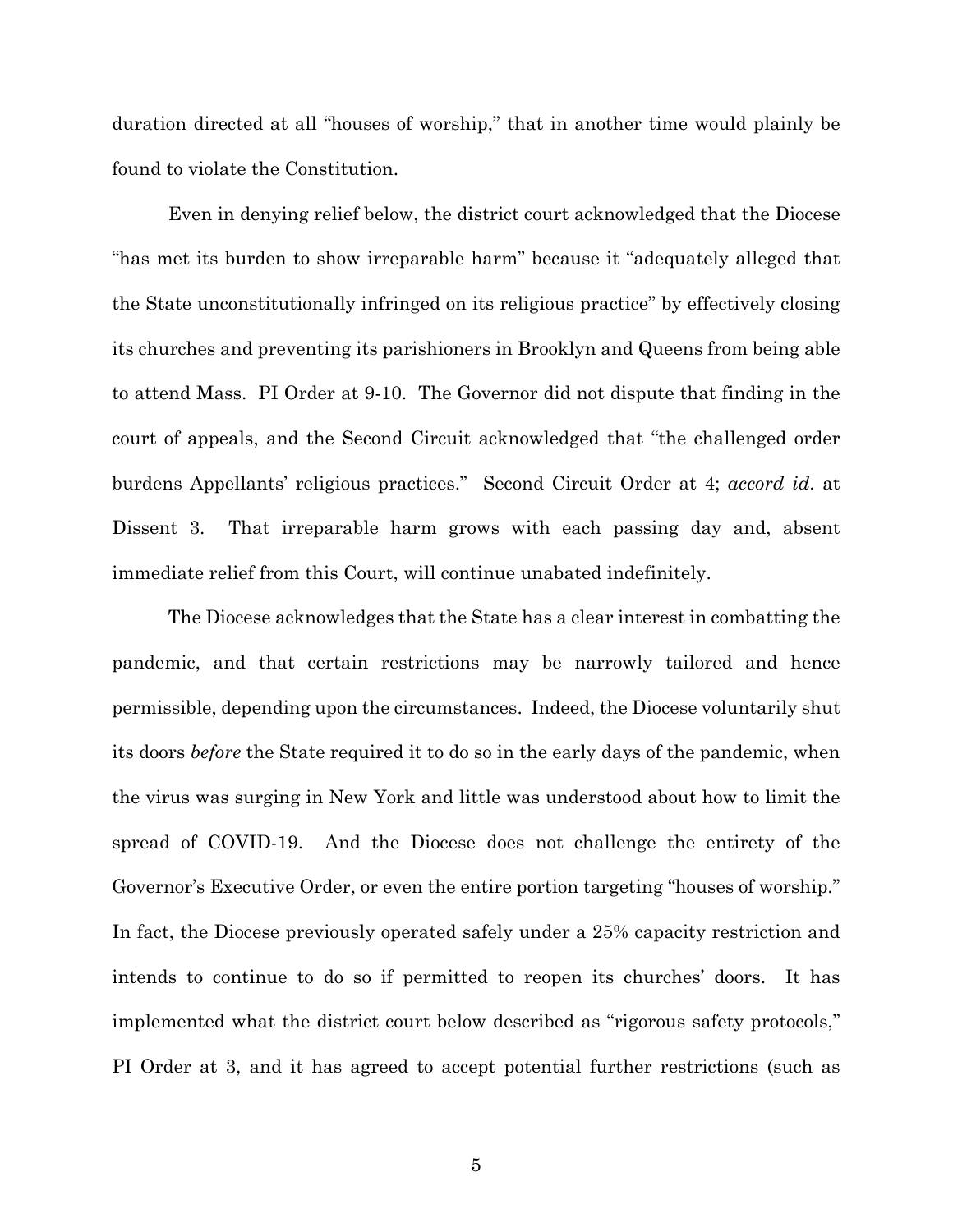eliminating congregant singing and choirs during Mass) as a condition of injunctive relief. Moreover, as the district court acknowledged following a full evidentiary hearing, the Diocese "[a]t each step . . . has been ahead of the curve, enforcing stricter safety protocols than the State required," and it is undisputed that "there has not been any COVID-19 outbreak in any of the Diocese's churches since they reopened." *Id.* at 3-4. Thus, the as-applied injunction the Diocese seeks poses no risk to public health or safety. Nor has the Diocese challenged any prior executive action taken in response to the pandemic. But this new Executive Order's discriminatory 10- and 25 person fixed-capacity caps are a bridge too far—and are not narrowly tailored at all. *See* Second Circuit Order at Dissent 3 ("Applying strict scrutiny, there is little doubt that the absolute capacity limits on houses of worship are not 'narrowly tailored.'" (quoting *Lukumi*, 508 U.S. at 546)). As the Sixth Circuit observed in enjoining similar restrictions as applied to a compliant church: "While the law may take periodic naps during a pandemic, [courts] will not let it sleep through one." *Roberts v. Neace*, 958 F.3d 409, 414-15 (6th Cir. 2020) (per curiam).

The Diocese therefore respectfully requests that the Circuit Justice grant this application or refer it to the full Court. The Diocese hopes to reopen in time for Sunday Mass this coming weekend, so it requests that an injunction issue as early as Friday, November 13, 2020, or as soon thereafter as practicable, and that it remain in effect until such time as this Executive Order's 10- and 25-person fixed-capacity caps are permanently withdrawn, repealed, or invalidated by a court.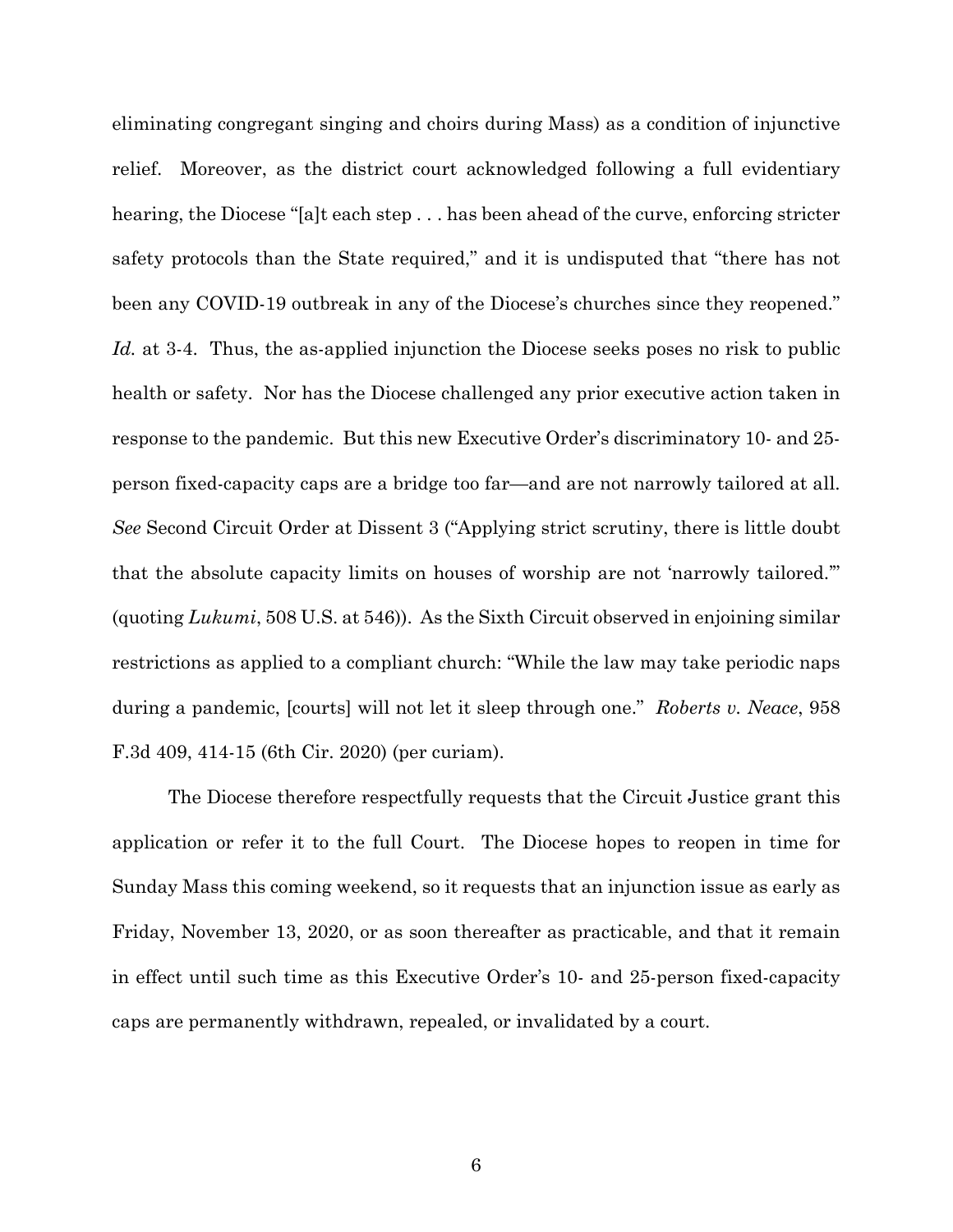#### **STATEMENT OF THE CASE**

#### **A. The Diocese And Its COVID-19 Response.**

The Diocese of Brooklyn, founded in 1853, is a Roman Catholic diocese comprised of 186 parishes, and 210 total churches, in Brooklyn and Queens, New York. *See* Dist. Ct. Dkt. No. 7-2. Those boroughs' combined population exceeds 4.9 million, 1.5 million of whom identify as Catholics. *Ibid.* In 2019 alone, the Diocese celebrated 15,885 Baptisms, 11,957 First Communions, 9,549 Confirmations, and 1,951 Marriages, and had an average weekly attendance of almost 230,000 spread across over 1,000 weekly Sunday Masses. *Ibid.* In light of the diverse, multicultural populations in Brooklyn and Queens, Masses are regularly held in 33 different languages across the Diocese. *Ibid.*

By March 2020, the novel coronavirus referred to as COVID-19 had descended upon New York City. At the time, little was known about the virus or its transmission, and the crisis evolved rapidly. The Diocese acted swiftly in response, implementing drastic countermeasures to combat the virus. PI Order at 3; Ex. D at 13:12-21, 18:3-5, 21:9-22:14; Ex. L ¶ 13; Ex. M at 1-2; Dist. Ct. Dkt. No. 7-6. On March 16, ahead of any government shutdown orders, the Diocese elected to cancel all public Masses. PI Order at 3. On March 19, the Diocese ordered all of its parishes and churches shuttered altogether. Ex. D at 13:12-21, 18:3-5, 21:9-22:14; *see also* Ex. M at 8.

Governor Cuomo thereafter issued a series of regulations that, among other things, banned all public gatherings. The Diocese strictly complied with this ban keeping parishes and churches closed as it had already been doing. PI Order at 3.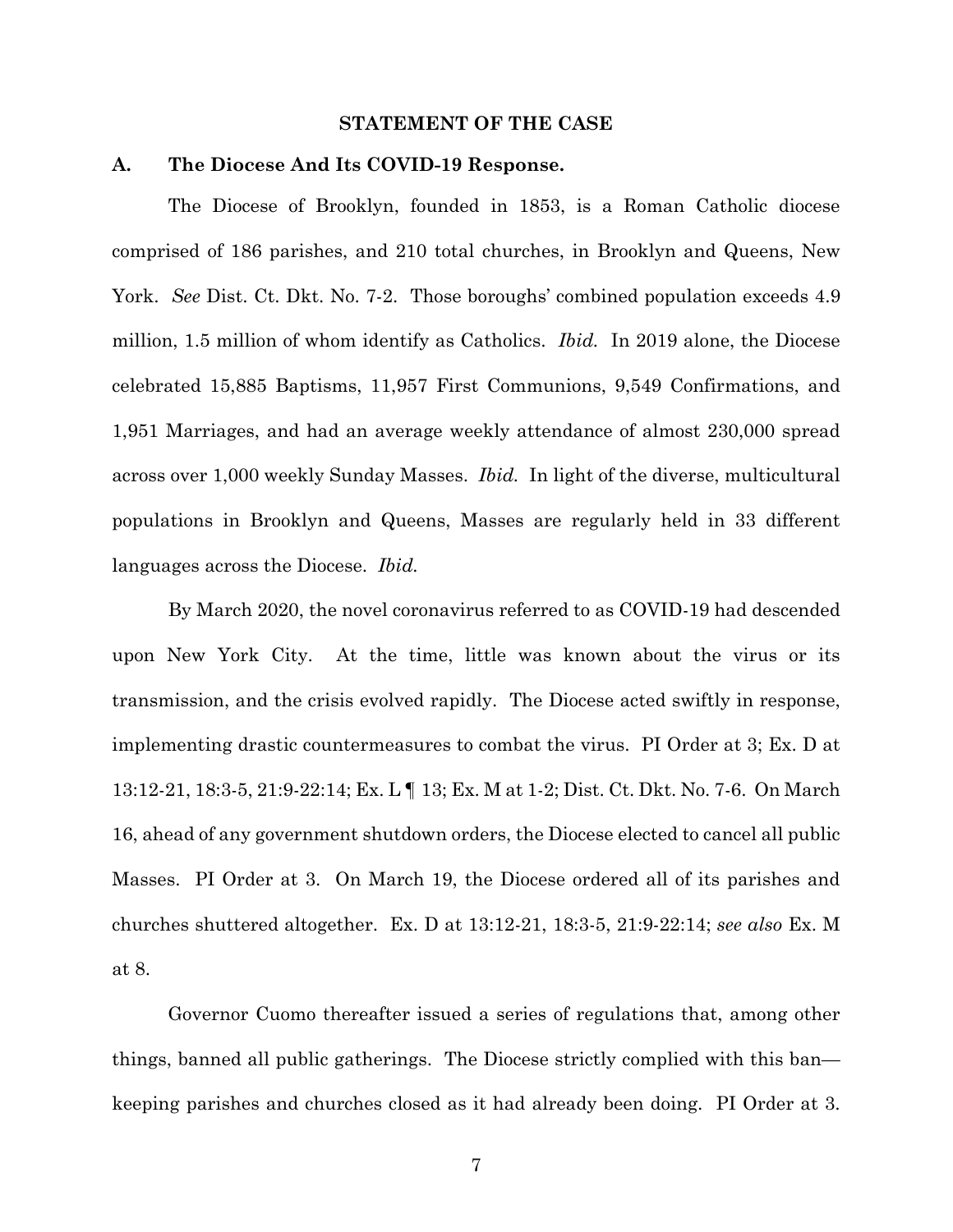This period of closure was extremely painful for the Diocese and its faith community. Ex. L  $\P$  7. Among other things, parishioners were denied the ability to attend inperson Mass, which is "absolutely essential" in the Catholic faith tradition. Ex. D at 19:25-21:8, 36:3-37:14; Ex. L ¶ 7. In the words of the Most Reverend Raymond Chappetto, Vicar General for the Diocese, this "was the heartbreak of our people because that's what defines us as Catholics. . . . We are people of the Mass." Ex. D at 21:2-16. Catholics believe that, when they attend Mass, "they are listening to the Word of God and ... participating in the Lord's Supper" through the receipt of consecrated bread and wine; indeed, "receiving the Holy Communion for a Catholic is the essence of what it means to be a Catholic." *Id.* at 22:9-16. Virtual substitutes such as livestreaming—are inadequate because "[t]he priest has no way of bringing [Holy] Communion to every household. It's impossible." *Id.* at 20:22-23. The Diocese nonetheless abided by the State's restrictions—and imposed its own exacting restrictions on its parishes in the best interest of the health and welfare of the community. *Id.* at 34:24-35:14, 35:17-36:2; Ex. L ¶ 7.

At the same time, the Diocesan leadership worked to ensure that, when the time came, the Diocese would be able to offer congregants a safe worship space. To that end, it convened a commission focused on creating protocols to address the pandemic while simultaneously ensuring that parishioners' spiritual needs would be met. PI Order at 3; Ex. D at  $34:24-35:14$ ; Ex. L  $\P$  8; Ex. P  $\P$  10. The commission was chaired by Joseph Esposito, former Commissioner of New York City's Office of Emergency Management and former Chief of Department of the New York City Police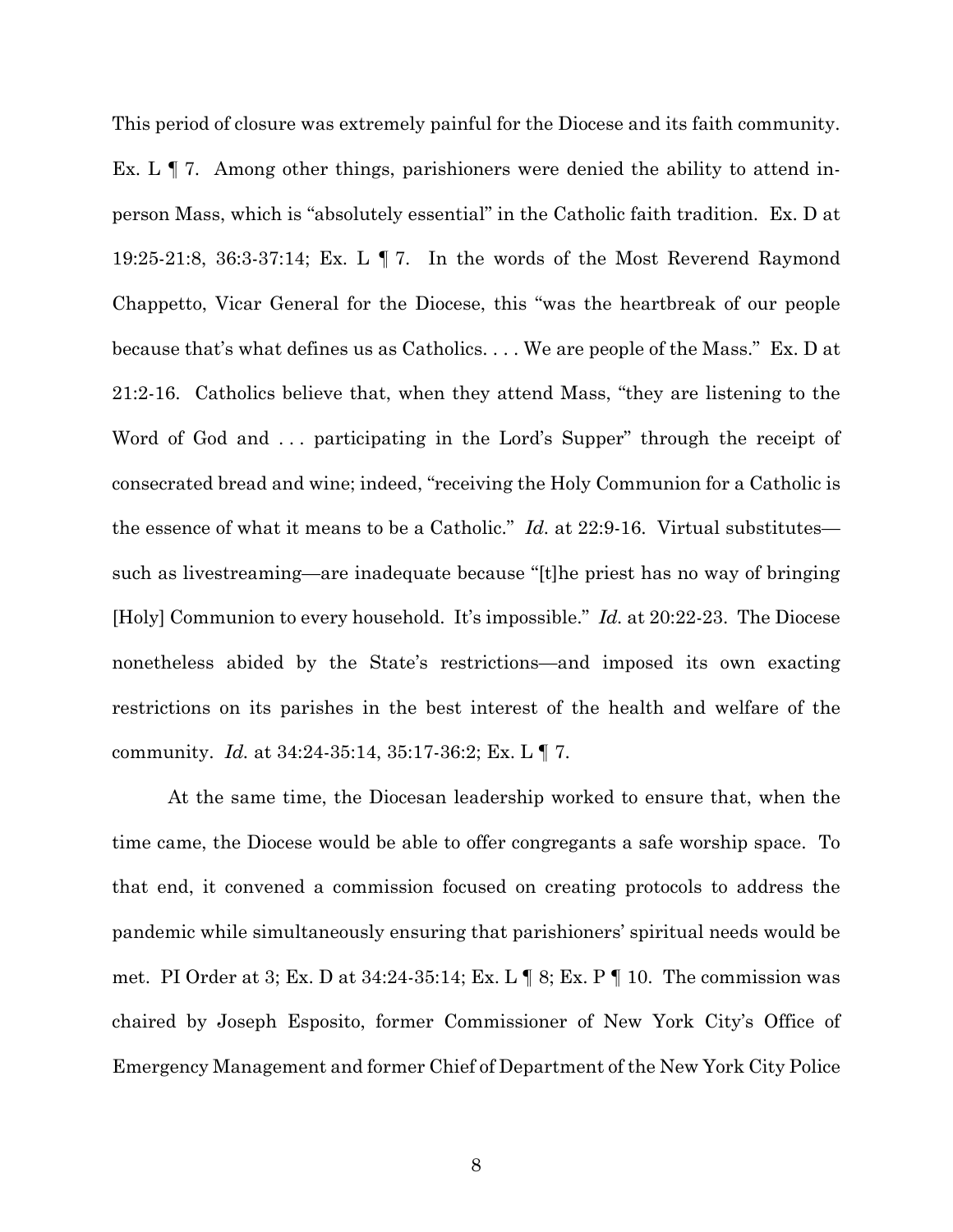Department. PI Order at 3.Commission members consulted closely with medical professionals regarding the protocols, which, once finalized, were sent to each parish (through Bishop Chappetto's office) via weekly memoranda, posted to the Diocese's public website, and transmitted to the public via social media. Ex. D at 35:17-36:2; Ex. L  $\P$  9. The committee met numerous times throughout May and June. Ex. L  $\P$  8; Ex.  $P \parallel 10$ .

Beginning in late May, churches opened in a staged approach conducted in accordance with the iterative regulations promulgated by New York City and New York State. Ex. D at 35:17-36:2; *see also* Ex. P | 11. In so doing, all churches in the Diocese adopted the commission's safety protocols. PI Order at 3; *see also* Ex. D at 39:2-9, 40:11-14, 40:18-41:19; Ex. L ¶ 10; Ex. P ¶ 11. During the initial reopening period, churches within the Diocese did not offer public Mass. Ex. D at 17:21-22; *see also* Ex. M at 31, 36. By June 22, City and State guidelines permitted churches to reopen at 25% capacity. However, at the recommendation of its COVID-19 commission, the Diocese waited until June 29 to reopen for in-person weekday services at the 25% capacity limit, and did not reopen for weekend Mass until July 4 (again at 25% capacity), to ensure that all proper protocols had been implemented by each parish. PI Order at 3; *see also* Ex. D at 39:20-40:10; Ex. L ¶ 10; Ex. M at 37.

In the lead-up to these 25% capacity reopenings, Diocesan leadership assisted parishes in obtaining all essential items they would need to safely reopen, including masks, disinfectants, and hand sanitizer. Ex. D at 16:5-17:2, 36:3-37:14; *see also* Ex. L ¶ 10; Ex. M at 35. Parishes that were unable to secure supplies or otherwise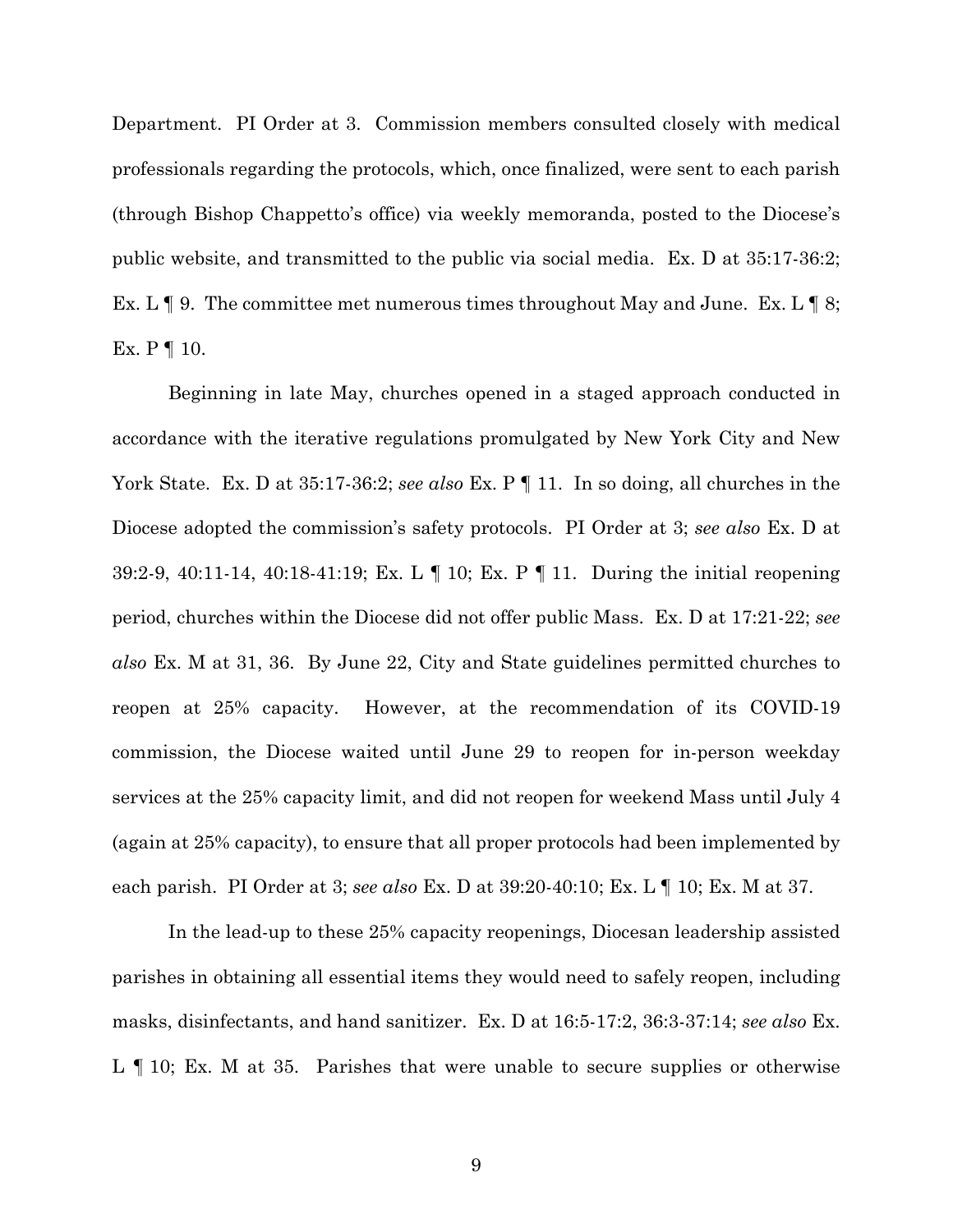implement the COVID-19 protocols were instructed to delay their reopenings. Ex. L ¶ 10; *see also* Ex. D at 16:5-23. Prior to reopening, each church was thoroughly sanitized. Ex. L ¶ 11; *see also* Ex. D at 16:18-23. All parishes were advised to report instances of COVID-19, if any, directly to their pastors, who would immediately inform Bishop Chappetto. Ex. D at 18:16-19, 42:3-18; *see also* Ex. L ¶ 15.

Since reopening in early July, each church within the Diocese has had to adhere to strict protocols regarding church practices and services. Among other requirements, churches must: (1) ensure that parishioners wear a mask at all times, except for a brief moment when they receive a socially distanced Holy Communion (discussed below); (2) block off every other pew so congregants cannot sit immediately in front of or behind one another; (3) mark off seats with tape six feet apart within each open pew to ensure appropriate social distancing; (4) provide hand sanitizer stations throughout the church; (5) open only for abridged hours, both on weekdays and for weekend Masses; (6) comply with the 25% capacity restriction, which the Diocese has voluntarily retained even after the State later increased the cap to 33%; (7) keep multiple doors open for various points of entry and exit, and direct traffic in and out of the church, to ensure that worshipers enter and exit in a socially distant manner; (8) sanitize the church before and after each Mass; (9) require additional ushers and security guards to enforce compliance with all of the required procedures and protocols; and (10) post prominent signage about safety protocols. PI Order at 4; Ex. D at 16:3-17:2, 18:3-5, 36:17-40:10; Ex. L ¶ 12; Ex. M at 31-33; Ex. P ¶¶ 11-13. Diocesan leadership and members of the committee, including Bishop Chappetto and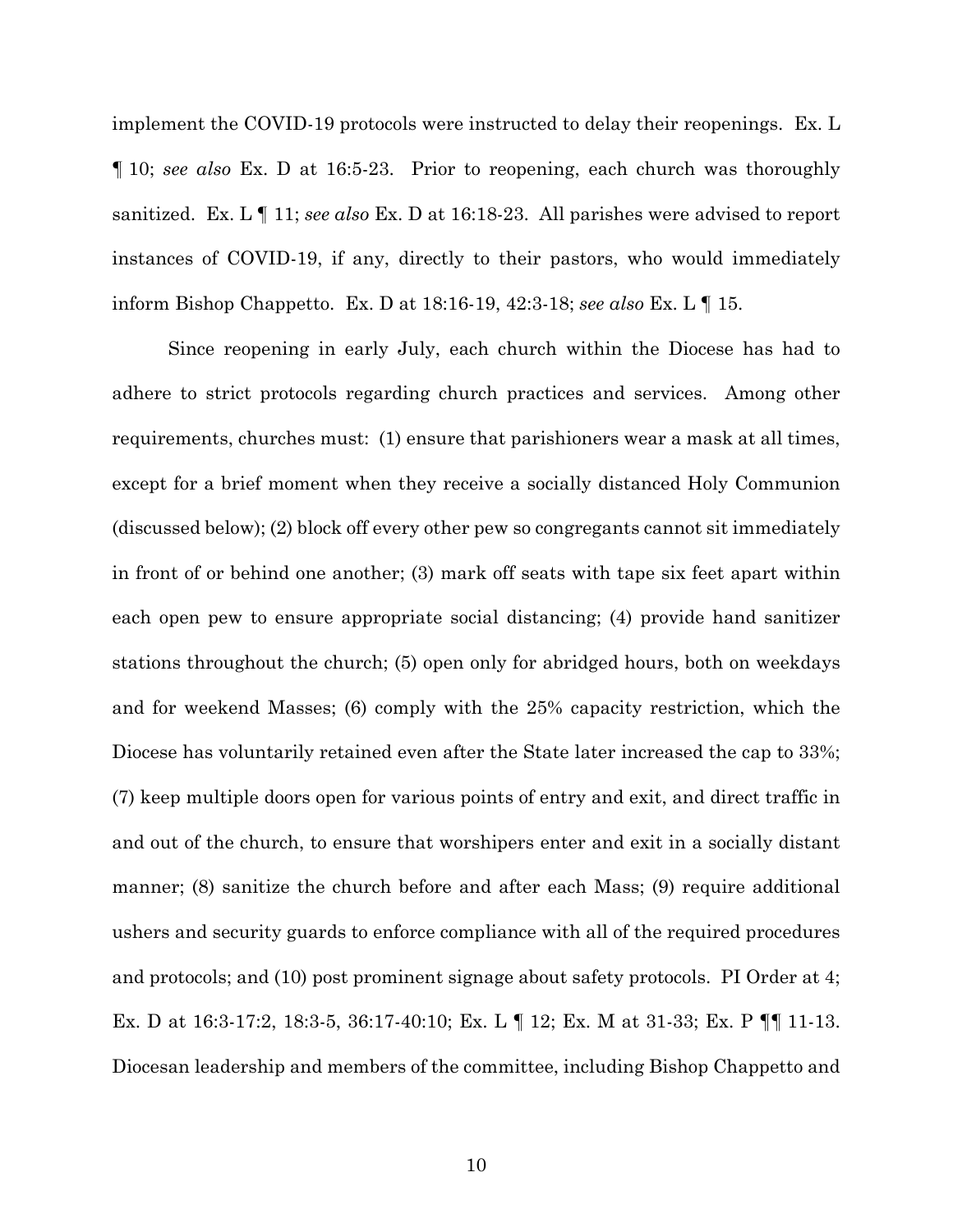Commissioner Esposito, conducted site checks to confirm compliance with the protocols. Ex. D at 19:7-24, 39:2-9, 40:11-14, 40:18-41:19.

Churches have continued to abide by changes to fundamental church practices instituted at the outset of the pandemic. Most notably, the Diocese has fundamentally altered the manner in which its churches distribute the sacrament of Holy Communion, one of the most central and sacred acts in the Catholic Church. Ex. D at 22:15-23:18; *see also* Ex. L ¶ 13. Ordinarily, parishioners are provided a Communion wafer (or "host") either in their hand or on their tongue, and at many churches those parishioners also have the option of receiving wine. Ex. D at 17:3- 18:2, 22:15-23:18*.* However, in response to the pandemic, Holy Communion in these churches can no longer be taken on the tongue, and wine is no longer distributed at all. *Ibid.* Likewise, priests refrain from greeting congregants in person before or after Mass, and parishioners no longer shake hands, hug, or kiss when offering the "Sign of Peace." *Id.* at 38:2-5, 46:19-47:1.

The Diocese's extensive preventative measures have proven immensely successful. In all the months since the reopening, there has not been a single reported outbreak of COVID-19 stemming from Catholic churches or congregations in Brooklyn or Queens. *Id.* at 18:20-19:6, 42:3-18, 76:14-17 (State's witness's concession); *see also* Ex. L ¶ 15; Ex. P ¶ 14.

#### **B. Governor Cuomo's Executive Order.**

On October 6, in response to localized COVID-19 upticks in certain parts of New York, Governor Cuomo announced a "New Cluster Action Initiative." PI Order at 4-5; Dist. Ct. Dkt. No. 7-4. This new initiative—formalized in Executive Order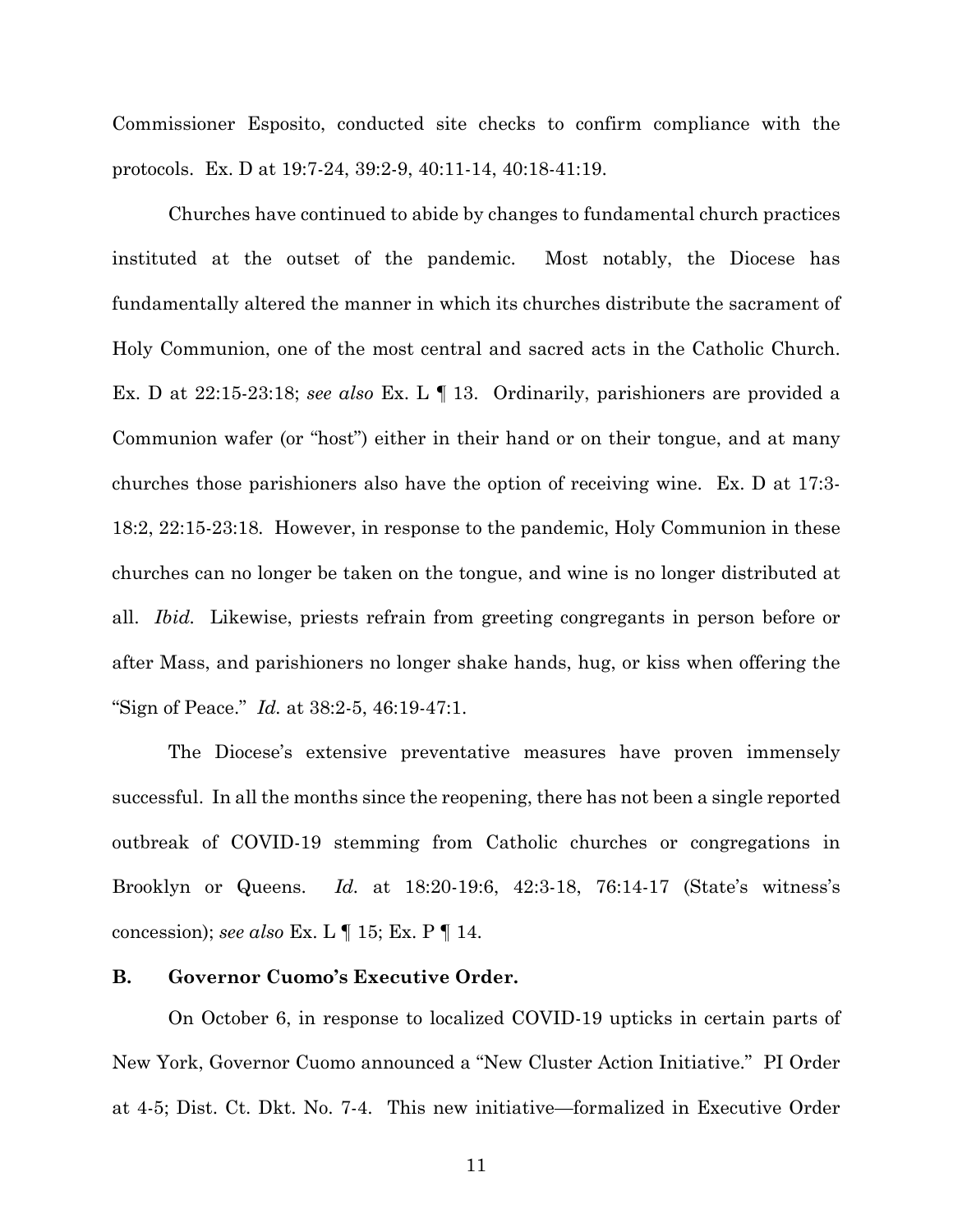202.38, the order at issue in this case—identified certain purported at-risk areas, including areas in Brooklyn and Queens. PI Order at 5; *see* Ex. F. The Executive Order divided these at-risk areas into "red," "orange," and "yellow" zones, with red zones representing areas that had the highest number of "cluster-based cases of COVID-19," orange zones representing "warning areas," and yellow zones representing "precautionary areas." Ex. F.

The Executive Order singles out "houses of worship" for categorically different treatment. *Ibid.* In red zones, "houses of worship" are subject to a capacity limit of "25% of maximum occupancy or 10 people, whichever is fewer." *Ibid.* By contrast, all "essential" businesses—a broad category that includes everything from grocery stores to pet shops to accounting and payroll offices—may remain open in red zones without capacity limitations, while "non-essential" businesses are closed. *Ibid.*; *see also* Ex. D at 82:13-83:3, 83:15-18. In orange zones, "houses of worship" are "subject to a maximum capacity limit of the lesser of 33% of maximum occupancy or 25 people." Ex. F. Both "essential" and "non-essential" businesses—in other words, almost all commercial enterprises—may remain open in orange zones without capacity limitations. *Ibid.*; *see also* Ex. D at 66:6-9. Only certain "high risk businesses," such as spas and piercing parlors, are required to close in orange zones. Ex. F.1

The "house of worship" restrictions do not account for, or make any distinction based on, the size of a church. For example, a church that typically houses 1,000

1

<sup>&</sup>lt;sup>1</sup> The Executive Order also imposes various restrictions on restaurants, schools, and an undefined class of "[n]on-essential gatherings." Ex. F.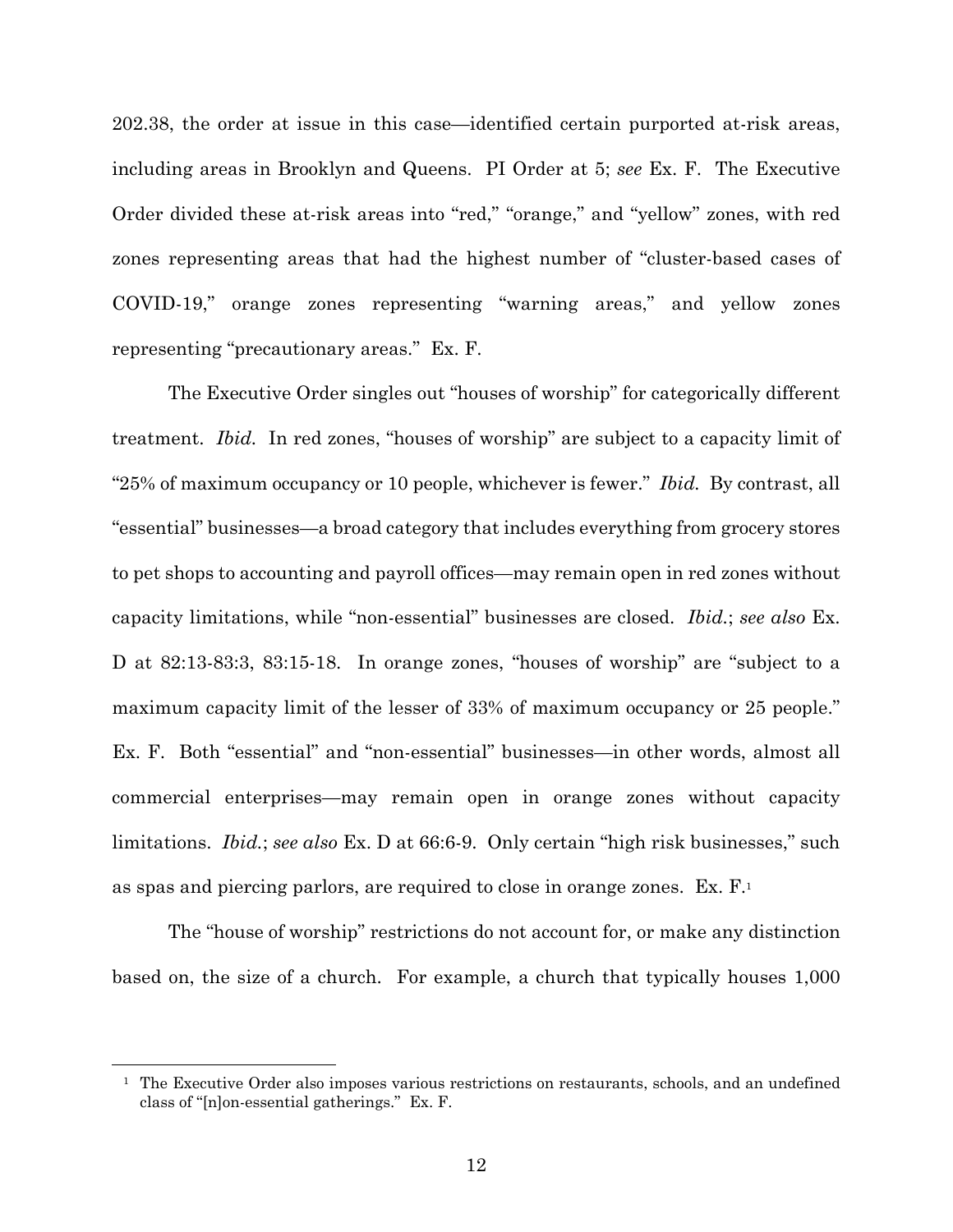parishioners must now reduce in-person attendance to 10 (in a red zone) or 25 (in an orange zone). Given the seating capacity of the impacted Diocesan churches hundreds of people or more—they will all be governed by these fixed caps, rather than the more flexible percentage caps. Ex. L  $\P$  18-19; Ex. N  $\P$  12-5.<sup>2</sup> The Executive Order thus effectively bars in-person worship at affected churches—a "devastating" and "spiritually harmful" burden on the Catholic community. Ex. L ¶¶ 20-21; *see also*  Ex. D at 21:9-22:14, 24:18-25:1, 43:1-44:5.

At his press conference announcing the new restrictions, Governor Cuomo admitted that "these new rules are most impactful on houses of worship." Ex. H at 8. The Governor has repeatedly stated that this latest Executive Order is motivated by alleged community spread among members of the "ultra-Orthodox" Jewish community. PI Order at 7. For instance, on October 9, the Governor stated on CNN that "the issue is with th[e] ultra-Orthodox community," that "the cluster" where a recent COVID-19 spike had occurred "is a predominantly ultra-Orthodox cluster," and that "Catholic schools are closed because" of their proximity to "that cluster." Ex. I. Likewise, on October 14, the Governor asserted that certain ultra-Orthodox

 $\overline{a}$ 

<sup>2</sup> As of the date of the PI Order, there were 14 Diocesan churches in red zones and 12 Diocesan churches in orange zones, ranging in capacity from 200 to 1,200 people. Ex. L ¶¶ 18-19; Ex. N ¶¶ 3-5. The Governor thereafter modified the zones such that 10 Diocesan churches fell within red zones and none fell within orange zones. *See* Ct. App. Dkt. No. 59 at 18-19 ¶ 4. Following two further modifications to the zone designations, there are currently six Diocesan churches in orange zones and none in red zones. *See* Ct. App. Dkt. Nos. 75, 78. Because the zones are regularly reevaluated, new red and orange zones can be introduced—and the existing zones can expand or contract—at any time. *See* Ct. App. Dkt. No. 59 at 18-19 ¶ 5. For this reason, although the Governor argued in the court of appeals that these rolling modifications to the zones had mooted parts of the Diocese's challenge to the restrictions applied to particular churches at different points in time, all of the issues raised in this case are plainly "capable of repetition, yet evading review." *Fed. Election Comm'n v. Wis. Right To Life, Inc.*, 551 U.S. 449, 462 (2007). Moreover, as noted, as of this filing, six Diocesan churches remain subject to challenged orange zone restrictions.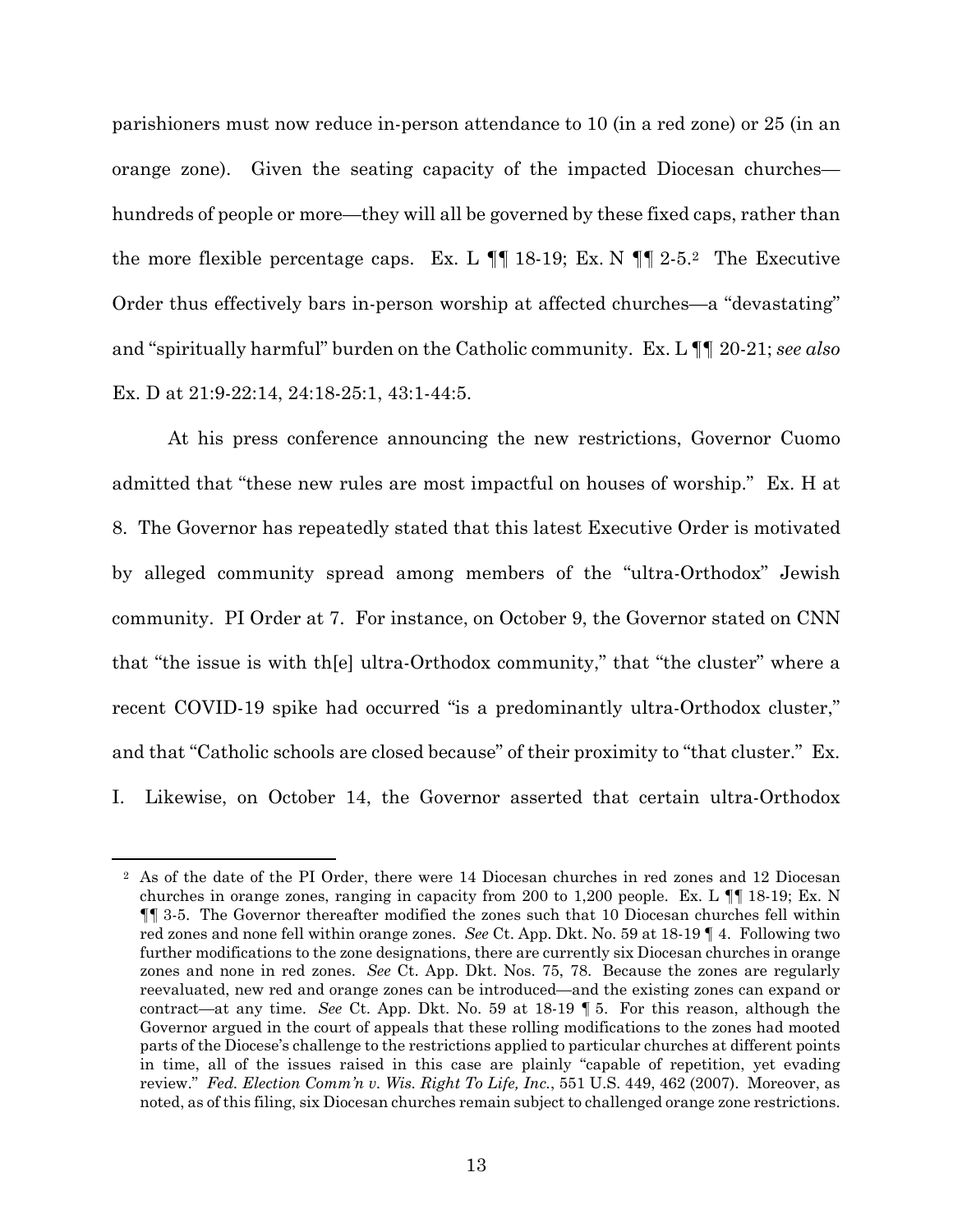synagogues were "not even close" to complying with prior "50% of capacity" rules. Ex. J. He also acknowledged that he understood why "[t]he Catholic Church is upset in those areas," given that it had been "following the rules." *Ibid.* During a call with Jewish community leaders, the Governor conceded that the Executive Order is neither "a highly nuanced, sophisticated response" nor "a policy being written by a scalpel"; rather, as he admitted, it is "blunt" policy "being cut by a hatchet." Ex. K.

#### **C. Procedural History.**

On October 8, two days after the Executive Order was issued, the Diocese filed this action and moved for a temporary restraining order and preliminary injunction. District Judge Eric Komitee, acting as the assigned Miscellaneous Judge, denied the TRO the next day, but expressly said this was a "difficult decision" and invited the Diocese to renew its preliminary injunction application before Judge Nicholas G. Garaufis, the case's assigned judge, so that "the record may be developed more fully." TRO Order at 3, 5-6. Judge Komitee acknowledged that this was a "difficult decision" for at least two reasons: (1) the Order "contains provisions made expressly applicable to houses of worship," unlike cases involving the "application of facially neutral executive orders," and (2) the Governor has "made remarkably clear that this Order was intended to target a different set of religious institutions," whereas the Diocese "appears to have been swept up . . . despite having been mostly spared . . . from the problem at hand." *Id.* at 3.

Judge Garaufis held a multi-hour evidentiary hearing on October 15, 2020. *See*  Ex. D. Bishop Chappetto and Commissioner Esposito testified regarding, *inter alia*, the extensive protocols adopted by the Diocese and the absence of any COVID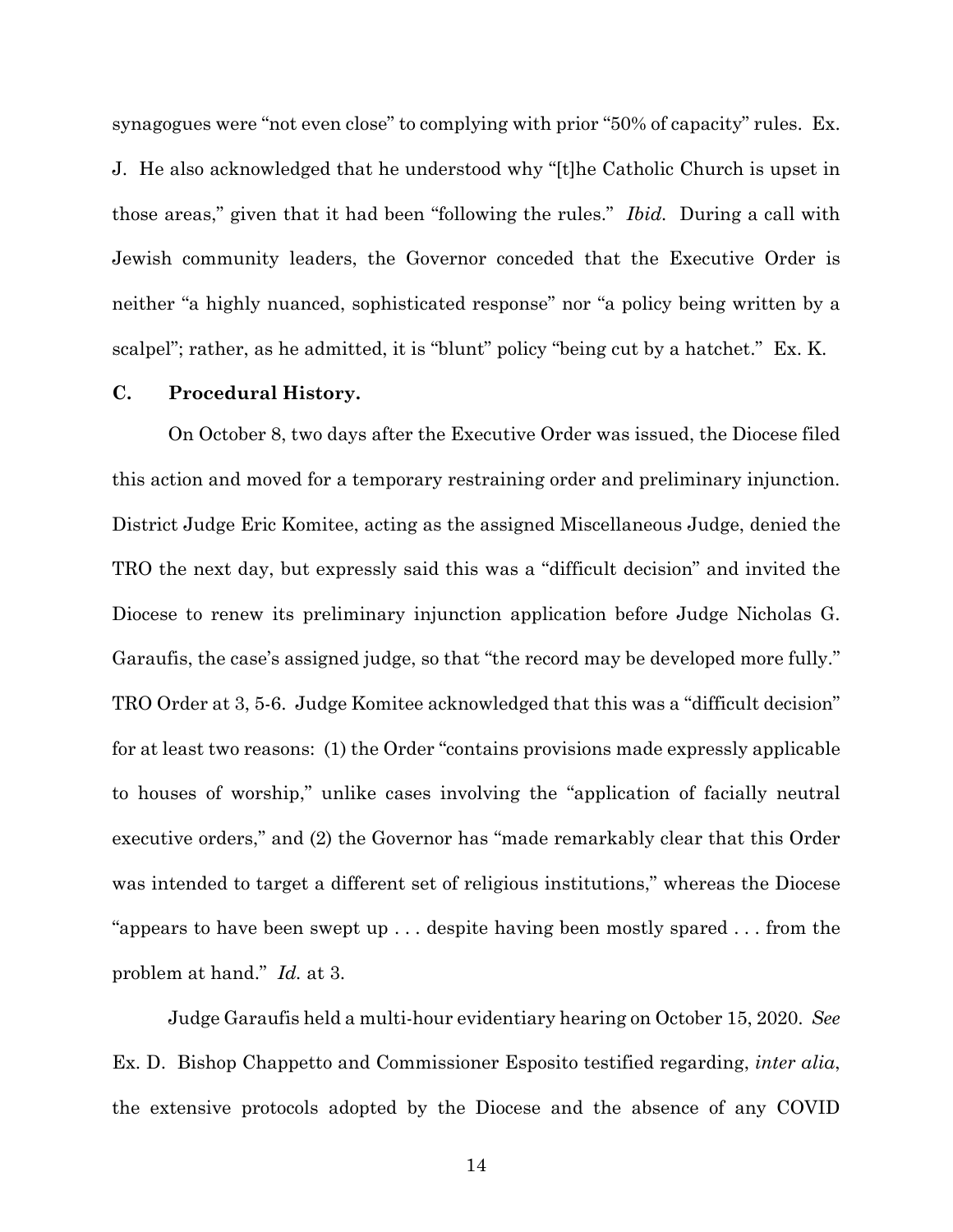outbreak in any of the Diocese's churches. *Id.* at 16:3-18:5, 18:20-19:6, 36:3-38:10, 42:3-18. Bishop Chappetto also testified to the spiritual harm to parishioners who are unable to attend Mass and receive the Eucharist. *Id.* at 21:2-8.

The State called one witness, Mr. Bryon Backenson, an official at the New York State Department of Health, who repeatedly conceded that the "decisions about which areas qualified for which zones . . . were made in the Governor's Office," not by the Department of Health or its epidemiologists. *Id.* at 71:19-22; *see also id.* at 61:9- 23, 72:22-24.3 Backenson also admitted "there have been no outbreaks" in Diocesan churches and that the Diocese has faithfully abided by government guidelines. *Id.* at 76:14-17, 79:18-80:9. He testified that the two key metrics for COVID transmission are "distance and time," *id.* at 91:12-19, and conceded he is aware of no evidence of COVID spread from the ultra-Orthodox community to the Diocesan community and that the State had made no attempt to enforce existing COVID regulations against those members of the ultra-Orthodox community who were allegedly out of compliance, *id.* at 75:3-9, 100:17-22. The next day, the State reported that COVID positivity rates had dropped significantly in the red zones. Dist. Ct. Dkt. No. 29 at 2.

On October 16, Judge Garaufis denied the preliminary injunction motion. In doing so, Judge Garaufis acknowledged that the Diocese had "met its burden to show irreparable harm" because it "adequately alleged that the State unconstitutionally infringed on its religious practice" by effectively closing its churches and preventing

 $\overline{a}$ 

<sup>3</sup> The State's two other witnesses—declarants Deborah Blog, also of the Department of Health, and Health Commissioner Howard Zucker—were not made available for cross-examination, over Plaintiff's objection.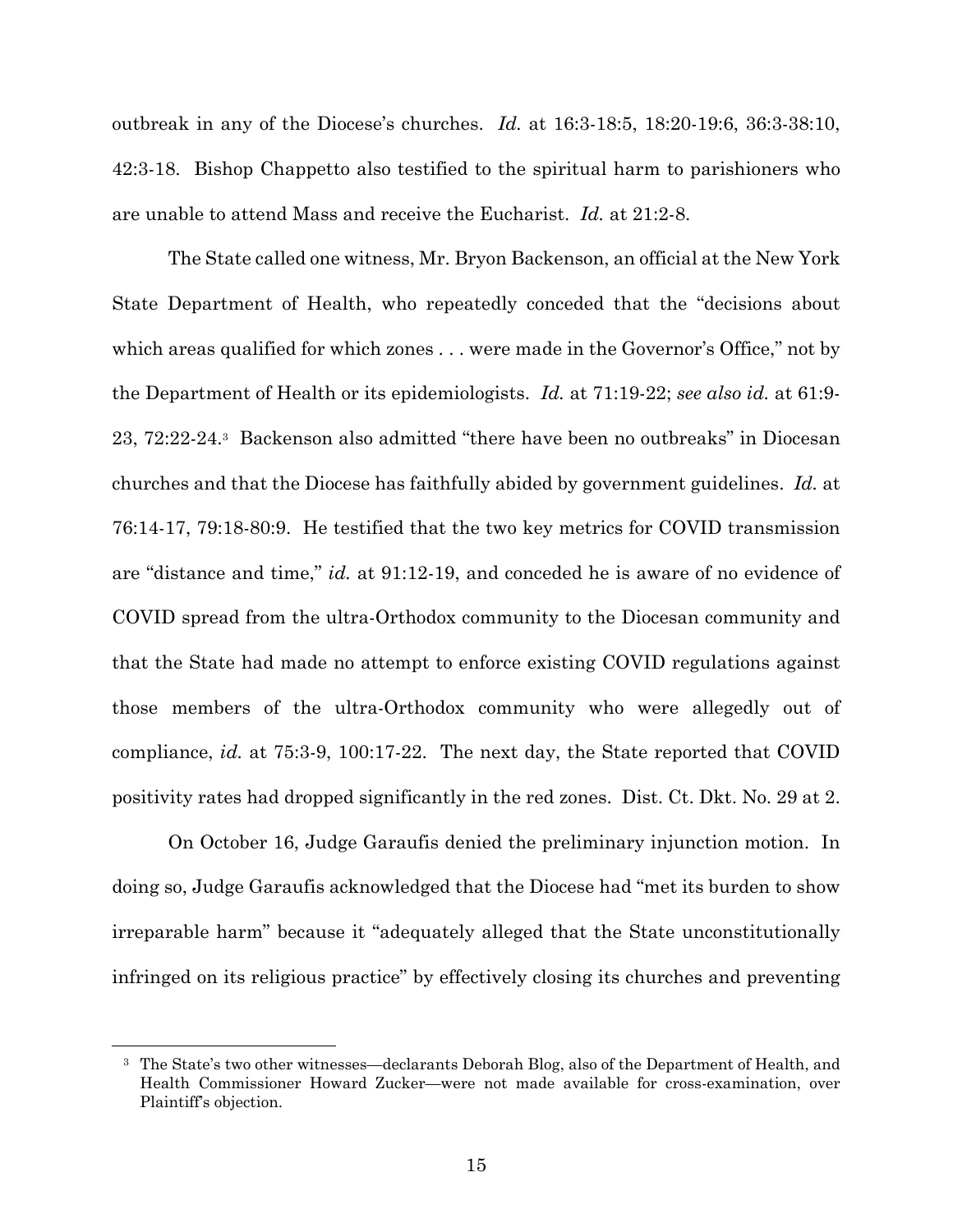its parishioners from attending Mass. PI Order at 9-10, 24. However, he declined to apply strict scrutiny to the "house of worship" restrictions in the Executive Order, and, as a result, concluded that the Diocese was unlikely to succeed on the merits of its Free Exercise claim. *Id.* at 9-10. Judge Garaufis also found that, "from the beginning, the Diocese has been an exemplar of community leadership" in fighting COVID-19. *Id*. at 3. "At each step, the Diocese . . . has been ahead of the curve, enforcing stricter safety protocols than the State required at the given moment" and only reopening its churches "with rigorous safety protocols"; as a result "there has not been any COVID-19 outbreak in any of the Diocese's churches since they reopened." Id. at 3-4. He nevertheless held that the "public interest analysis, and accordingly the balance of equities, cuts in favor of the State" because it is "trying to contain a deadly and highly contagious disease." *Id.* at 23.

On October 19, the Diocese filed a notice of appeal to the Second Circuit and moved before the district court for an injunction pending appeal, which application was denied. Ex. B. On October 21, the Diocese moved for an injunction pending appeal before the Second Circuit. That motion was considered first by a single judge, who declined to enter an "administrative stay" and referred the matter to a motions panel. Ct. App. Dkt. No. 29. The panel heard oral argument on November 3. On November 9, the court denied the motion, over a dissent from Judge Park. Relying principally on the Chief Justice's concurrence in *South Bay*, the court of appeals held that the law is generally applicable and thus not subject to strict scrutiny, because, "while it is true that the challenged order burdens the Appellants' religious practices,"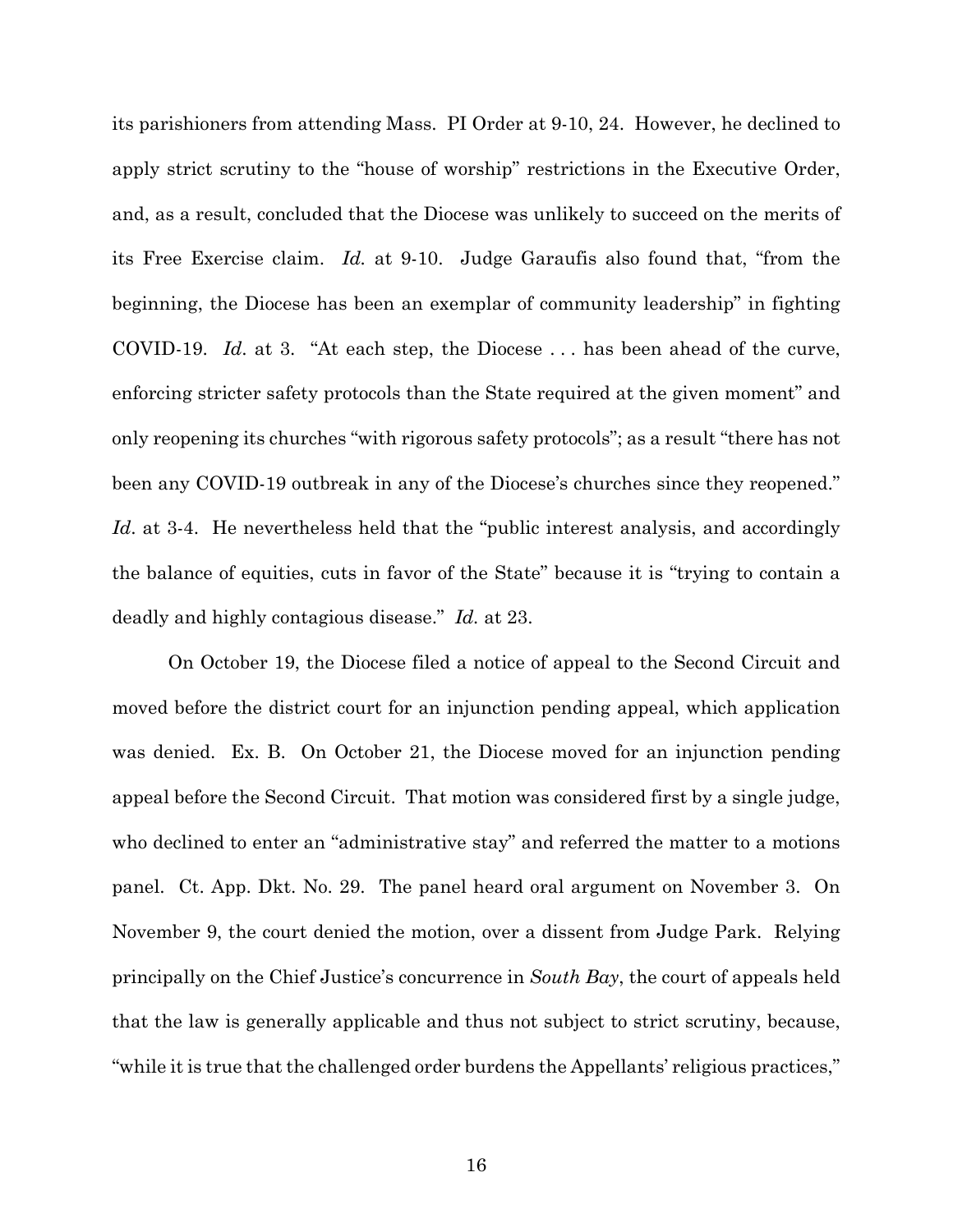it has a "greater or equal impact on schools, restaurants, and comparable secular public gatherings." Second Circuit Order at 3-4.

Judge Park disagreed, finding in dissent that the Executive Order's "disparate treatment of religious and secular institutions is plainly not neutral," that "[t]he Governor's public statements confirm that he intended to target the free exercise of religion," and that "there is little doubt that the absolute capacity limits on houses of worship are not 'narrowly tailored.'" *Id.* at Dissent 1, 3. Judge Park also found that the Diocese had "presented unrebutted evidence that the executive order will prevent [its] congregants from freely exercising their religion," and that the public interest favors injunctive relief because the State "may [not] impose greater restrictions only on houses of worship." *Id.* at Dissent 3-4.

In light of the severe, ongoing nature of the Free Exercise violation and the undisputedly irreparable nature of the harm resulting therefrom, the Diocese now seeks emergency equitable relief from this Court.

#### **REASONS FOR GRANTING THE APPLICATION**

The All Writs Act, 28 U.S.C. § 1651(a), authorizes an individual Justice or the full Court to issue an injunction when (1) the circumstances presented are "critical and exigent"; (2) the legal rights at issue are "indisputably clear"; and (3) injunctive relief is "necessary or appropriate in aid of the Court's jurisdiction." *Ohio Citizens for Responsible Energy, Inc. v. NRC*, 479 U.S. 1312 (1986) (Scalia, J., in chambers) (citations and alterations omitted). The Court also has discretion to issue an injunction "based on all the circumstances of the case," without its order "be[ing] construed as an expression of the Court's views on the merits" of the underlying claim.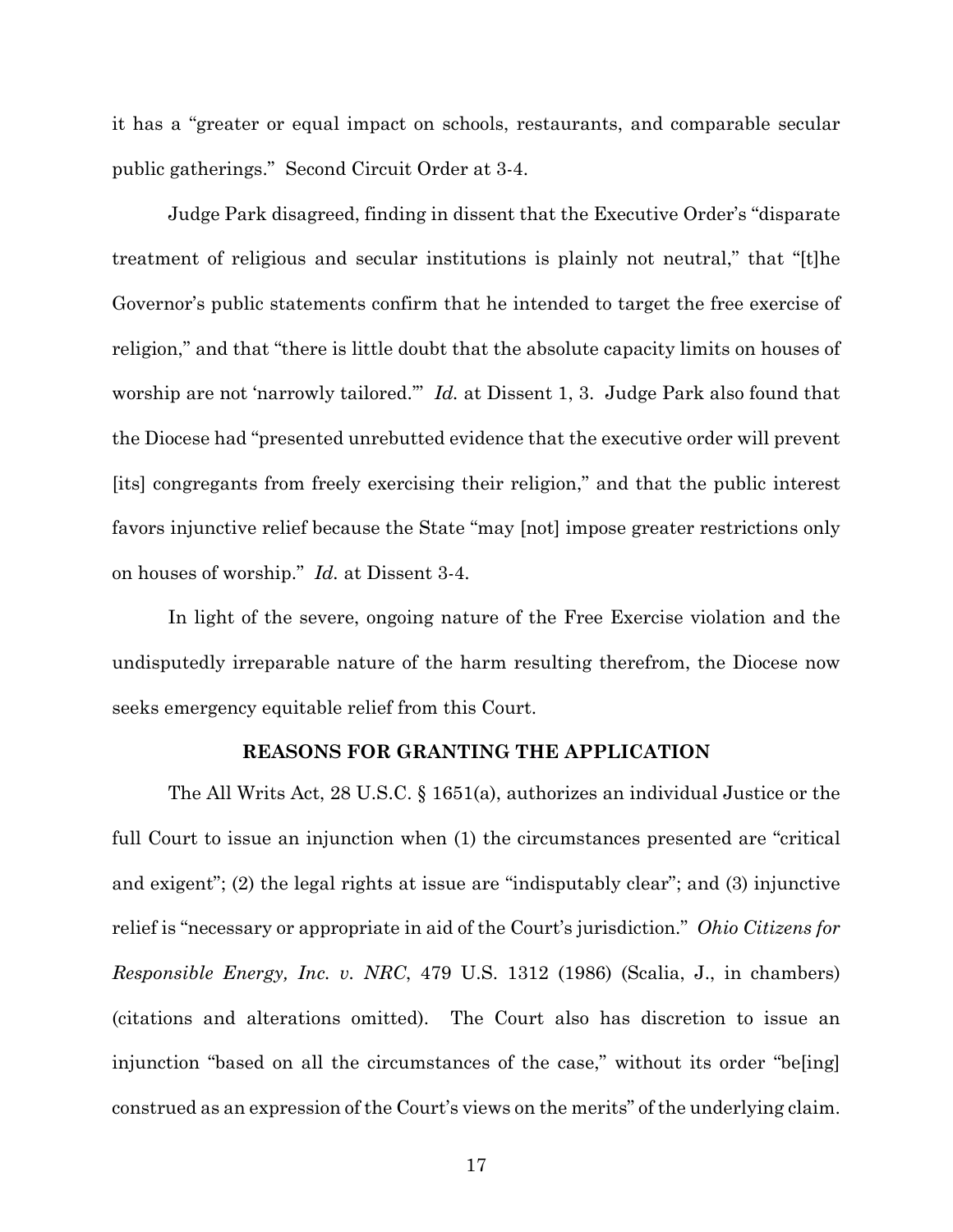*Little Sisters of the Poor Home for the Aged v. Sebelius*, 571 U.S. 1171 (2014). This Court has previously granted injunctive relief under the All Writs Act when "[t]he Circuit Courts have divided on whether to enjoin" a disputed government action on religious liberty grounds. *Wheaton Coll. v. Burwell*, 573 U.S. 958 (2014). A Circuit Justice or the full Court may also grant injunctive relief "[i]f there is a 'significant possibility' that the Court would" grant certiorari "and reverse, and if there is a likelihood that irreparable injury will result if relief is not granted." *Am. Trucking Ass'ns, Inc. v. Gray*, 483 U.S. 1306, 1308 (1987) (Blackmun, J.); *see also Lucas v. Townsend*, 486 U.S. 1301, 1304 (1988) (Kennedy, J., in chambers) (considering whether there is a "fair prospect" of reversal).

# **I. The Violation Of The Diocese's Free Exercise Rights Is Indisputably Clear, And The Lower Courts' Contrary Decisions Exacerbate Confusion On Constitutional Issues Of Nationwide Importance.**

The First Amendment provides that the government "shall make no law respecting an establishment of religion, or prohibiting the free exercise thereof." U.S. Const. amend. I. As this Court has explained, in addition to protecting freedom of religious belief, "the 'exercise of religion'" protected by the First Amendment "often involves not only belief and profession but the performance of (or abstention from) physical acts," including "assembling with others for a worship service" and "participating in sacramental use of bread and wine." *Employment Div. v. Smith*, 494 U.S. 872, 877 (1990). The Free Exercise Clause "bars even 'subtle departures from neutrality' on matters of religion." *Masterpiece Cakeshop, Ltd. v. Colorado Civil Rights Comm'n*, 584 U.S. ---, 138 S. Ct. 1719, 1731 (2018) (quoting *Lukumi*, 508 U.S. at 534). Although the Court has held that religious exercise concerns do not generally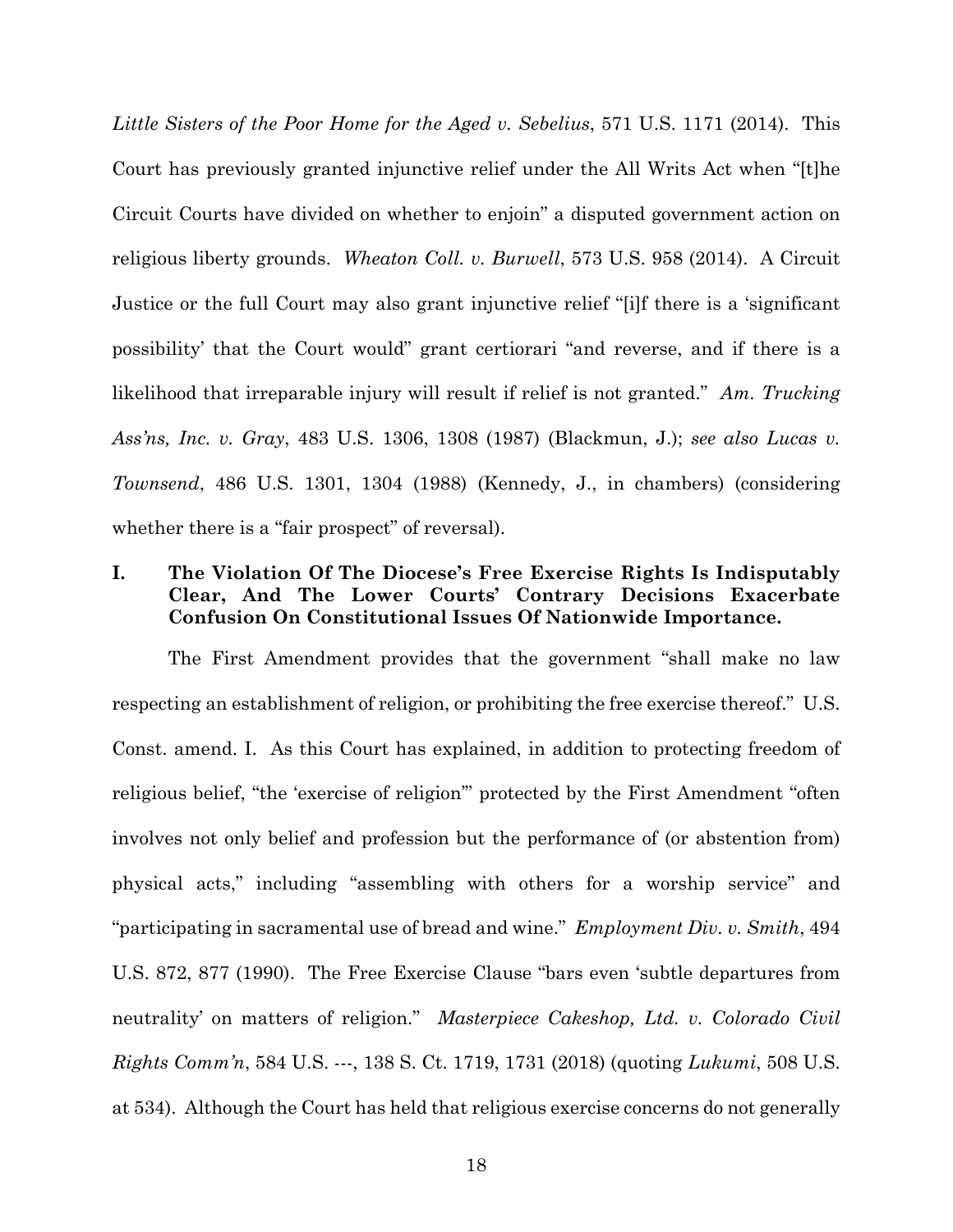"relieve an individual of the obligation to comply with a 'valid and neutral law of general applicability,'" *Smith*, 494 U.S. at 879 (citation omitted), "[a] law burdening religious practice that is not neutral or not of general application must undergo the most rigorous of scrutiny," *Lukumi*, 508 U.S. at 546. "Strict scrutiny is a searching examination, and it is the government that bears the burden" of proof. *Fisher v. University of Tex. at Austin*, 570 U.S. 297, 310 (2013). Specifically, the government must establish that the law is "justified by a compelling governmental interest and . . . narrowly tailored to advance that interest." *Lukumi*, 508 U.S. at 531-32.

 This Court's precedents are clear that, when government actions "target[] religious conduct for distinctive treatment," they are neither neutral nor generally applicable, and strict scrutiny applies. *Lukumi*, 508 U.S. at 534, 546. That is the case here, as made plain by the Executive Order's text and effect, and by the Governor's surrounding comments: The plain text of the order expressly singles out "houses of worship," subjecting them to uniquely burdensome restrictions that do not apply to many secular businesses, and the Governor has acknowledged that these new rules "are most impactful on houses of worship." Ex. H at 8; *see also* Ex. F; Second Circuit Order at Dissent 1-2.

It is equally clear that the 10- and 25-person capacity limits cannot withstand strict scrutiny. Given that many secular businesses in the same neighborhoods are not subject to any capacity restrictions at all, the attendance caps imposed upon "houses of worship" cannot possibly be the least restrictive means of advancing the State's asserted public health interest. Moreover, to the extent the Governor seeks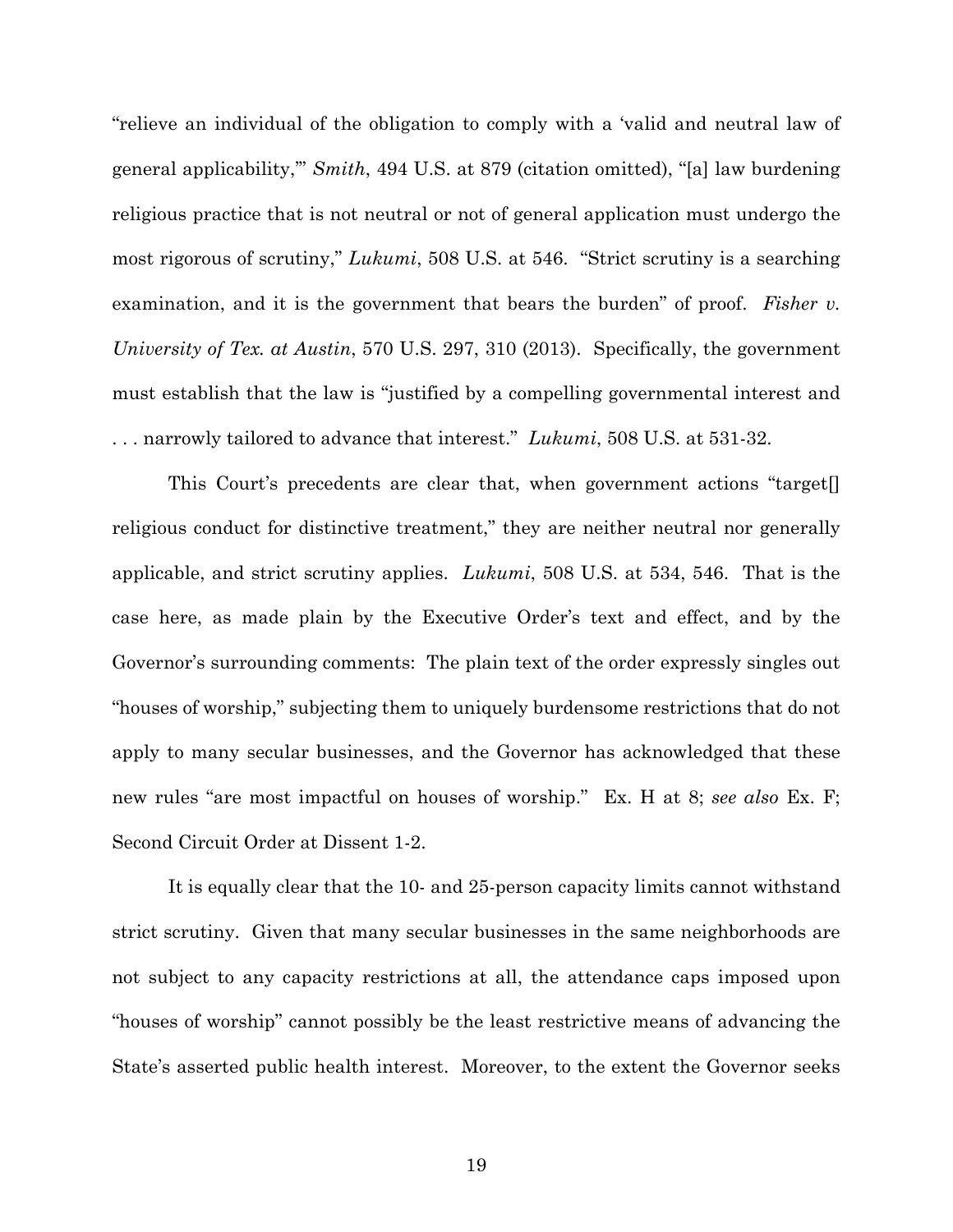to address alleged non-compliance among certain individuals, *see* Ex. I, the less restrictive alternative is self-evident: The Governor can enforce existing law against the violators. In any event, the undisputed evidentiary record in this case confirms that the fixed-capacity restrictions are not narrowly tailored at least as applied to the Diocese and its churches. The lower courts found that the Diocese has been an "exemplar of community leadership" when it comes to implementing "rigorous [COVID-19] safety protocols" that outpace even those imposed by the State. PI Order at 3. There is no evidence of any COVID spread in any of the Diocese's churches at any time since they reopened several months ago. *See id.* at 4; Ex. D at 76:14-17, 79:18-80:9, 100:17-22; *see also* Ex. J at 3. The Governor cannot justify an across-theboard shutdown of *all* "houses of worship" in broadly (and unscientifically) drawn geographic areas. *See* Ex. D at 71:19-22. As the Governor himself has acknowledged, this Executive Order was not "written by a scalpel," but instead is a "blunt" policy "being cut by a hatchet." Ex.  $K \ll 4$ .

This is an indisputably clear violation of the Free Exercise rights of the Diocese and its parishioners. Yet the courts below held otherwise, and thereby deepened the widespread confusion among the lower courts on two key constitutional issues—how, if at all, to apply this Court's decision in *Jacobson* in Free Exercise cases and how to assess whether such a law is generally applicable. Especially given the split among circuits and lower courts on those questions, which are of immense national significance in the midst of an ongoing pandemic, it is likely that at least four Justices of this Court would vote to grant certiorari. Indeed, four Justices would have granted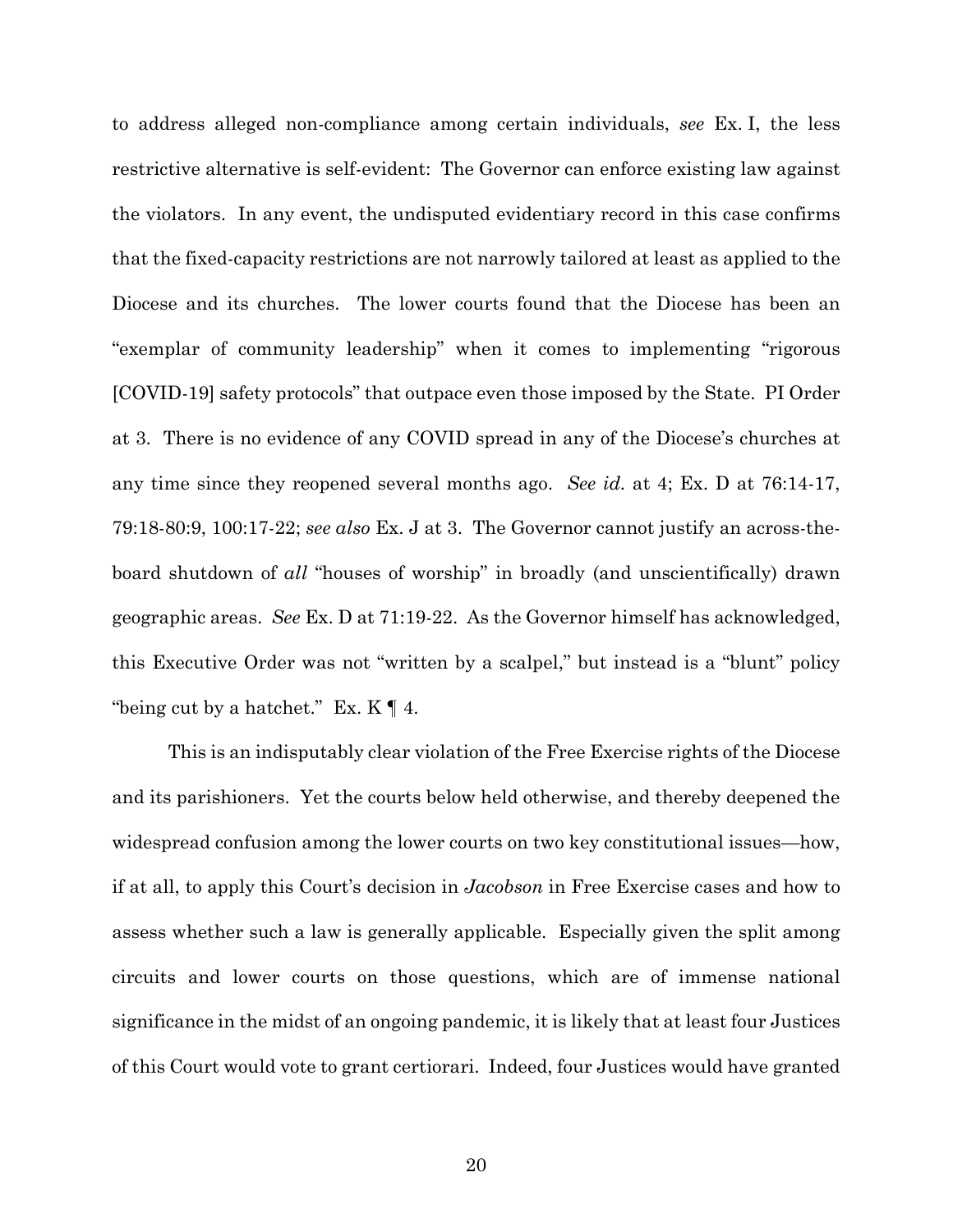writs of injunction in *South Bay* and *Calvary Chapel Dayton Valley v. Sisolak*, 140 S. Ct. 2603 (2020)—even though those cases presenting similar constitutional questions arose at earlier stages of the pandemic, involved less restrictive capacity caps, and were decided without the benefit, as here, of a full evidentiary hearing at which a government witness was subject to cross-examination and made key, damaging admissions. And because the lower courts in this case fell on the wrong side of the circuit splits, it is also likely that a majority of the Court would hold that this Executive Order impermissibly infringes on the Diocese's Free Exercise rights here.

## **A. On Its Face, The Governor's Executive Order Targets Religious Institutions For Adverse Treatment Such That Strict Scrutiny Plainly Applies.**

To determine whether a law burdening religion is "neutral" or "generally applicable," "we must begin with its text, for the minimum requirement of neutrality is that a law must not discriminate on its face." *Lukumi*, 508 U.S. at 533. The Court must also assess whether it is neutral in "operation," as assessed in "practical terms." *Id.* at 536; *cf. Smith*, 494 U.S. at 884 ("[W]here the State has in place a system of individual exemptions, it may not refuse to extend that system to cases of 'religious hardship' without compelling reason"). Finally, the Court should consider "the specific series of events leading to the enactment or official policy in question, ... including contemporaneous statements made by members of the decisionmaking body." *Masterpiece Cakeshop*, 138 S. Ct. at 1731 (citation omitted). Here, the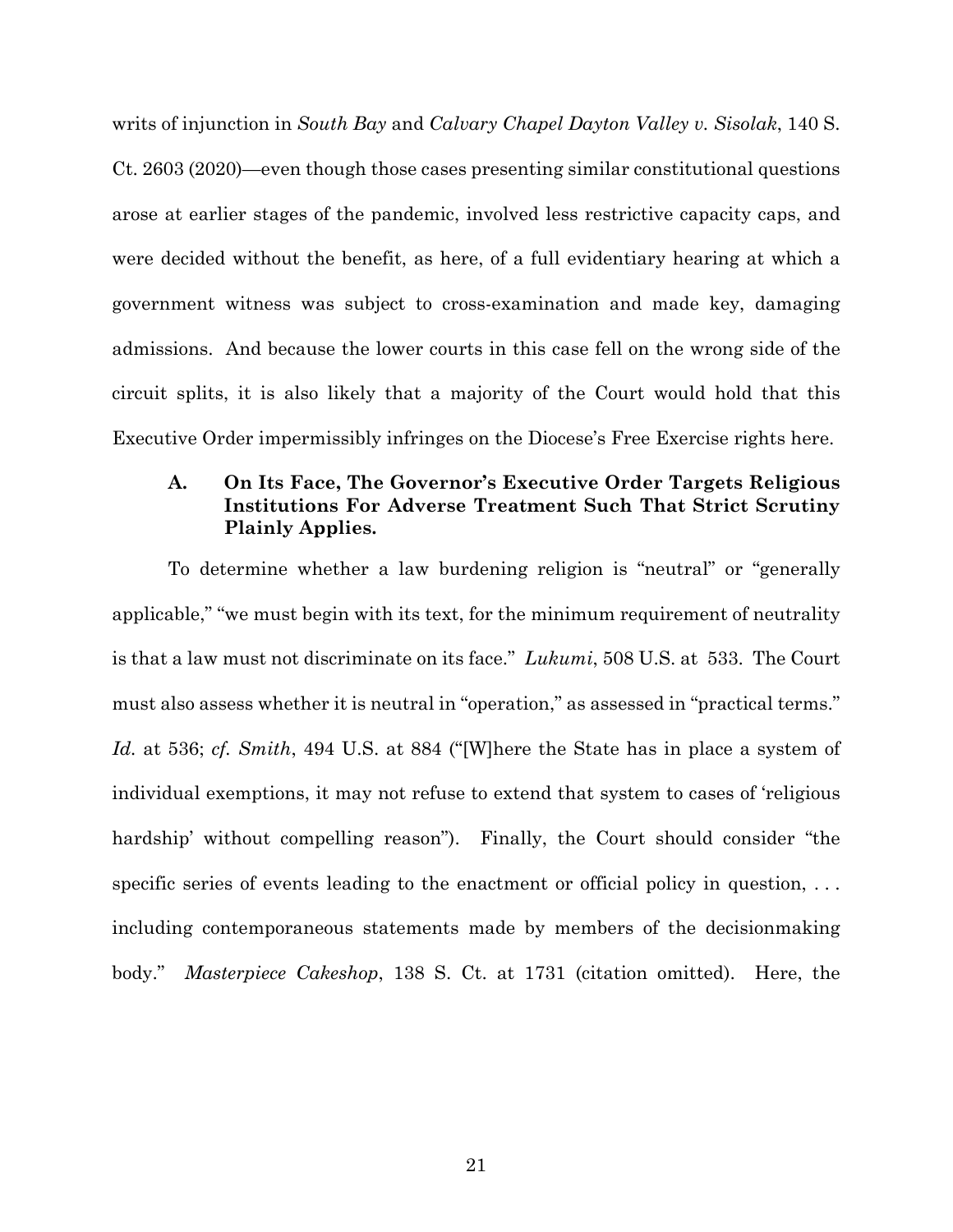Executive Order is subject to strict scrutiny under each of these three independent tests.4

First, the text of the Executive Order expressly targets religious practice. Ex. F. The order restricts attendance at "houses of worship" in the designated "zones," subjecting religious spaces to 10- or 25-person fixed-capacity limits not applicable to a vast array of secular businesses. *Ibid.* Using the term "houses of worship"—a term that, on its face, is "without a secular meaning"—makes clear that the law is neither neutral nor generally applicable. *Lukumi*, 508 U.S. at 533. As the district court recognized below when ruling on the Diocese's TRO application, the order "applies differently to religious exercise," with "provisions made expressly applicable to houses of worship" alone, unlike cases involving the "application of facially neutral executive orders." TRO Order at 2-3.

Second, the Executive Order's disparate treatment of secular entities confirms that it unconstitutionally targets religion. "As a rule of thumb, the more exceptions to a prohibition, the less likely it will count as a generally applicable, nondiscriminatory law." *Maryville Baptist Church, Inc. v. Beshear*, 957 F.3d 610, 614 (6th Cir. 2020) (per curiam). Indeed, an "exception-ridden policy takes on the appearance and reality of a system of individualized exemptions, the antithesis of a neutral and generally applicable policy and just the kind of state action that must run the gauntlet of strict scrutiny." *Ward v. Polite*, 667 F.3d 727, 740 (6th Cir. 2012).

1

<sup>4</sup> If the Court overrules *Smith* in *Fulton v. City of Philadelphia*, No. 19-123, strict scrutiny would apply simply because the Executive Order substantially burdens religious exercise.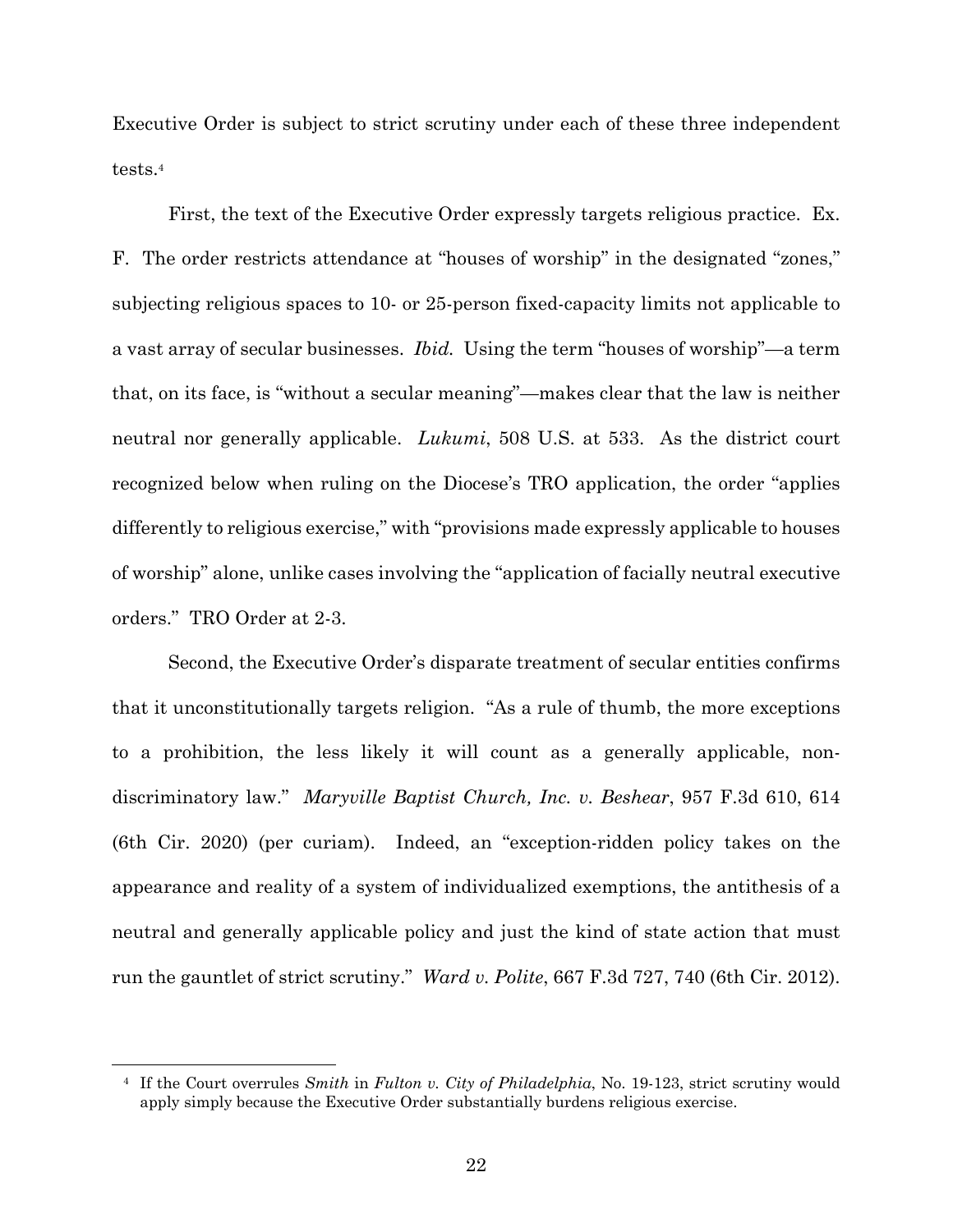The exceptions here are many. Even in the most restrictive "red" zones, the Governor's unique capacity limitations on "houses of worship" do not apply to vast swaths of secular institutions: All so-called "essential" businesses—a designation conferred by the Governor upon a wide range of enterprises, including supermarkets and grocery stores, hardware stores, convenience stores, pet food stores, banks, brokers' offices, and accounting firms—can remain open without any capacity restrictions whatsoever. Ex. G at 4, 5, 8; *see* Ex. D at 81:12-85:2. These include, for example, a 225,000-square-foot Target in a Brooklyn "red" zone that "can literally have hundreds of people shopping there." Ex. D at 81:12-85:2; Ex. J | 6; Dist. Ct. Dkt. No. 22-5 at 1. And in "orange" zones, even the vast majority of businesses designated "non-essential" can open without capacity restrictions. Ex. F; *see* Ex. D at 66:6-9.

Houses of worship, by contrast, are limited to 10 and 25 people in the "red" and "orange" zones, respectively. The State has thus made a "value judgment" that certain secular activities, ranging from supermarket shopping to working in a nineto-five office job, are more worthy of maintaining in times of crisis than is religious worship. *See Fraternal Order of Police Network Lodge No. 12 v. City of Newark*, 170 F.3d 359, 366 (3d Cir. 1999) (Alito, J.). The State permits, for example, a local bodega or hardware store to remain open without "any . . . occupancy limitation," while the Diocese "must comply with numerical occupancy caps, no matter how many people their sanctuaries might accommodate while maintaining six feet of distance between non-household members." *Denver Bible Church v. Azar*, 2020 WL 6128994, at \*10 (D.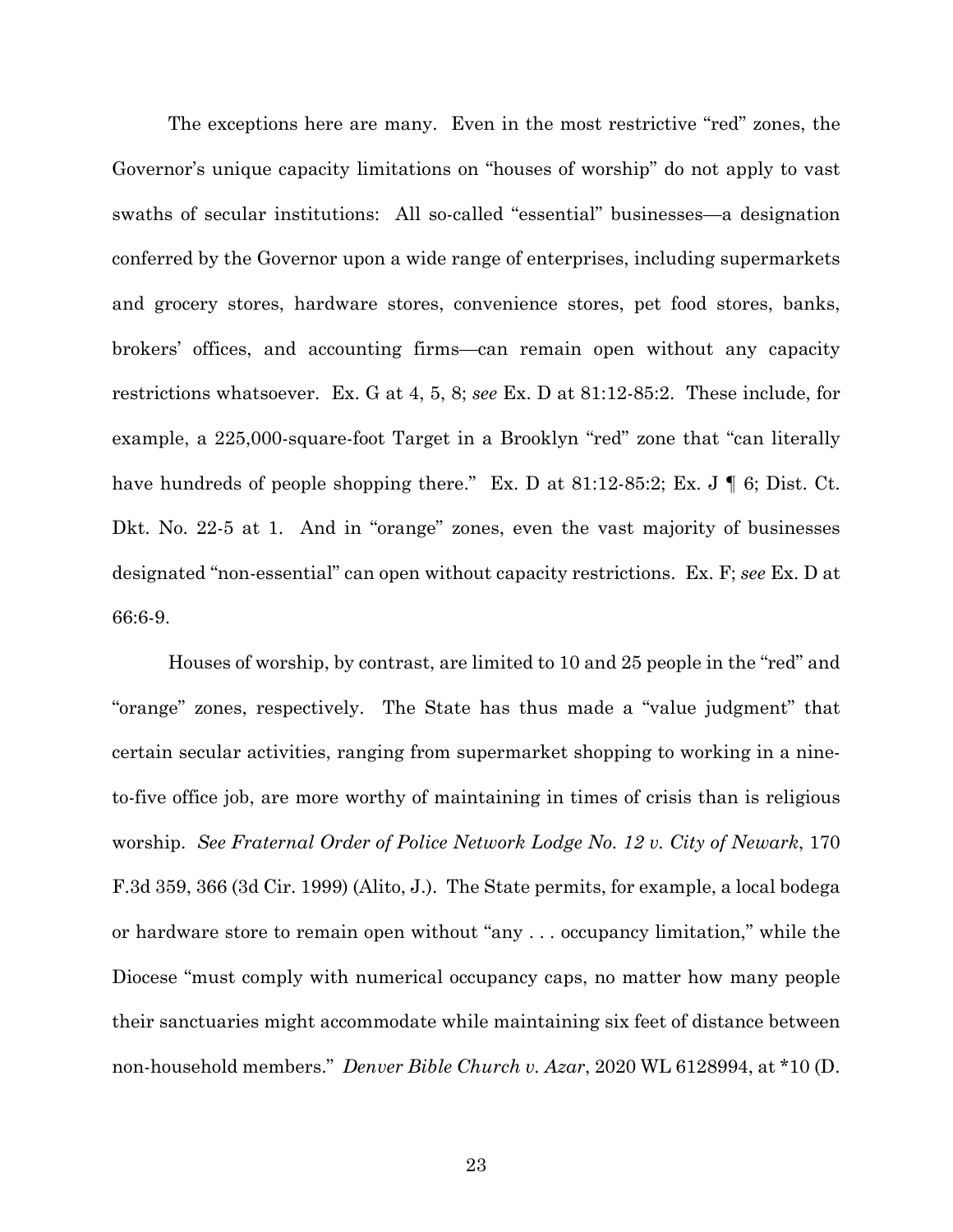Colo. Oct. 15, 2020).<sup>5</sup> And it assumes that "someone [can] safely walk down a grocery store aisle but not a pew." *Roberts*, 958 F.3d at 414; *see also Maryville Baptist*, 957 F.3d at 614 (strict scrutiny applied where order exempted "life-sustaining operations" from COVID closures but not "soul-sustaining" ones); *Berean Baptist Church v. Cooper*, 460 F. Supp. 3d 651, 661 (E.D.N.C. May 16, 2020) ("These glaring inconsistencies between the treatment of religious entities and individuals and nonreligious entities and individuals take [the Executive Order] outside the safe harbor for generally applicable laws." (citation and quotation marks omitted)); *Tabernacle Baptist Church, Inc. of Nicholasville v. Beshear*, 2020 WL 2305307, at \*5 (E.D. Ky. May 8, 2020). This "double standard" is not a neutral or generally applicable one. *Ward*, 667 F.3d at 740.

Third, if there were any doubt that the Governor's order impermissibly targets religion for disparate and adverse treatment, this Court need only look to the Governor's own words. *See Masterpiece Cakeshop*, 138 S. Ct. at 1731. The Governor has stated, at a public press conference and in no uncertain terms, that his Executive Order is "most impactful on houses of worship." Ex. H at 8. As the district court found, "the Governor of New York made remarkably clear that this Order was intended to target . . . religious institutions," albeit "a different set" of such institutions than the Diocese, which has been "swept up in that effort." TRO Order

1

<sup>5</sup> Although the Tenth Circuit has administratively stayed the injunction in *Denver Bible*, its order expressly provides that the stay "has no bearing on the ultimate merits of the motion for stay." Order, No. 20-1377 (10th Cir. Oct. 22, 2020).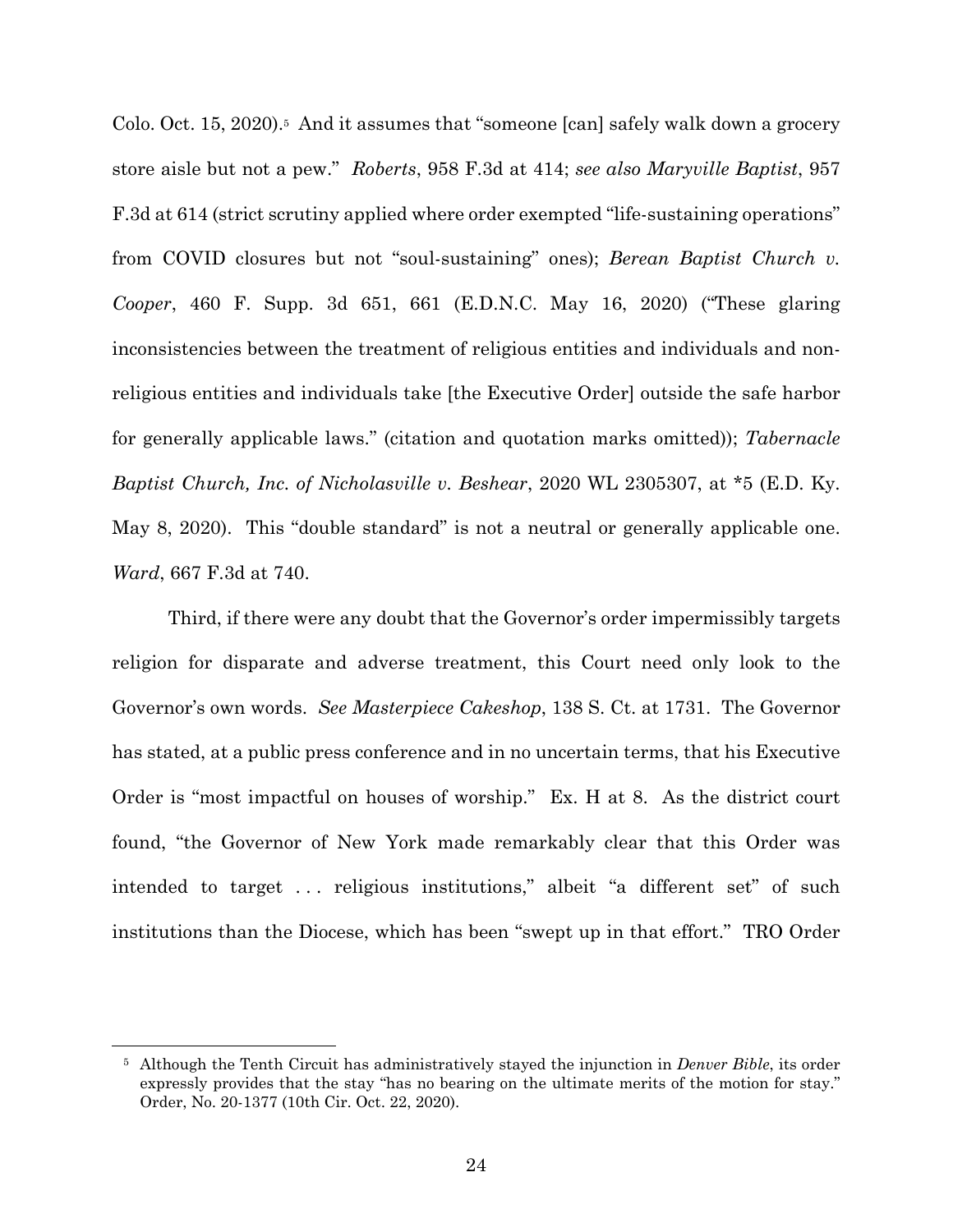at 3. Strict scrutiny must therefore be applied to determine this Executive Order's constitutionality.

# **B. The Governor's Fixed Caps On In-Person Church Attendance Cannot Survive Strict Scrutiny.**

Because the 10- and 25-person attendance caps are subject to strict scrutiny, the government must prove they are narrowly tailored to a compelling government interest in order for them to survive. *Lukumi*, 508 U.S. at 531-32. It clearly cannot. Granting the government's interest in protecting public health, the restrictions in question are not narrowly tailored at all. *See* Second Circuit Order at Dissent 3 (finding "little doubt" on this point).<sup>6</sup> As the Governor himself put it, this Executive Order is "not a policy being written by a scalpel, this is a policy being cut by a hatchet," Ex. K  $\P$  4—that is, it is not a tailored approach.

First, the fact that numerous comparable secular business are not subject to the fixed-capacity restrictions made applicable to "houses of worship" shows that these are not the least restrictive means of combatting the spread of COVID-19. If many secular businesses can be trusted to operate safely without onerous capacity restrictions, so, too, can churches. *See First Pentecostal Church of Holly Springs v. City of Holly Springs*, 959 F.3d 669, 670-71 (5th Cir. 2020) (Willett, J., concurring in grant of injunction pending appeal) ("Singling out houses of worship—and *only* houses of worship, it seems—cannot possibly be squared with the First Amendment." (emphasis in original)); *see also S. Bay*, 140 S. Ct. at 1615 (Kavanaugh, J. dissenting)

 $\overline{a}$ 

<sup>6</sup> Because the majority and the district court below did not apply strict scrutiny, they did not conduct this analysis.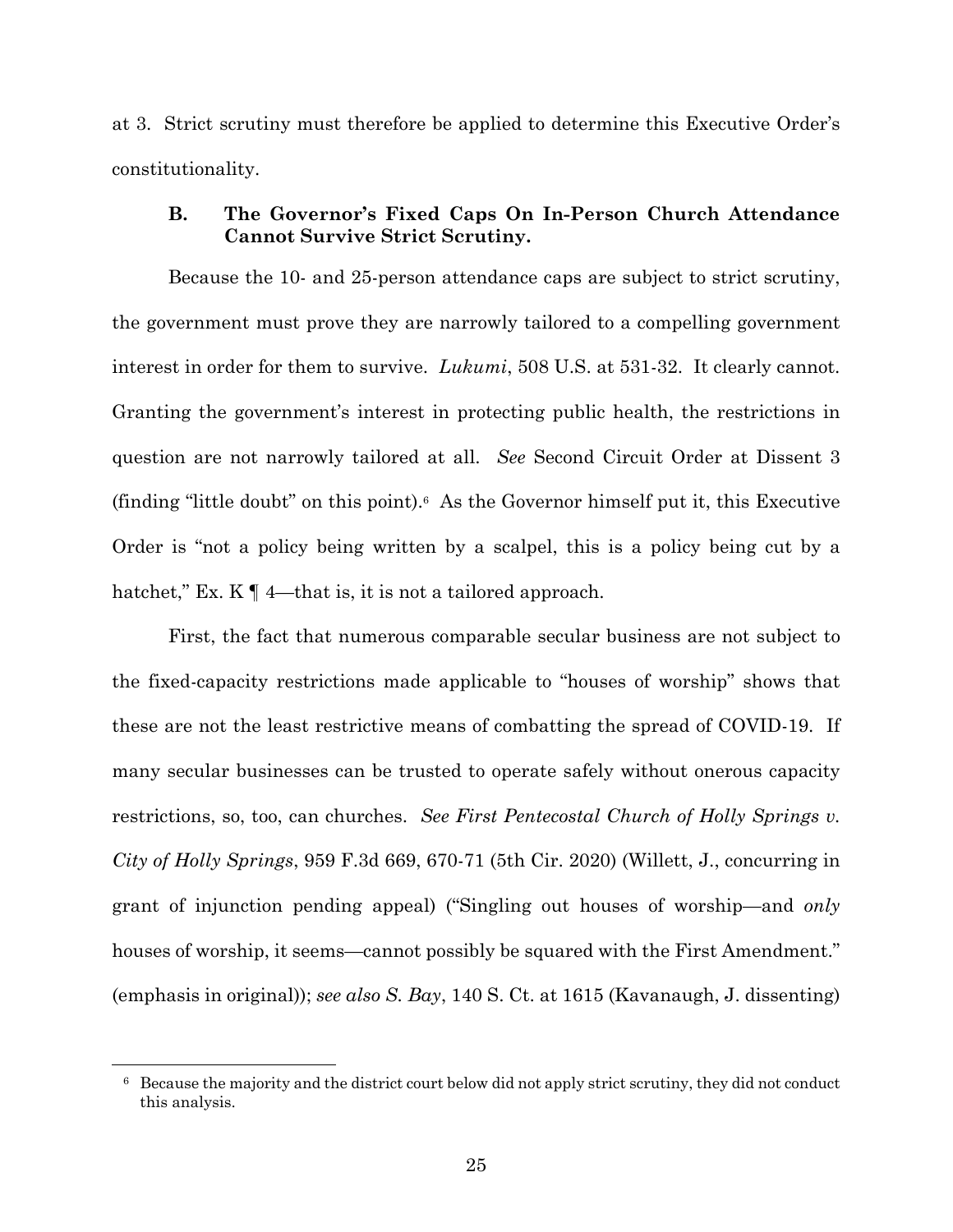("The Church and its congregants simply want to be treated equally to comparable secular businesses."); *Tabernacle Baptist*, 2020 WL 2305307, at \*5 ("If social distancing is good enough for Home Depot and Kroger, it is good enough for in-person religious services which, unlike the foregoing, benefit from constitutional protection."). The Governor recently, and similarly, permitted schools to reopen without capacity restrictions in the red and orange zones, as long as they comply with COVID testing requirements, while houses of worship remain closed.7 The Diocese "simply want[s] the Governor to afford [it] the same treatment as . . . non-religious citizens receive when they work at a plant, clean an office, ride a bus, shop at a store, or mourn someone they love at a funeral." *Berean Baptist*, 460 F. Supp. 3d at 662-63; *see Roberts*, 958 F.3d at 416. That the house-of-worship-only fixed-capacity restrictions bear no relationship at all to the physical size of the church or synagogue building—instead capping attendance in a 1,000-seat church, for example, at 10 people (the same as if the church had seated 40)—further belies their alleged necessity in combatting COVID-19, as well as their purported rationality. "Such a blunderbuss approach is plainly not the 'least restrictive means' of achieving the State's safety goal." Second Circuit Order at Dissent 3.

Although the State argues that the appropriate "comparators" are movie theaters and event spaces, which are closed in "red" and "orange" zones, the facts established at the evidentiary hearing prove otherwise (and distinguish this case

 $\overline{a}$ 

<sup>7</sup> *See* https://www.governor.ny.gov/news/governor-cuomo-releases-guidelines-testing-protocolschools-reopen-red-or-orange-micro-cluster.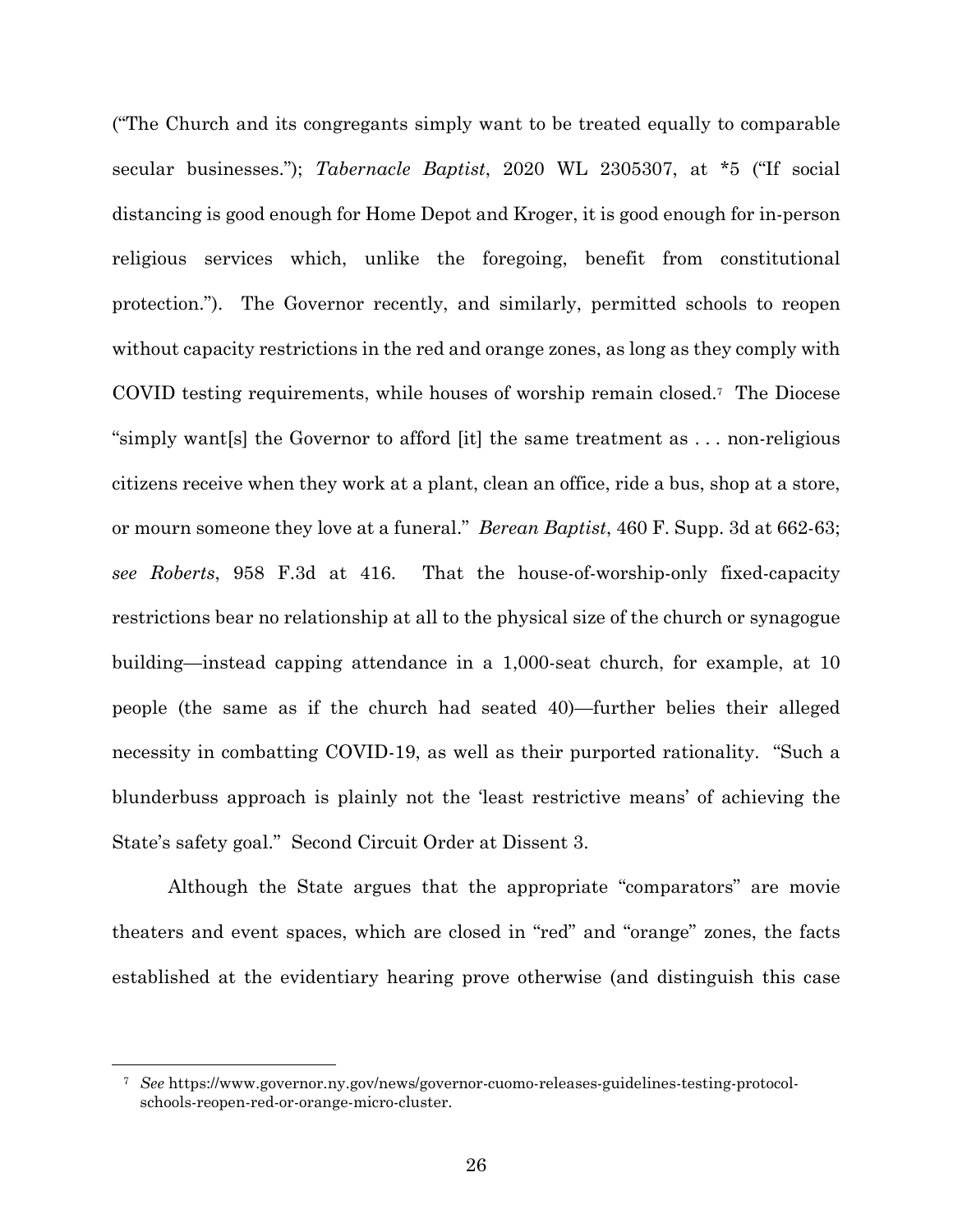from *South Bay* and *Calvary Chapel*, which were decided without a robust evidentiary record). Specifically, the State's witness below testified that "distance" and "time" are the key metrics in evaluating risk of exposure to COVID-19 and, therefore, in establishing rules for different categories of businesses and uses. Ex. D at 91:14-19. By those measures, it is clear that the Diocese's churches are at least comparable to, if not safer than, a litany of businesses in "red" zones that are permitted to stay open without any capacity restrictions whatsoever, including mega-stores like Target and Staples. The Diocese has successfully implemented extensive social distancing measures in its spacious churches (as well as 25% capacity caps) that ensure an appropriate distance is maintained between parishioners at all times. PI Order at 3- 4. Meanwhile, many secular businesses that can open without restrictions, such as pet stores and broker's offices and banks and bodegas, are generally located in much smaller spaces where distancing is a far greater challenge. As for "time," even a *pre*-COVID Catholic Mass—typically lasting less than an hour on Sundays, less on weekdays—was shorter than many trips to a supermarket or big-box store, not to mention a nine-to-five office job. Ex. O  $\P$  2-4. Mass is now even shorter, thanks to measures undertaken proactively and voluntarily by the Diocese. *Id.* ¶¶ 3-4.

Second, to the extent the impetus for this Executive Order is alleged noncompliance with existing regulations, the Governor can simply enforce existing law. *See, e.g.*, N.Y. Pub. Health L. § 12-B (penalties up to \$10,000 or one year in prison for violating public health regulations); N.Y. Gov. Exec. Orders 202.8 & 202.14 (Executive Orders enforceable as violations of PBH § 12-B). As the Sixth Circuit put

27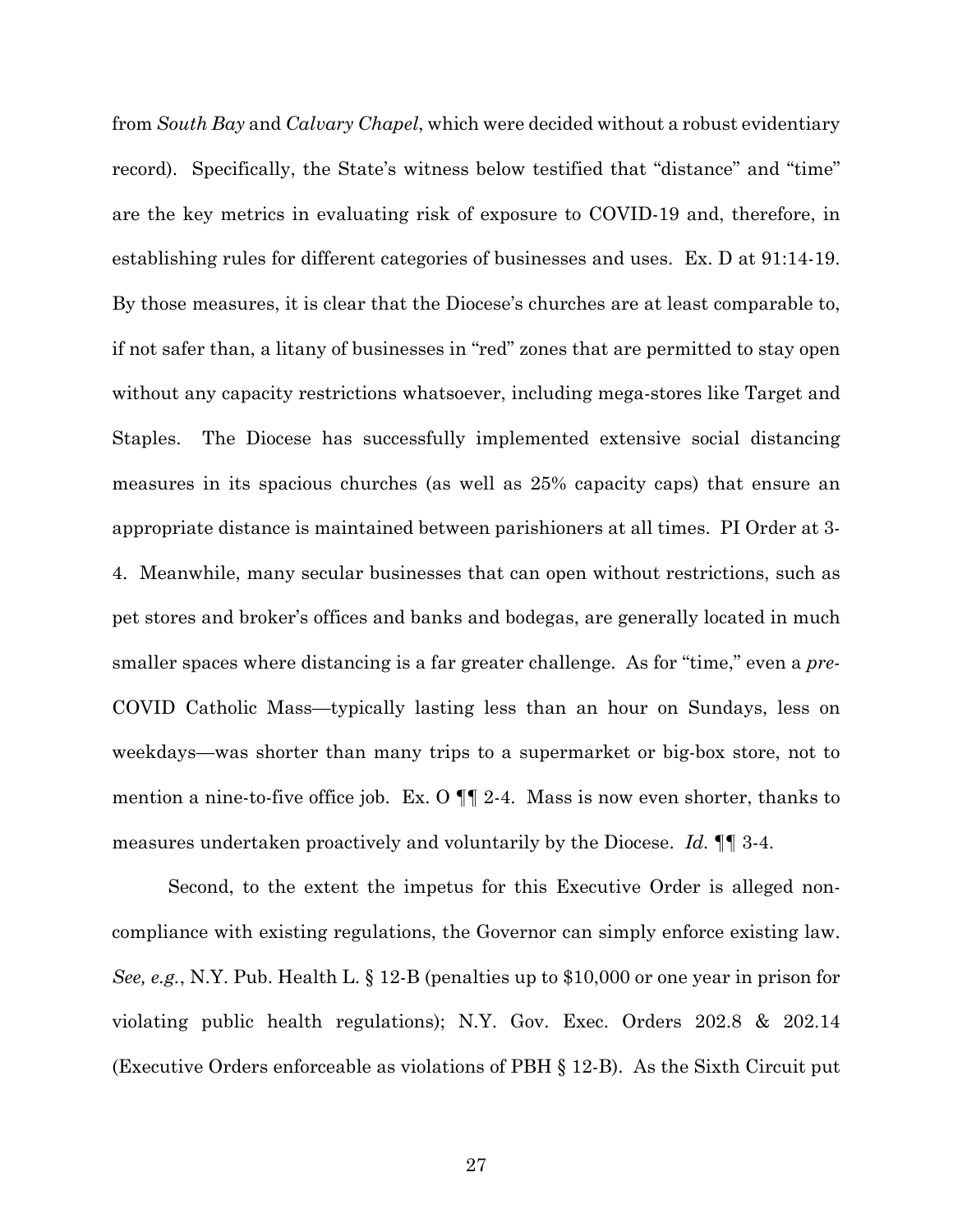it in enjoining similar COVID-19 restrictions on religious free exercise, if "[s]ome groups in some settings . . . fail to comply with social-distancing rules," the government "is free to enforce the social-distancing rules against them for that reason and in that setting, whether a worship setting or not," but the government cannot "assume the worst when people go to worship but assume the best when people go to work or go about the rest of their daily lives in permitted social settings." *Roberts*, 958 F.3d at 414. Holding the actual, specific wrongdoers to account under generally applicable safety requirements—whether they are Presbyterian, Jewish, Catholic, Muslim, Sikh, atheist, or otherwise—is a less restrictive, but more effective, means of advancing the State's asserted interests. Indeed, no legitimate interest is advanced by broad-brush orders targeting the entire faith community for effective closure. *See* Second Circuit Order at Dissent 3.

Third, given the Diocese's adoption of extensive COVID-19 safety protocols and its proven track record of successfully combatting the virus, application of the fixedcapacity restrictions to the Diocese cannot possibly be the least restrictive means of serving the purported public health interest. *See Berean Baptist*, 460 F. Supp. 3d at 662. As the district court found, after a full evidentiary hearing, "the Diocese has been an exemplar of community leadership. At each step, the Diocese . . . has been ahead of the curve, enforcing stricter safety protocols than the State required at the given moment." PI Order at 3. The undisputed evidence confirms that there was not a single COVID-19 outbreak at any of the Diocese's churches at any time after they reopened. *See, e.g.*, PI Order at 4; Ex. L ¶¶ 10-15; Ex. M; Ex. P ¶¶ 10-14; Ex. Q. The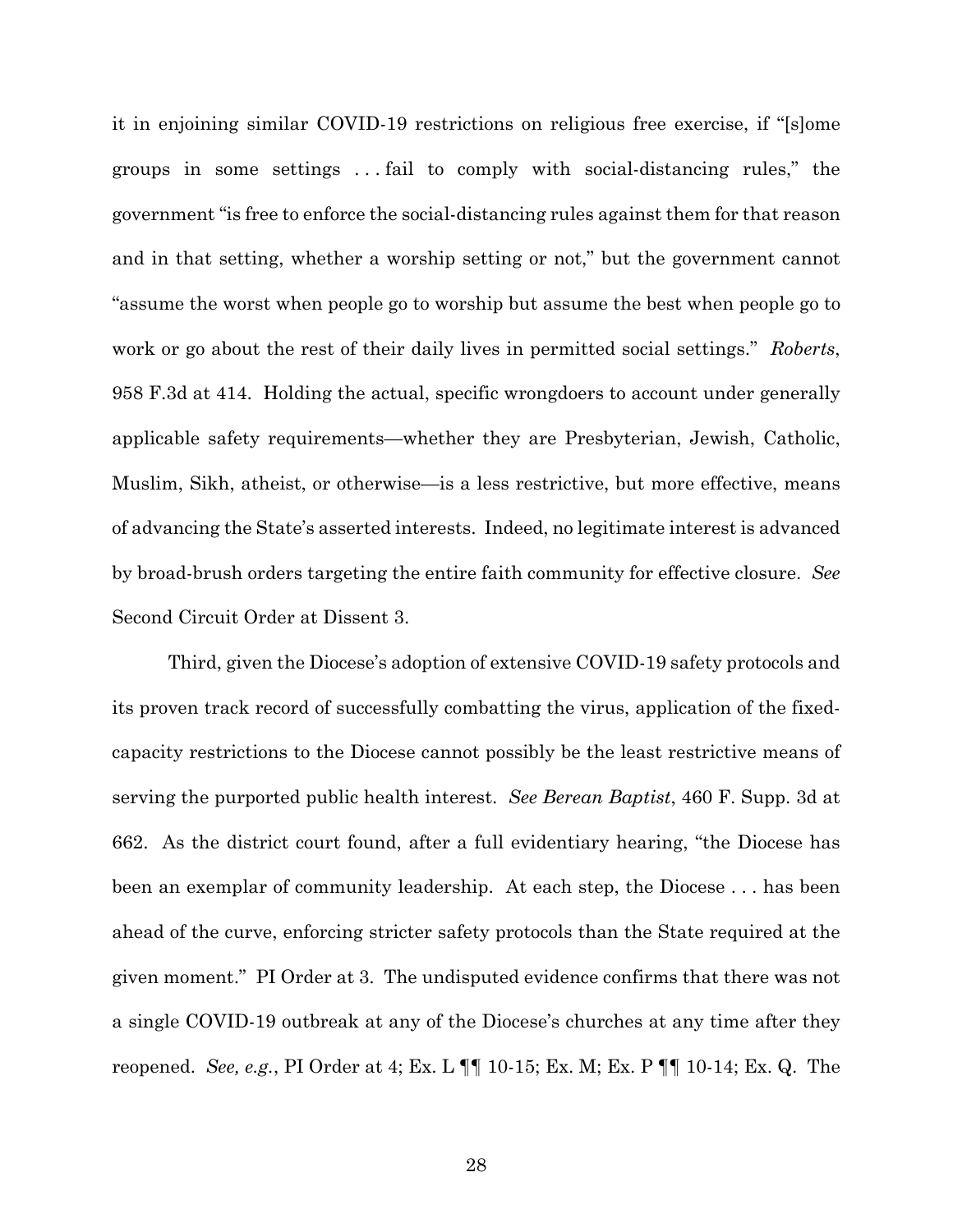Governor's counsel twice conceded the point—first at the TRO argument, *see* Dist. Ct. Dkt. No. 16-1 at 31:21-25, and again before the Second Circuit, Ct. App. Dkt. No. 52 at 27—and the State's witness at the evidentiary hearing likewise admitted that he was not "aware of any evidence of spread of COVID" from the ultra-Orthodox community (which the Governor has blamed for the outbreaks) "to the [D]iocese's churches in Brooklyn." Ex. D at 100:17-22; *accord id.* at 76:8-20, 103:8-12. The Diocese has pledged, moreover, to continue to adhere to all recommended COVID-19 social distancing and personal hygiene safety guidelines. It has even agreed to adopt *more* precautionary measures—including restricting singing during Mass, *see* Ex. N ¶¶ 10-13—as a condition of any injunctive relief in this action. Holding the Diocese to these measures is the least restrictive means of advancing the State's asserted interest. *See* Second Circuit Order at Dissent 3 & n.4. The Executive Order's fixedattendance caps unquestionably fail strict scrutiny, as applied.

# **C. The Lower Courts Committed Two Fundamental Legal Errors And Thereby Exacerbated Circuit Splits On Urgent Constitutional Issues Of Nationwide Importance.**

A proper understanding of First Amendment jurisprudence leads inexorably to the conclusion that the Free Exercise violation in this case is indisputably clear. But the lower courts nevertheless denied injunctive relief without applying strict scrutiny. They did so based on two fundamental legal errors, both of which are the subjects of circuit splits and increasing confusion in the lower courts that implicate issues of critical national importance.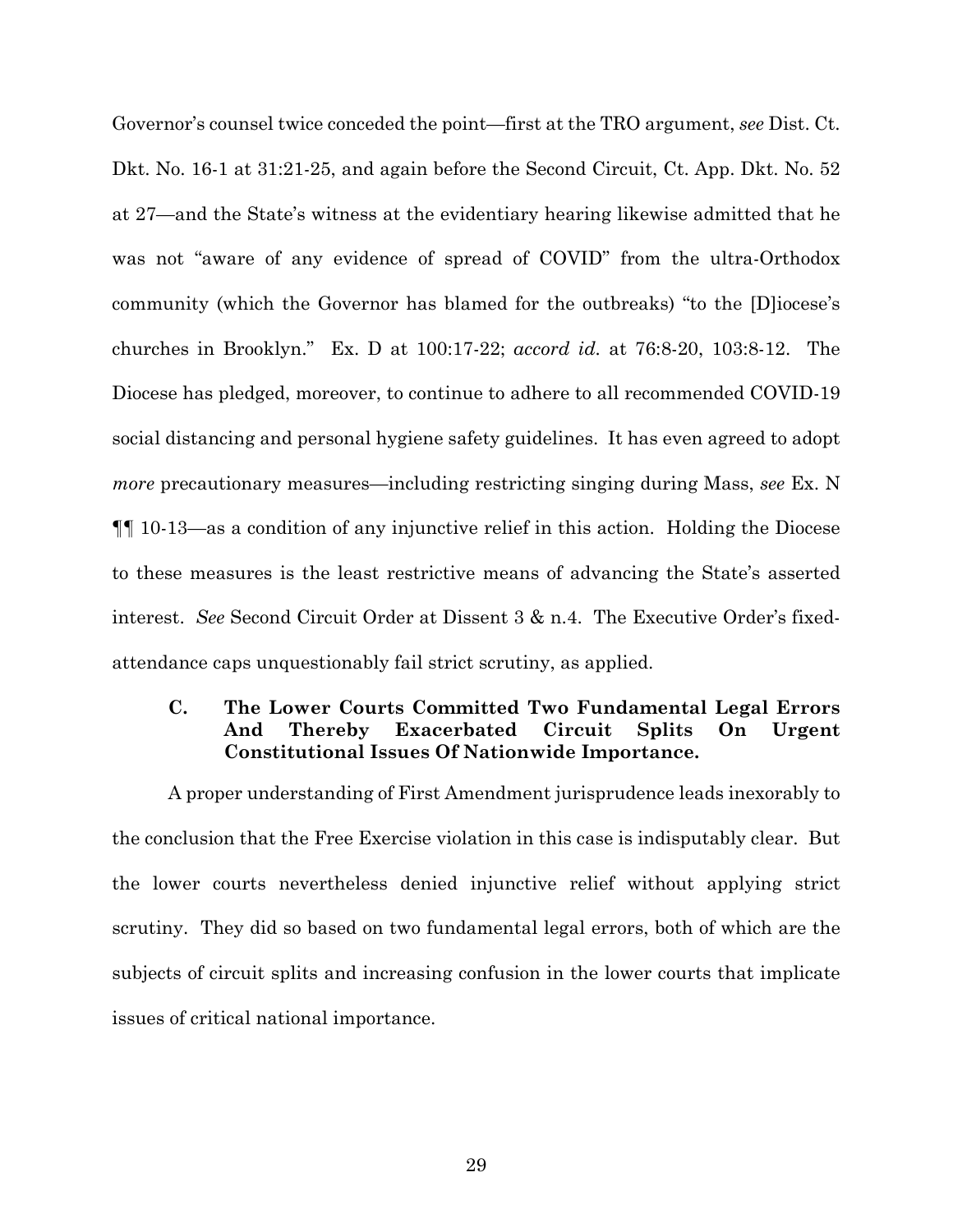# **1. Neither** *Jacobson* **Nor** *South Bay* **Requires Deference To All COVID-19 Restrictions, Especially When Fundamental Rights Are At Stake.**

The courts below misread *Jacobson* and Chief Justice Roberts's concurrence in *South Bay* as calling for heightened judicial deference simply because the Executive Order seeks to combat COVID-19. Second Circuit Order at 4; PI Order at 20. Courts applying this "principle," as the district court called it, have concluded that the ongoing public health emergency confers on the States broad powers to restrict individual liberty—no matter the circumstances of the case, the particulars of the law under review, or the fundamental nature of the constitutional right at issue. *See In re Abbott*, 954 F.3d 772, 783 (5th Cir. 2020) (interpreting *Jacobson* as the authoritative "framework governing emergency exercises of state authority during a public health crisis"). Such flawed reasoning is wrong and dangerous, and it has resulted in a circuit split and misapplication of *Jacobson* by multiple lower courts.8

1

<sup>8</sup> *Compare In re Rutledge*, 956 F.3d 1018, 1031 (8th Cir. 2020) (interpreting *Jacobson* broadly), *In re Abbott*, 954 F.3d at 783 (same), *Soos v. Cuomo*, 2020 WL 6384683, at \*6 (N.D.N.Y. Oct. 30, 2020) (applying *Jacobson* without considering general applicability or neutrality of challenged law at all), *Bimber's Delwood, Inc. v. James*, 2020 WL 6158612, at \*8 (W.D.N.Y. Oct. 21, 2020) ("[U]ntil the Supreme Court overrules *Jacobson*, it remains good law, and it governs here."), *and 4 Aces Enterprises, LLC v. Edwards*, 2020 WL 4747660, at \*9 n.9 (E.D. La. Aug. 17, 2020) (concluding *Jacobson* applies but noting disagreement in this Court and among the circuit courts), *with Roberts*, 958 F.3d at 414 (applying traditional Free Exercise jurisprudence), *Robinson v. Attorney Gen.*, 957 F.3d 1171, 1180-81 (11th Cir. 2020) (declining to stay the district court's grant of injunctive relief where the district court read *Jacobson* "together" with modern constitutional case law), *First Baptist Church v. Kelly*, 455 F. Supp. 3d 1078, 1086 (D. Kan. 2020) (explaining that *Jacobson* involved a law that "did not expressly purport to interfere with rights secured by the Constitution"), *Denver Bible*, 2020 WL 6128994, at \*8, *County of Butler v. Wolf*, 2020 WL 5510690, at \*8 (W.D. Pa. Sept. 14, 2020) ("[A]n extraordinarily deferential standard based on *Jacobson* is not appropriate."), *and Bayley's Campground Inc. v. Mills*, 2020 WL 2791797, at \*8 (May 29, 2020) (criticizing courts that have applied *Jacobson* as a "rule [that] floats about in the air as a rubber stamp for all but the most absurd and egregious restrictions on constitutional liberties, free from the inconvenience of meaningful judicial review"), *reconsideration denied*, 2020 WL 3037252 (D. Me. June 5, 2020).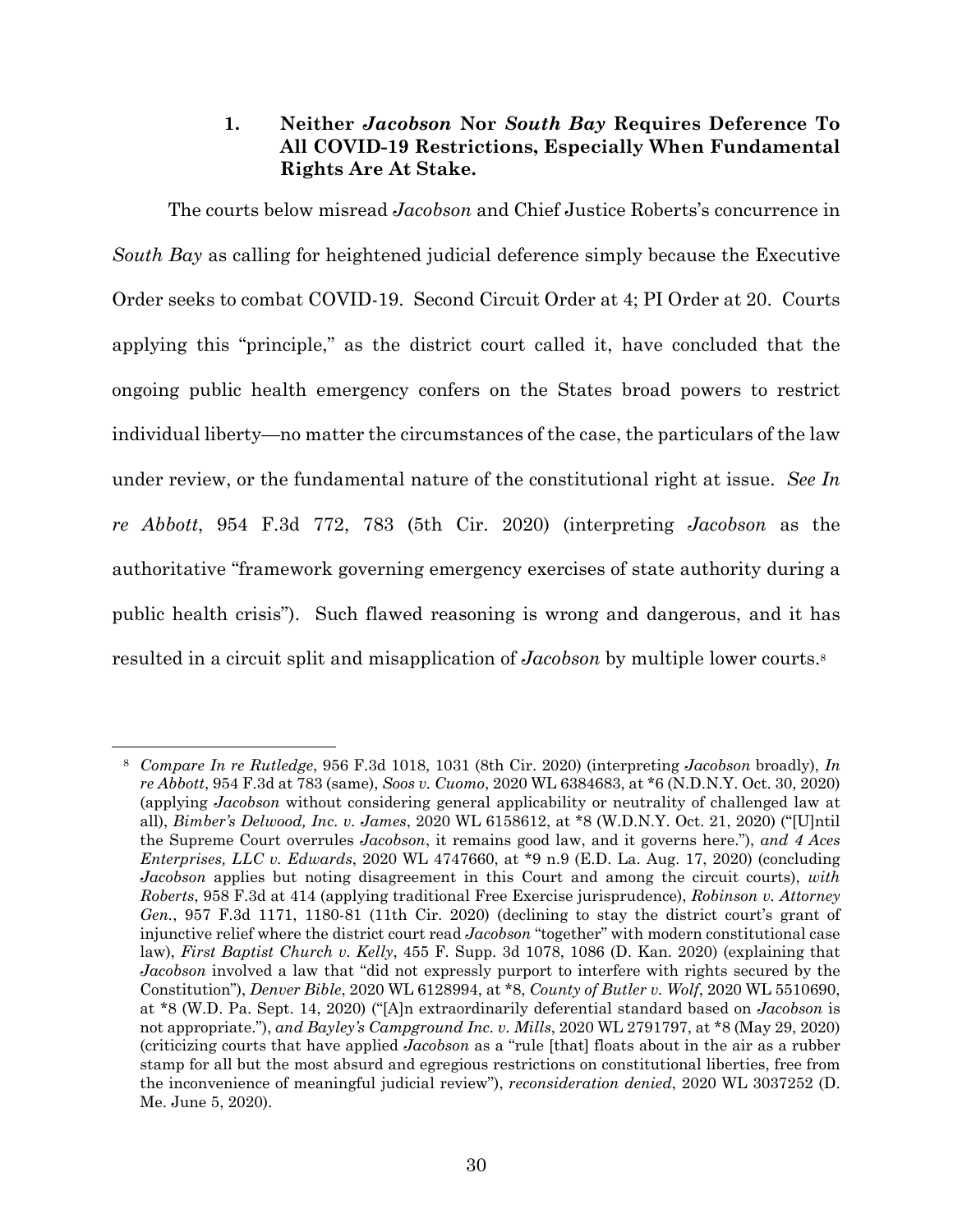First, this purported "principle" is a fundamental misapplication of *Jacobson*, which itself expressly cautions that a State's "discretion" to protect public health and safety is "subject, of course, ... to the condition that no rule prescribed by a state ... shall contravene the Constitution of the United States, nor infringe any right granted or secured by that instrument." 197 U.S. at 25. The plaintiff in that case had alleged that a generally applicable vaccination law violated his liberty interests under the Constitution's Preamble and the Fourteenth Amendment, *id.* at 22, 25-26, 29-30, an ill-defined claim that did not implicate any fundamental right such as Free Exercise. *See Calvary Chapel*, 140 S. Ct. at 2608 (Alito, J., dissenting) (noting that "*Jacobson* must be read in context" and that "it is a mistake to take language in *Jacobson* as the last word on what the Constitution allows public officials to do during the COVID-19 pandemic"). Although generalized liberty interests could not override the lawful exercise of state police powers, this Court was crystal clear in *Jacobson* that where, as here, a law "violate[s] rights secured by the Constitution," it remains the "duty" of the courts "to hold such laws invalid." 197 U.S. at 11; *accord* Second Circuit Order at Dissent 2-3 ("*Jacobson* does not call for indefinite deference to the political branches exercising extraordinary emergency powers, nor does it counsel courts to abdicate their responsibility to review claims of constitutional violations.").

*Jacobson*, then, does not stand for the proposition that the normal modes of constitutional analysis—such as strict scrutiny—are somehow supplanted in the context of an "emergency," let alone "long-term and open-ended emergencies like the one in which we currently find ourselves." Lindsay F. Wiley & Stephen I. Vladeck,

31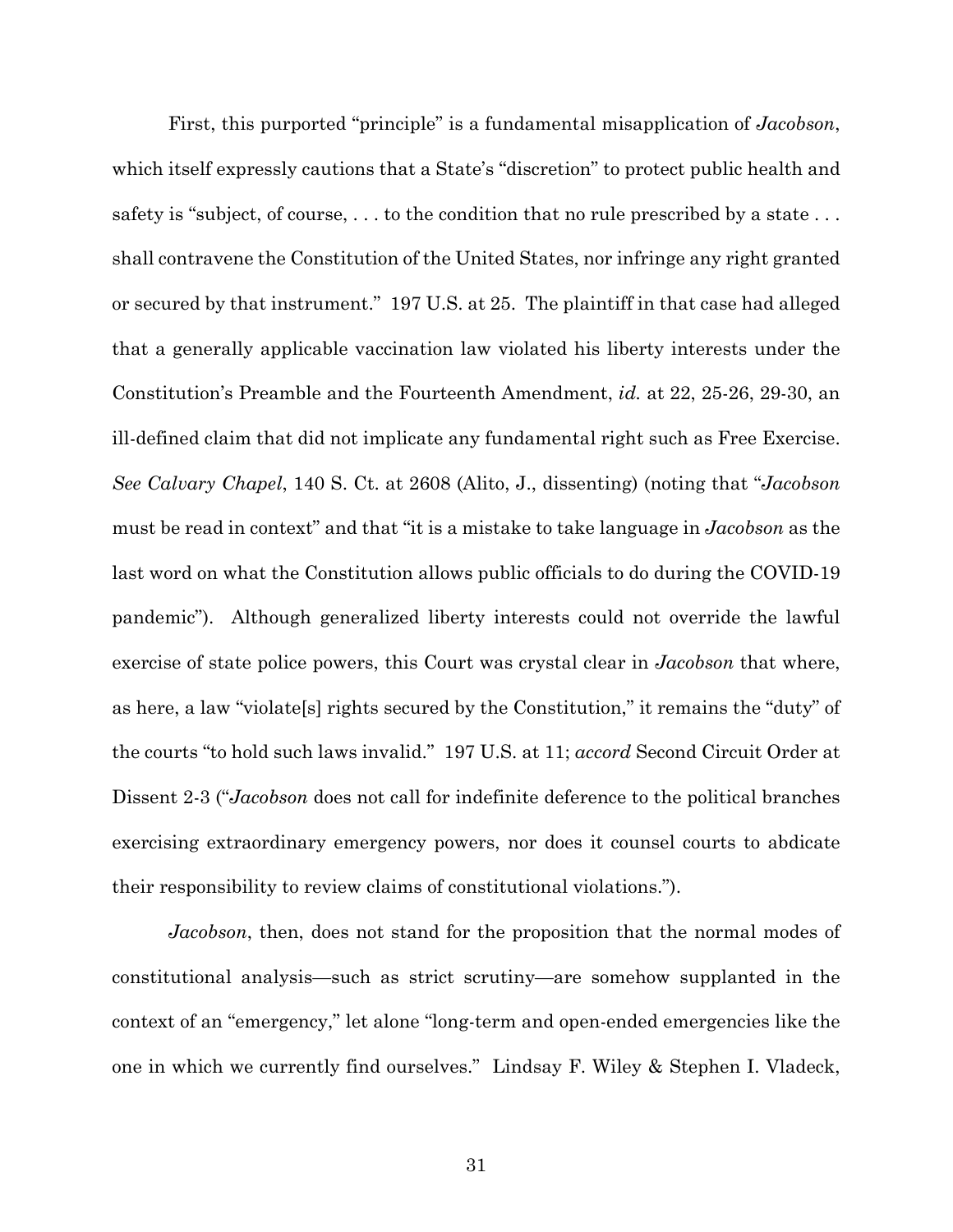*Coronavirus, Civil Liberties, and the Courts: The Case Against "Suspending" Judicial Review*, 133 Harv. L. Rev. F. 179, 182-83 (2020). "[T]he better view is that *Jacobson* fits within existing constitutional doctrine," requiring deployment of the normal tiers of scrutiny. *Denver Bible*, 2020 WL 6128994, at \*7-8 & n.15 (collecting cases). Indeed, *Jacobson* was decided before the Free Exercise Clause was even incorporated against the States. *See Twining v. New Jersey*, 211 U.S. 78, 100 (1908) (recognizing certain fundamental rights may be incorporated), *overruled in part on other grounds by Malloy v. Hogan*, 378 U.S. 1 (1964); *Cantwell v. Connecticut*, 310 U.S. 296, 303 (1940) (incorporating Free Exercise Clause). And it was decided decades before the emergence of the modern "tiers of scrutiny" framework. *See United States v. Carolene Prod. Co.*, 304 U.S. 144, 153 n.4 (1938).

Nor should this Court's denial of an application for an injunction in *South Bay* be understood to compel blanket deference to States' pandemic response. The Court considered the application in *South Bay* at a far earlier stage in the pandemic, when less was known about the virus's spread. *See Denver Bible*, 2020 WL 6128994, at \*7 n.14. Moreover, *South Bay* was decided without the benefit, as here, of an evidentiary hearing establishing a proven track record of compliance and successful mitigation over several months. More still, the Executive Order in *South Bay* allowed up to 100 people to attend church at any given time—a far cry from the *de facto* shutdown order here. *See* 140 S. Ct. at 1613. The lower courts are erring now by applying a one-sizefits-all approach these many months later. *See Calvary Chapel*, 140 S. Ct. at 2605 (Alito, J. dissenting).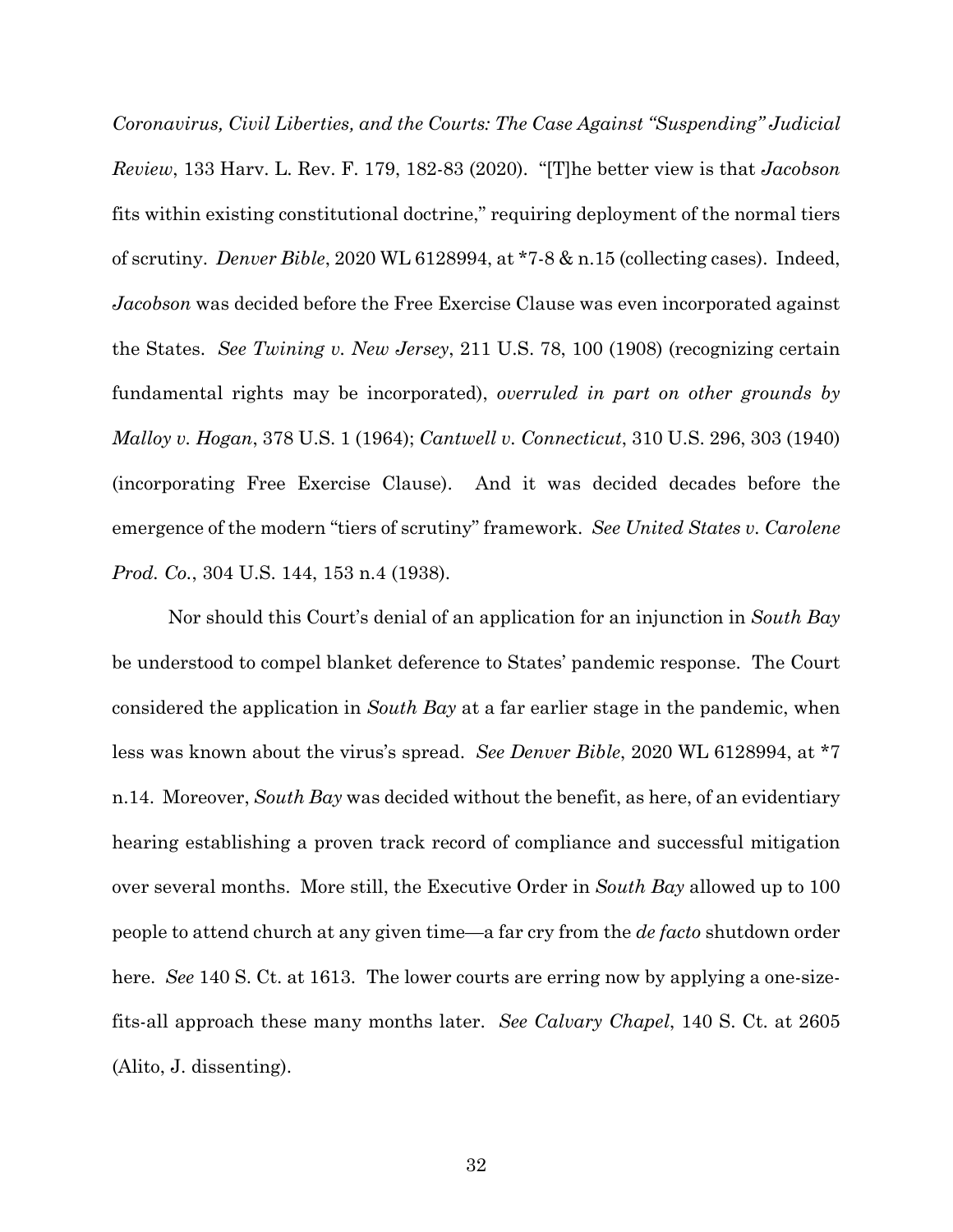Second, the lower courts' flawed application of *Jacobson* is dangerous. Emergency powers are anathema to our constitutional structure. As Justice Jackson famously explained, the Framers intentionally "omitted" the "existence of inherent powers ex necessitate to meet an emergency." *Youngstown Sheet & Tube Co. v. Sawyer*, 343 U.S. 579, 649 (1952) (Jackson, J., concurring). "They knew what emergencies were, knew the pressures they engender for authoritative action, knew, too, how they afford a ready pretext for usurpation." *Id.* at 650. For this reason, aside from the Suspension Clause, the Framers "made no express provision for exercise of extraordinary authority because of a crisis." *Ibid.* "We may [] suspect that they suspected that emergency powers tend to kindle emergencies." *Ibid.*

Justice Jackson was not alone. Two decades earlier, in the midst of the Great Depression, Chief Justice Hughes wrote for the Court:

> Emergency does not create power. Emergency does not increase granted power or remove or diminish the restrictions imposed upon power granted or reserved. The Constitution was adopted in a period of grave emergency. Its grants of power to the federal government and its limitations of the power of the States were determined in the light of emergency, and they are not altered by emergency. What power was thus granted and what limitations were thus imposed are questions which have always been, and always will be, the subject of close examination under our constitutional system.

*Home Bldg. & Loan Ass'n v. Blaisdell*, 290 U.S. 398, 425-26 (1934) (upholding challenged law on its merits, rather than deferring to the government); *see also United States v. Robel*, 389 U.S. 258, 264 (1967) (rejecting notion that invocation of "national defense" alone justifies restriction of "the democratic ideals enshrined in [our] Constitution" and particularly "in the First Amendment").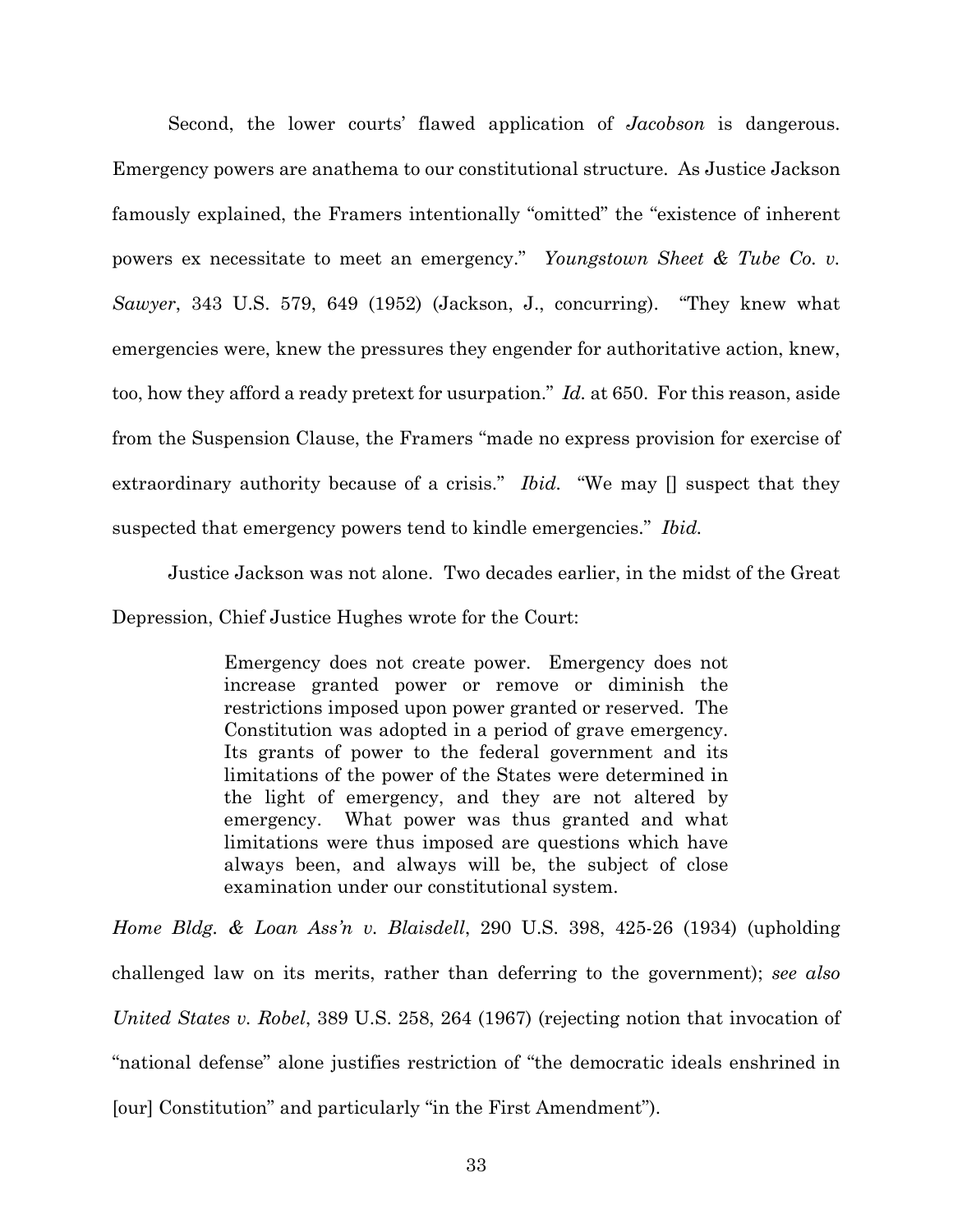Put simply, the federal courts should not be permitted to "distort the Constitution to approve all that [government officials] may deem expedient." *Korematsu v. United States*, 323 U.S. 214, 244 (1944) (Jackson, J., dissenting), *adopted by a majority of the Court in Trump v. Hawaii*, 138 S. Ct. 2392, 2423 (2018). Indeed, "[t]he court of history has rejected [such] jurisprudential mistakes and cautions . . . against an unduly deferential approach." *Calvary Chapel*, 140 S. Ct. at 2615 (Kavanaugh, J., dissenting). Even in times of crisis, the States must be put to their proof of having to justify restrictions placed upon fundamental constitutional rights like the free exercise of religion by demonstrating that they are the most narrowly tailored means of addressing a compelling governmental interest.

# **2. Strict Scrutiny Applies To Laws That Expressly Target Religion For Disparate Treatment.**

The courts below also concluded that strict scrutiny was inapplicable because the Executive Order purportedly subjects "religious services" to restrictions that are "similar to or, indeed, *less severe than* those imposed on" a subset of "comparable secular gatherings." Second Circuit Order at 3-4 (emphasis in original); *see also* PI Order at 18-19. The courts deemed irrelevant the undisputed fact that *many other*  secular businesses are treated more favorably, reasoning that they were "distinguishable from religious services." PI Order at 20; *see also* Second Circuit Order at 3-4. But as the dissent below explained, "the executive order does not impose neutral public-health guidelines, like requiring masks and distancing or limiting capacity by space or time. Instead, the Governor has selected some businesses (such as news media, financial services, certain retail stores, and construction) for favorable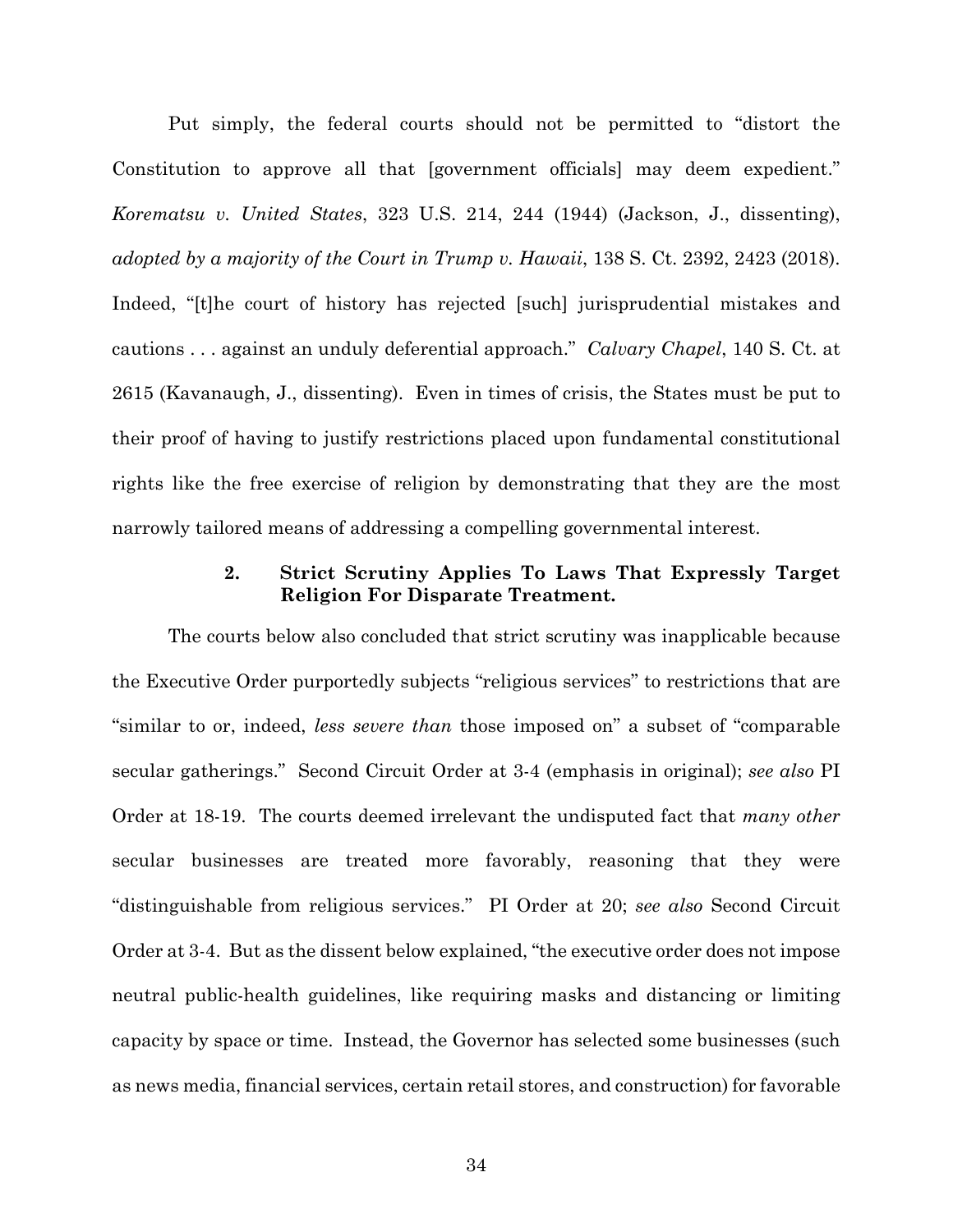treatment, calling them 'essential,' while imposing greater restrictions on 'nonessential' activities and religious worship. Such targeting of religion is subject to strict scrutiny." Second Circuit Order at Dissent 2. Thus, this case squarely presents the question whether strict scrutiny applies to a law that "on its face favors or exempts some secular organizations as opposed to religious organizations." *Calvary Chapel*, 140 S. Ct. at 2612 (Kavanaugh, J., dissenting). It does.

This issue has created a circuit split and substantial confusion in the lower courts.9 Contrary to the lower courts' conclusions in this case, it is immaterial that the Governor's Executive Order treats some secular institutions (like theaters) worse than houses of worship: "The point 'is not whether one or a few secular analogs are regulated. The question is whether a single secular analog is not regulated.'" *Id.* at 2613 (citation omitted). In other words, a judge's subjective views as to "whether a church is more akin to a factory or more like a museum" are immaterial to the threshold level-of-scrutiny inquiry, *ibid.*, because strict scrutiny applies whenever a law "devalues religio[n]," *Lukumi*, 508 U.S. at 537; *see Cent. Rabbinical Cong. of U.S. & Canada v. N.Y.C. Dep't of Health & Mental Hygiene*, 763 F.3d 183, 193, 197 (2d Cir. 2014); *Tenafly Eruv Ass'n, Inc. v. Borough of Tenafly*, 309 F.3d 144, 168 (3d Cir.

1

<sup>9</sup> *Compare Roberts*, 958 F.3d at 414-15 (applying strict scrutiny where law firms and liquor stores were treated more favorably), *Maryville Baptist*, 957 F.3d at 614 (same), *Denver Bible*, 2020 WL 6128994, at \*10-11 (deeming COVID-19 restrictions subject to strict scrutiny even where some secular businesses are treated worse than houses of worship), *and First Baptist*, 455 F. Supp. 3d at 1089-90 (finding likelihood of success on the merits because presence of multiple better-treated secular businesses "le[d] the court to conclude that [the challenged executive orders] are not neutral laws of general applicability"), *with Elim Romanian Pentecostal Church v. Pritzker*, 962 F.3d 341, 344 (7th Cir. 2020) (applying rational basis review), *Harvest Rock Church, Inc. v. Newsom*, --- F.3d ---, 2020 WL 5835219, at \*1-2 (9th Cir. Oct. 1, 2020) (finding "lectures and movie theaters" to be better comparators and denying injunction without mentioning strict scrutiny), *and Murphy v. Lamont*, 2020 WL 4435167, at \*14 (D. Conn. Aug. 3, 2020).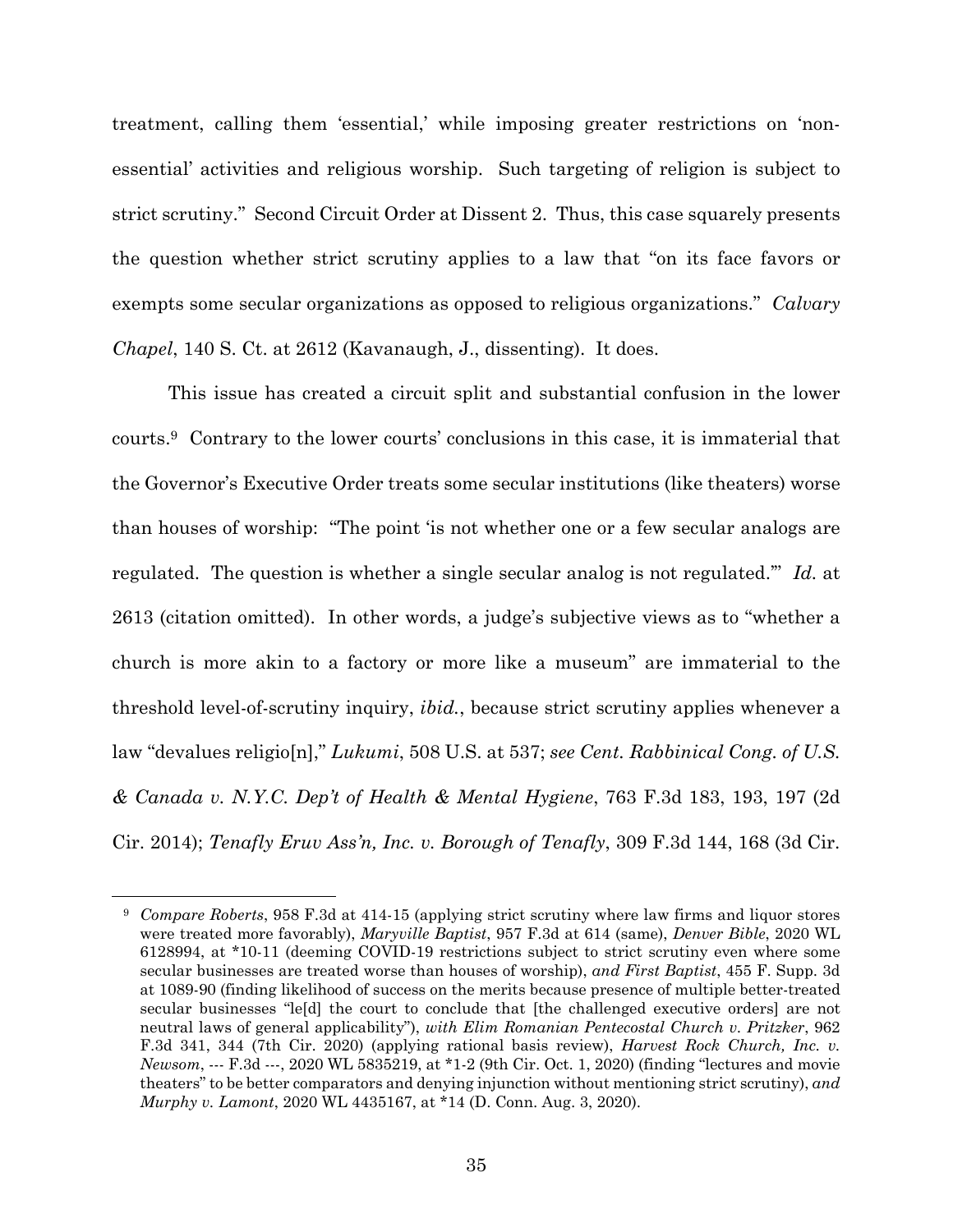2002); *Fraternal Order of Police*, 170 F.3d at 366. Nor does that inquiry turn on whether the "value judgment" was motivated by *animus* toward religion, as the Governor and the lower courts appear to have erroneously believed. *See* PI Order at 20-21; Ct. App. Dkt. No. 52 at 25. "The constitutional benchmark is 'government *neutrality*,' not 'governmental avoidance of bigotry.'" *Roberts*, 958 F.3d at 415 (emphasis in original); *see also* Laycock & Collins, *Generally Applicable Law & the Free Exercise of Religion*, 95 Neb. L. Rev. 1, 15 (2016) ("Secular exceptions defeat general applicability no matter how important, justified, or sensible.").

Faithfully applied, the constitutional inquiry should proceed in two straightforward steps: (1) "does the law create a favored or exempt class of organizations"; and (2) "if so, do religious organizations fall outside of that class?" *Calvary Chapel*, 140 S. Ct. at 2613 (Kavanaugh, J., dissenting). Where, as here, the answers to those questions are "yes and yes," lower courts should be applying strict scrutiny. Because the lower courts here did not do so, they failed to protect the Diocese's indisputably clear constitutional rights.

#### **II. The Equities Weigh Strongly In Favor Of Injunctive Relief.**

## **A. It Is Undisputed That The Diocese Will Be Irreparably Harmed Absent Injunctive Relief.**

It is well-settled that "[t]he loss of First Amendment freedoms, for even minimal periods of time, unquestionably constitutes irreparable injury." *Elrod v. Burns*, 427 U.S. 347, 373 (1976); *see also* Second Circuit Order at Dissent 3. Here, the district court expressly found that the Diocese "establish[ed] irreparable harm" arising from the State's infringement on its Free Exercise rights. PI Order at 10. The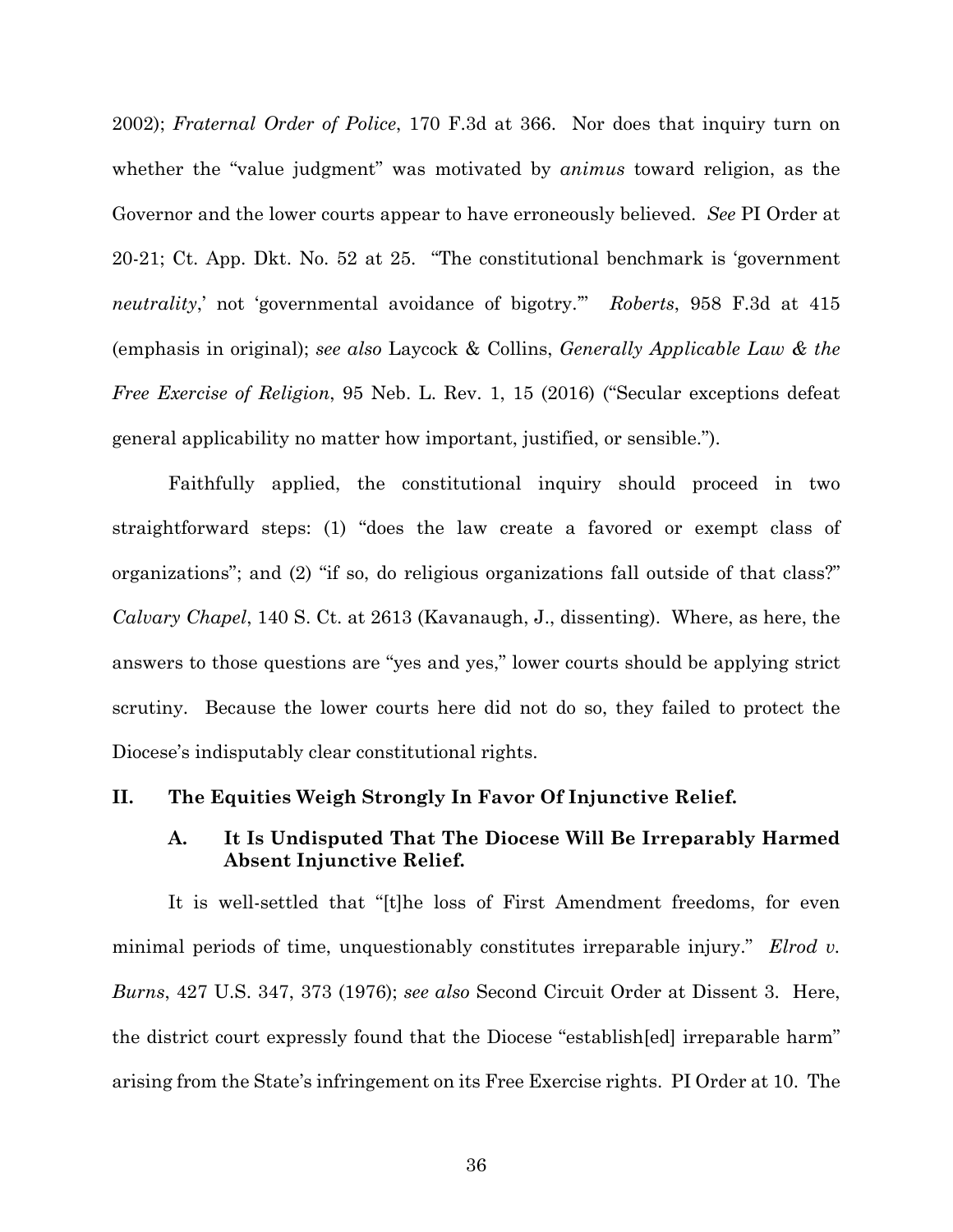Governor did not dispute that finding in the court of appeals, and the Second Circuit did not disturb it, instead acknowledging "the impact the executive order has had on houses of worship throughout the affected zones." Second Circuit Order at 3. The irreparable harm here will be particularly severe. Prohibiting in-person celebrations of Mass makes receiving Holy Communion "impossible," which, as Bishop Chappetto testified, is "the heartbreak of our people because [receiving Communion is] what defines us as Catholics." Ex. D at 20:22-23, 21:4-6; Ex. L  $\P$  21. Parishioners are "devastated" by the shuttering of churches, with some literally "crying" "at the front door" when they were told they could not enter. Ex. D at 43:4-7. And because this irreparable harm to the Diocese and its parishioners continues to compound with each passing day, the need for relief here is indisputably "critical and exigent."10

# **B. The Balance Of Hardships And Public Interest Likewise Favor Injunctive Relief.**

When compared with the "seriousness of [the Diocese's] constitutional harm, which is unlikely to be remedied" absent an injunction, the government's interest pales in comparison, especially considering the Diocese's "exemplar[y]" record of operating safely and without any COVID-19 outbreaks during the several months before this latest ban. Pl Order at 3, 24. As a threshold matter, the government simply "does not have an interest in the enforcement of an unconstitutional law." *N.Y. Progress & Prot. PAC v. Walsh*, 733 F.3d 483, 488 (2d Cir. 2010) (quotation

1

<sup>10</sup> The Executive Order was originally set to expire on November 5, *see* Ex. F, but the Governor has extended the restrictions through at least December 3 and retained the authority to order further extensions, *see* Ct. App. Dkt. No. 70-2. Thus, absent immediate equitable relief from this Court, the Diocese and its parishioners will continue to be subjected to these onerous restrictions on their free exercise rights.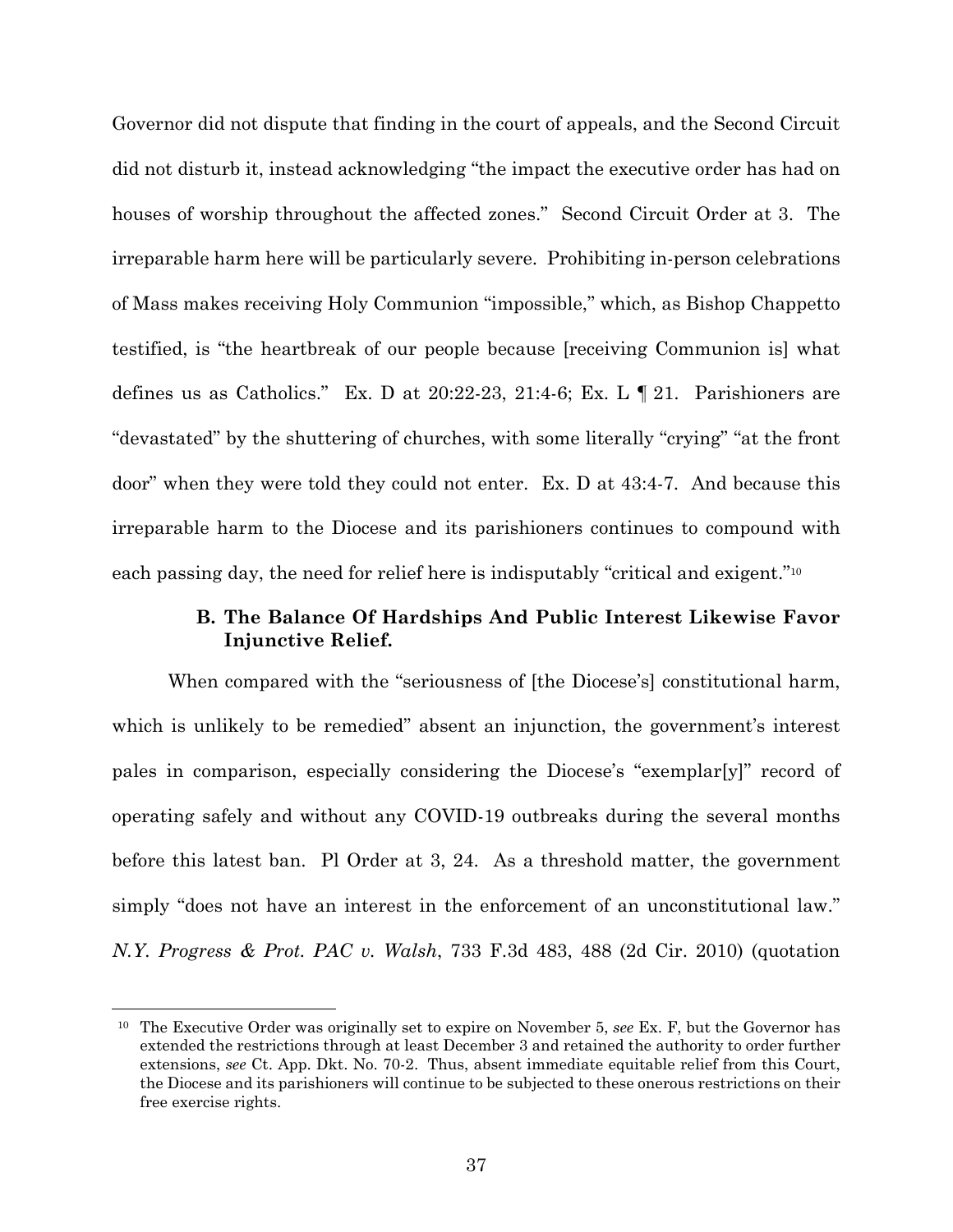marks omitted). And although public health interests are undoubtedly important, the record is clear that enforcing the 10- and 25-person restrictions against the Diocese will not advance that interest in any way. The Governor's witness conceded that the Diocese's safety measures prevented any COVID-19 outbreaks stemming from its churches, and that he is unaware of any evidence of COVID spread from the ultra-Orthodox community—the "insular" community that the Governor blamed for the COVID spikes—to the Diocesan community. Dist. Ct. Dkt. No. 7-10; Ex. D at 76:14-17, 100:17-22; Ex. L ¶ 15; Ex. P ¶ 14.

The Governor's arguments below, largely adopted by the lower courts, centered around concerns that religious services might function as "super-spreader" events where even just one asymptomatic parishioner could trigger "infection spikes." *See, e.g.*, PI Order at 21-22; Ct. App. Dkt. No. 52 at 26-28. But such arguments, and the lower courts' conclusions based on them, cannot be squared with the evidentiary record in this as-applied challenge. Although both the Governor and the district court referenced various risk factors supposedly common to religious services generally, *see, e.g.*, Ct. App. Dkt. No. 52 at 8-9; PI Order at 12-13, the unrebutted evidence demonstrates that each of these risk factors has been addressed through the Diocese's existing safety protocols, which the Diocese is willing to accept as a condition of any injunction, Ex. D at 16:3-19:6, 37:1-38:10; Ex. L ¶¶ 12-13; Ex. N ¶ 13; Ex. P ¶¶ 11- 13.11 Thus, even the hypothetical asymptomatic parishioner would have to wear a

 $\overline{a}$ 

<sup>&</sup>lt;sup>11</sup> Conversely, the Governor's purported evidence of public health risks attendant to religious worship relies on wholly irrelevant COVID-19 incidents in disparate parts of the country (and around the world) that have nothing to do with the Diocese and did not include its safety protocols. *(Cont'd on next page)*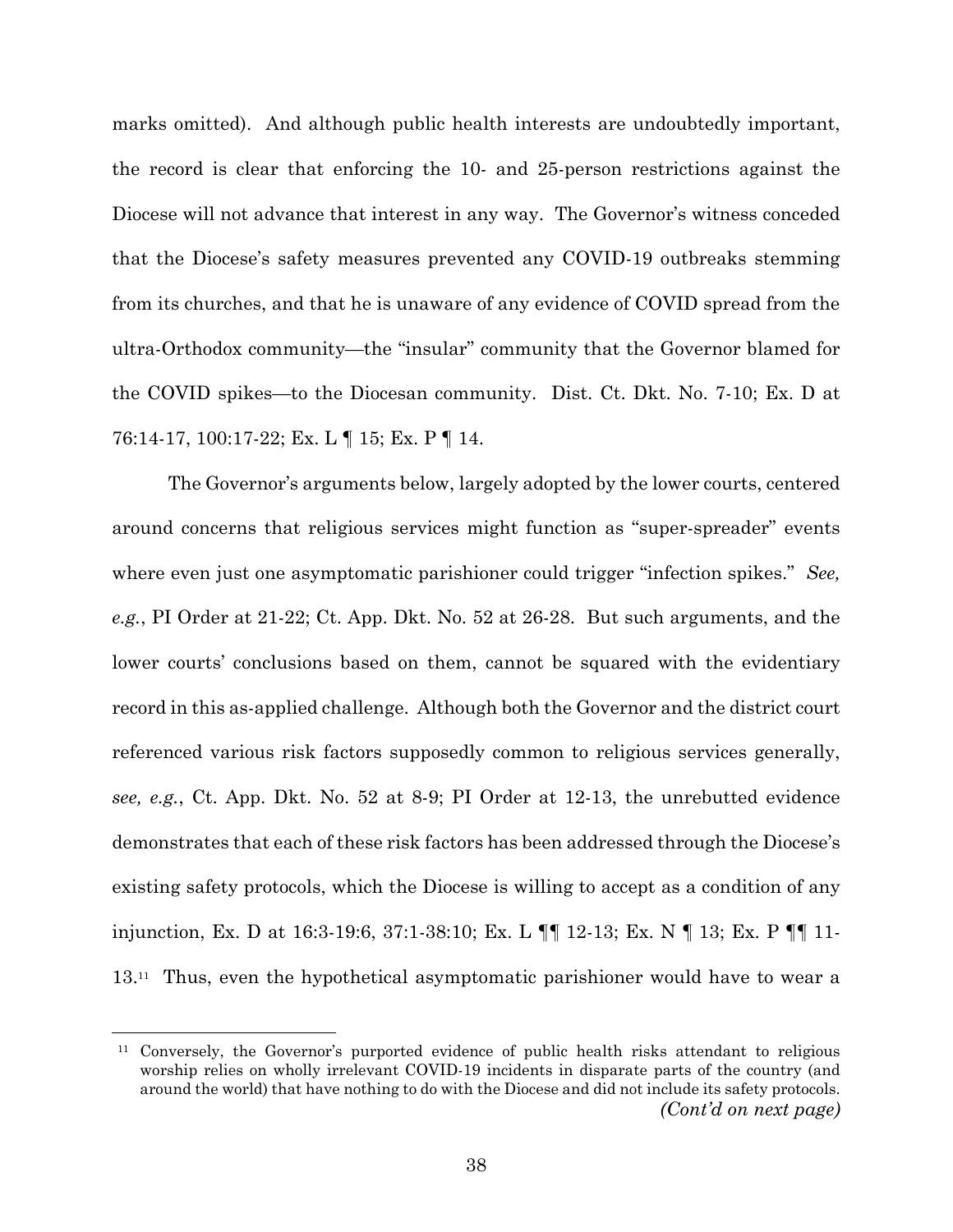mask at all times, socially distance, and abide by all other safety protocols that the State's witness admitted prevent the spread of COVID. *See* Ex. D at 27:21-28:13, 36:3-37:14, 79:18-80:14; Ex. L ¶ 12; Ex. P ¶ 12. And the evidence those protocols work is the fact that, here, in operating for months under them, the Diocese's churches experienced no spread of COVID-19 whatsoever. Ex. D at 18:20-19:6, 42:3-18, 76:11- 17; *see also* Ex. L ¶ 15; Ex. P ¶ 14.

No public health interest is served by enforcing arbitrary 10- and 25 congregant limits inside spacious churches where masks, social distancing, and other measures are already in place, especially when a huge superstore like Target or Staples in these same "red" and "orange" zones "can literally have hundreds of people shopping there." Ex. D at 83:15-18; *see* Second Circuit Order at Dissent 4 ("The question is not whether the State may take generally applicable public-health measures, but whether it may impose greater restrictions only on houses of worship. It may not."). The only equity remaining on the ledger is the right to Free Exercise.

The relief the Diocese seeks is extremely narrow—and yet extremely meaningful for thousands of Catholics in the Diocese. The Diocese accepts the Executive Order's percentage capacity limitations (indeed, the Diocese had already voluntarily imposed on itself an earlier 25% capacity limit) and asks this Court to enjoin, on an as-applied basis, a total of just *twelve words* in the Executive Order—

 $\overline{a}$ 

*See, e.g.*, Ct. App. Dkt. No. 52 at 27-28; Dist. Ct. Dkt. No. 20 ¶¶ 65-68, 87-88; Dist. Ct. Dkt. No. 20- 21 at 2 (describing outbreak in Arkansas, at the very beginning of the pandemic, following a multiday series of activities including children's competitions and buffet-style food); Dist. Ct. Dkt. No. 20-29 at 1-4 (discussing outbreak linked to an event that involved not just a church service presided over by a minister who publicly "questioned the wisdom of masks"—but also an overcapacity indoor reception at which "many attendees didn't wear masks or socially distance").